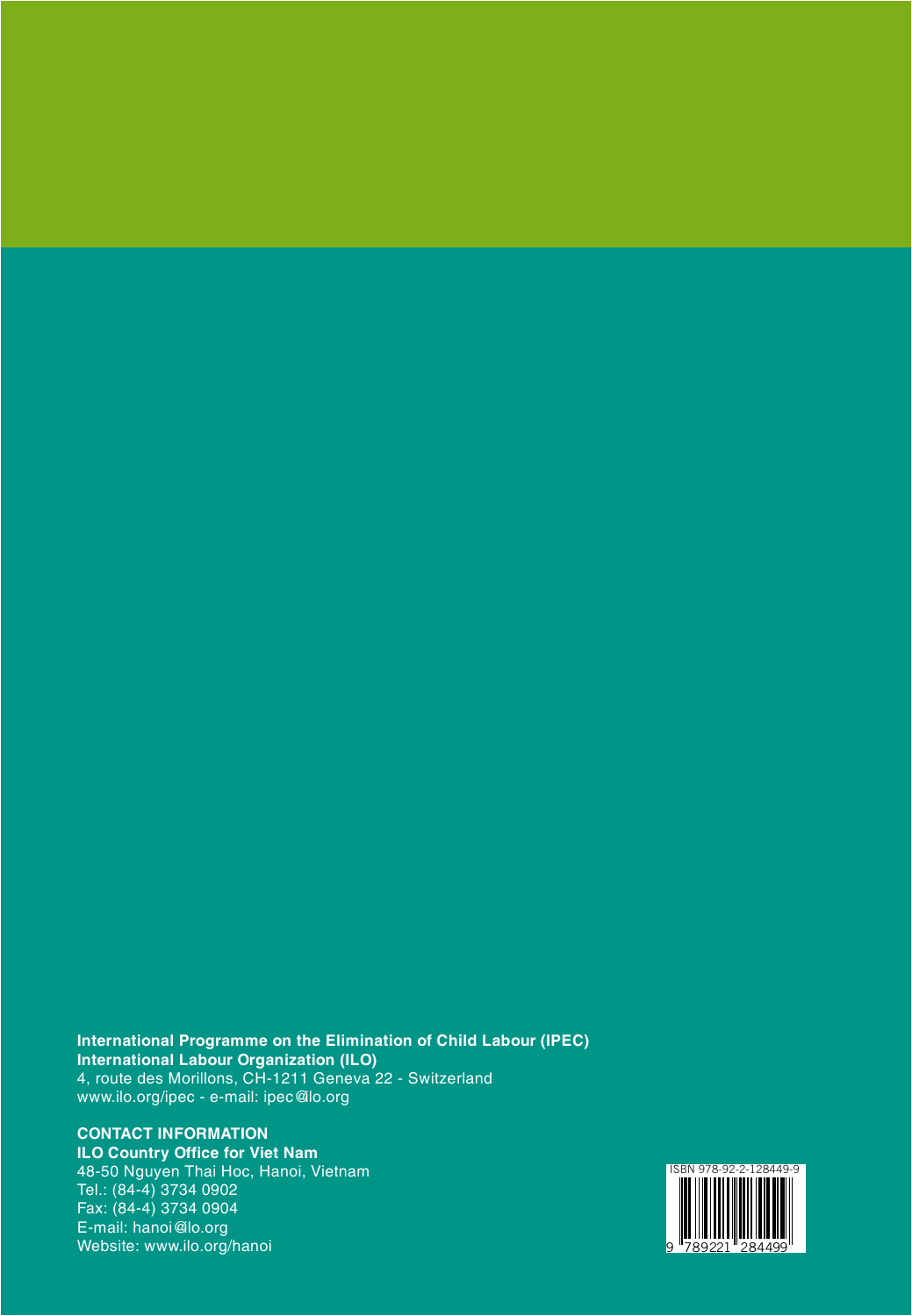

Ministry of Labour, Invalids and Social Affairs





# VIET NAM NATIONAL CHILD LABOUR SURVEY 2012 Main findings

Hanoi, March 2014

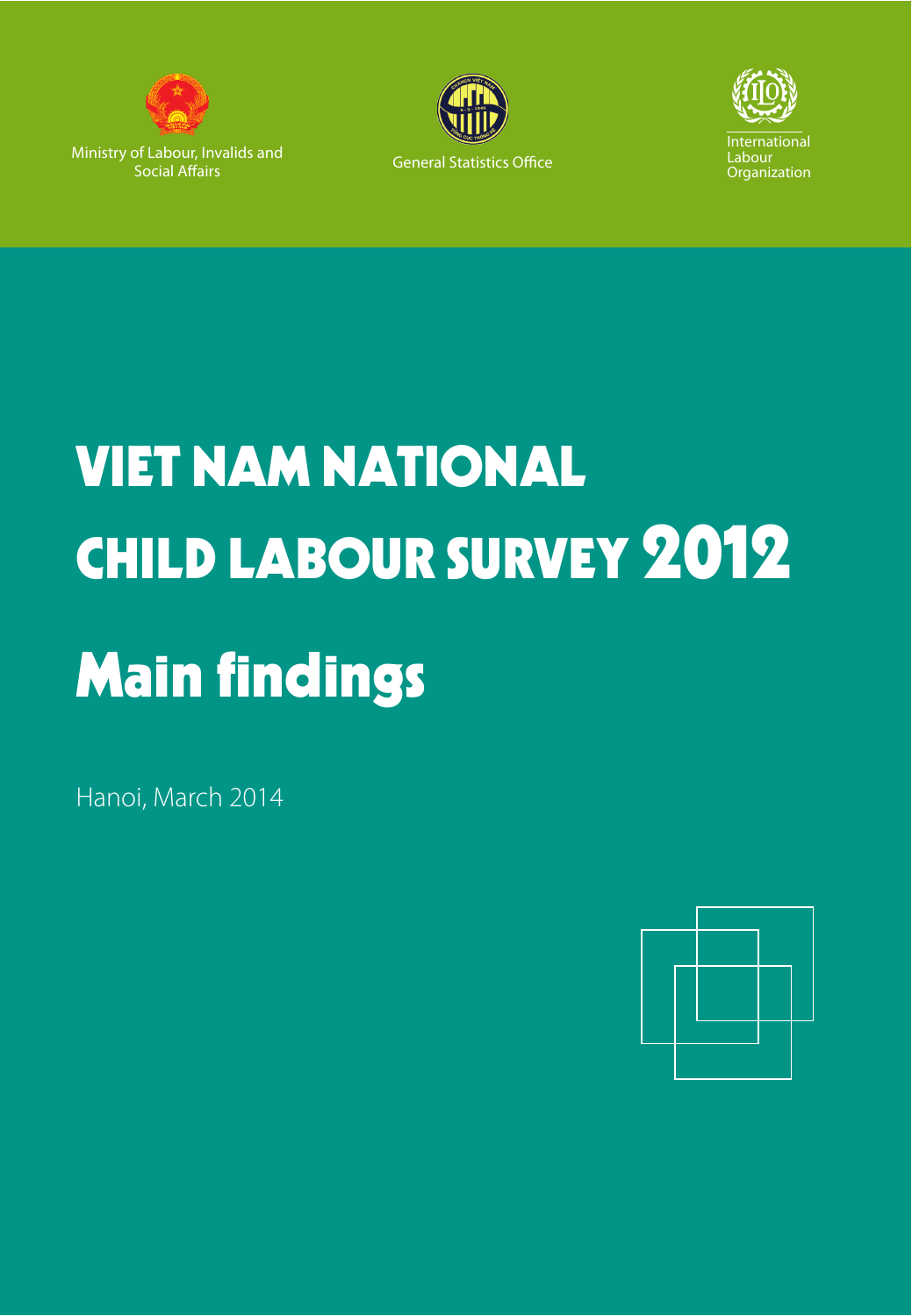### **THE AUTHORS**

#### **Analysis and report authors**

| 1. Dr. Nauven Thi Lan Huong | Institute of Labour Science and Social Affairs, MOLISA        |
|-----------------------------|---------------------------------------------------------------|
| 2. Mr. Nguyen Bao Cuong     | <b>Institute of Labour Science and Social Affairs, MOLISA</b> |

**3. Ms. Tong Thi Mai Hong Institute of Labour Science and Social Affairs, MOLISA**

#### **Surveying, collecting and processing data**

|  | 1. Phan Thị Minh Hiền | <b>Department of Population and Labour Statistics, GSO</b> |  |
|--|-----------------------|------------------------------------------------------------|--|
|--|-----------------------|------------------------------------------------------------|--|

- **2. Nguyễn Thị Ngọc Lan Department of Population and Labour Statistics, GSO**
- 
- **3. Đồng Bá Hướng Department of Population and Labour Statistics, GSO 4. Mai Văn Cầm Department of Population and Labour Statistics, GSO**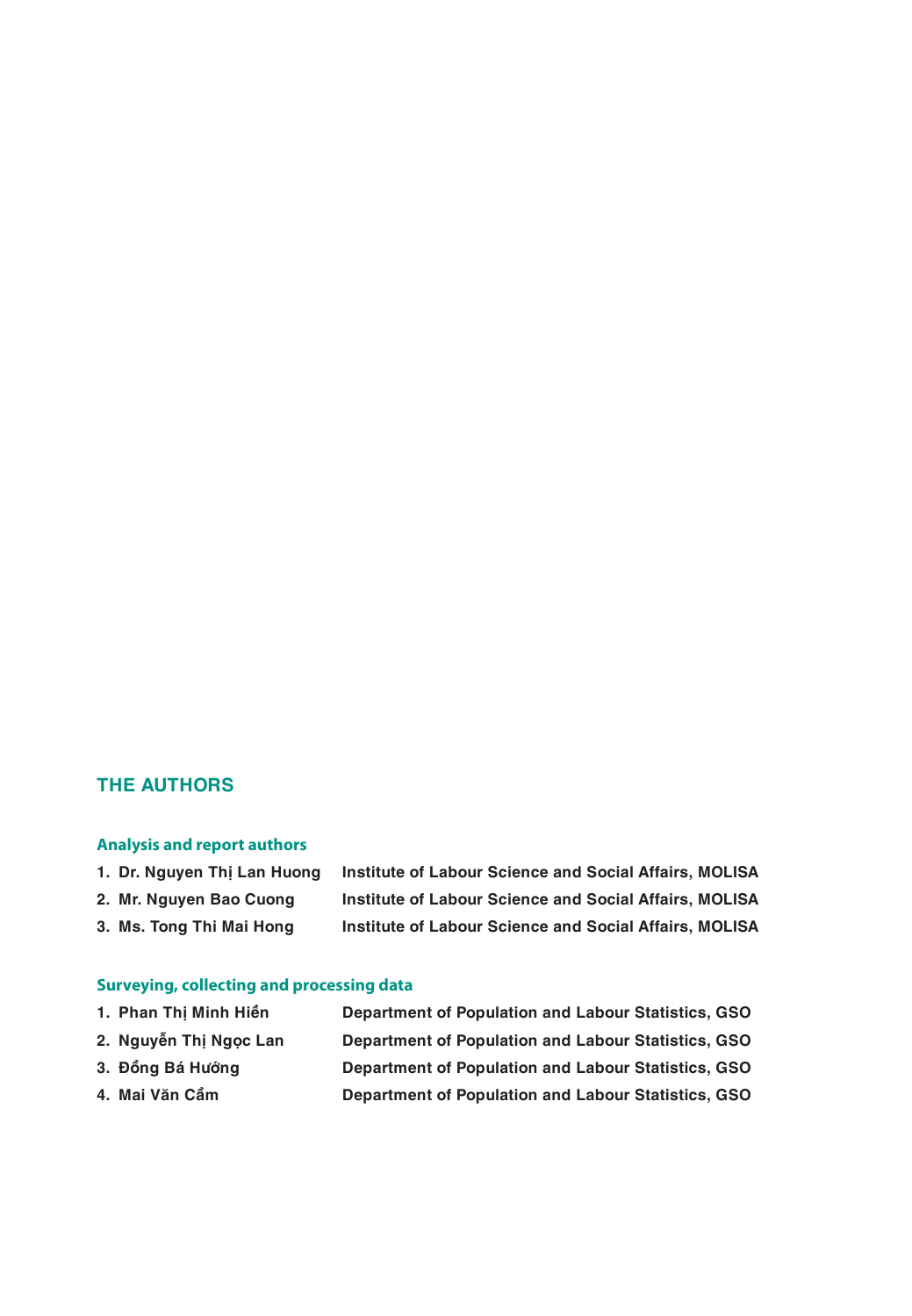# VIET NAM NATIONAL CHILD LABOUR SURVEY 2012 Main findings

Hanoi, March 2014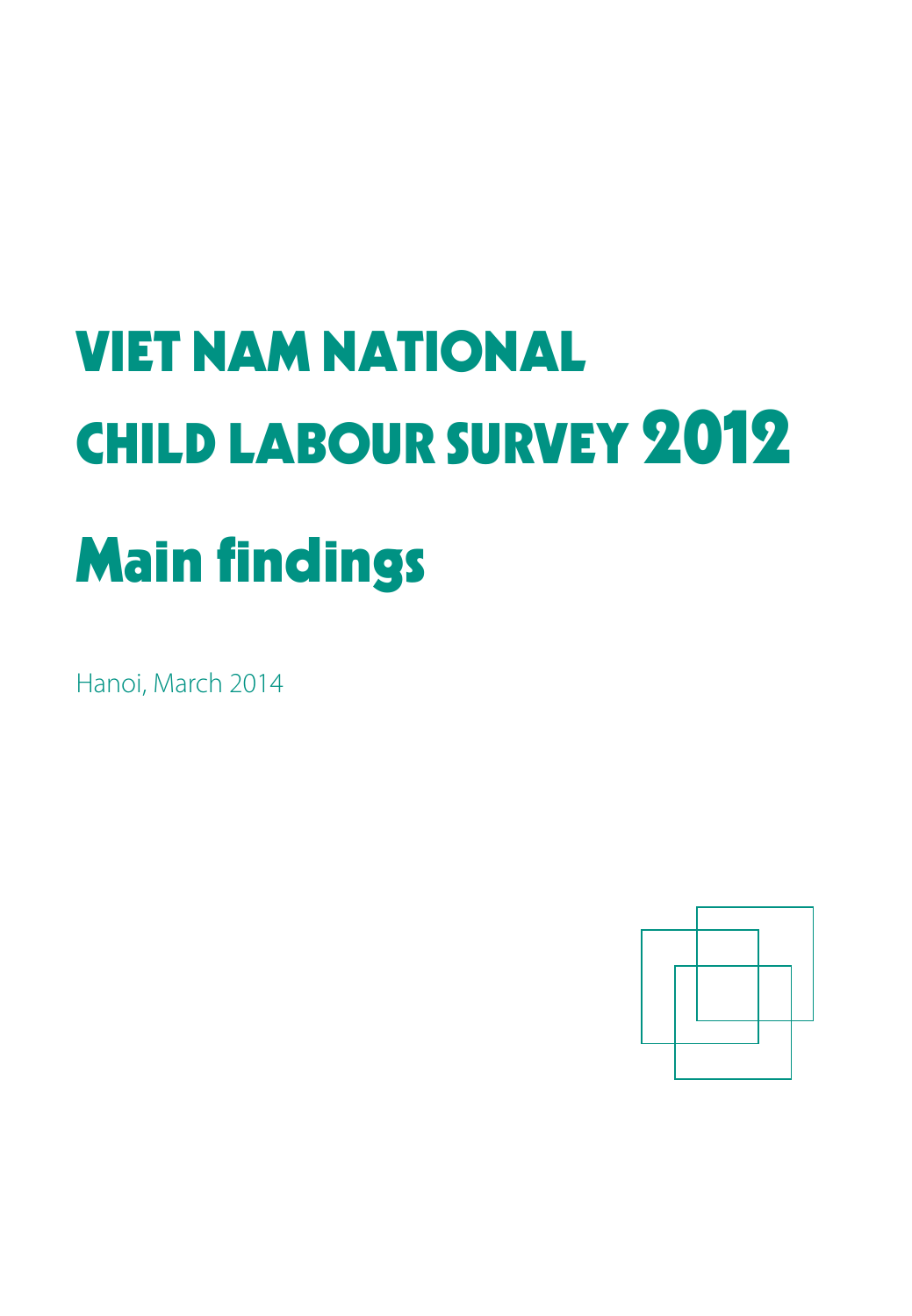Copyright © 2010 International Labour Organization (ILO), Ministry of Labour, Invalids and Social Affairs (MOLISA) and General Statistics Office (GSO)

First published 2014

For rights of reproduction, application should be made to ILO Publications (Rights and Permissions), International Labour Office CH-1211 Geneva 22, Switzerland, or by email: pubdroit@lo.org or to the General Statistics Office (GSO) of Viet Nam, 6B Hoang Dieu - Ba Dinh - Ha Noi, Viet Nam. Short excerpts may be reproduced without authorization, on condition that the source is indicated. For rights of translation application should be made to the ILO, acting on behalf of both organizations, to the address mentioned above. The International Labour Office welcomes such applications.

Libraries, institutions and other users registered with reproduction rights organizations may make copies in accordance with the licences issued to them for this purpose. Visit www.ifrro.org to find the reproduction rights organization in your country.

#### ILO-IPEC; MOLISA; GSO

**Viet Nam National Child Labour Survey 2012 -** *Main Findings* / International Labour Organization; ILO International Programme on the Elimination of Child Labour; Ministry of Labour, Invalids and Social Affairs (MOLISA) and General Statistics Office (GSO) of Viet Nam - Ha Noi: ILO, 2014.

ILO ISBN: 978-92-2-128449-9 (Print); 978-92-2-128450-5 (Web PDF)

International Labour Organization; ILO International Programme on the Elimination of Child Labour; Ministry of Labour, Invalids and Social Affairs (MOLISA) and General Statistics Office (GSO) of Viet Nam

child labour / rights of the child / children / schooling / child worker / working conditions / survey / Viet Nam

Also available in Vietnamese: **"Điều tra quốc gia về Lao động trẻ em 2012 -** *Các kết quả chính***",** ISBN 978-92-2-828449-2 (Print), 978-92-2-828450-8 (Web PDF), Hanoi, 2014.

*ILO Cataloguing in Publication Data*

#### **NOTE**

**This report was prepared by the Vietnamese Institute of Labour Science and Social Affairs (ILLSA), an affiliate of the Ministry of Labour, Invalids and Social Affairs (MOLISA). It is developed from the data set provided by the General Statistics Office (GSO) of Viet Nam with the technical assistance from ILO experts in Ha Noi Office and ILO-IPEC Geneva Office.**

**Funding for this joint publication was provided by the US Department of Labour (Project GLO/09/56/USA).**

**This publication does not necessarily reflect the views or policies of the United States Department of Labor, nor does mention of trade names, commercial products or organizations imply endorsement by the United States Government.**

The designations employed in this publication and the presentation of data therein do not imply the expression of any opinion whatsoever on the part of the ILO, the Ministry of Labour, Invalids and Social Affairs (MOLISA) and the General Statistics Office (GSO) of Viet Nam concerning the legal status of any country, area or territory or of its authorities, or concerning the delimitation of its frontiers.

The ILO, the Ministry of Labour, Invalids and Social Affairs (MOLISA) and the General Statistics Office (GSO) of Viet Nam do not accept any responsibility in case of inaccuracy, error or omission of for any consequence related of the use of this data.

#### **Visit our website: www.ilo.org/ipec**

Printed by the Ministry of Labour, Invalids and Social Affairs (MOLISA), Ha Noi, Viet Nam.

Design by Luck House Graphics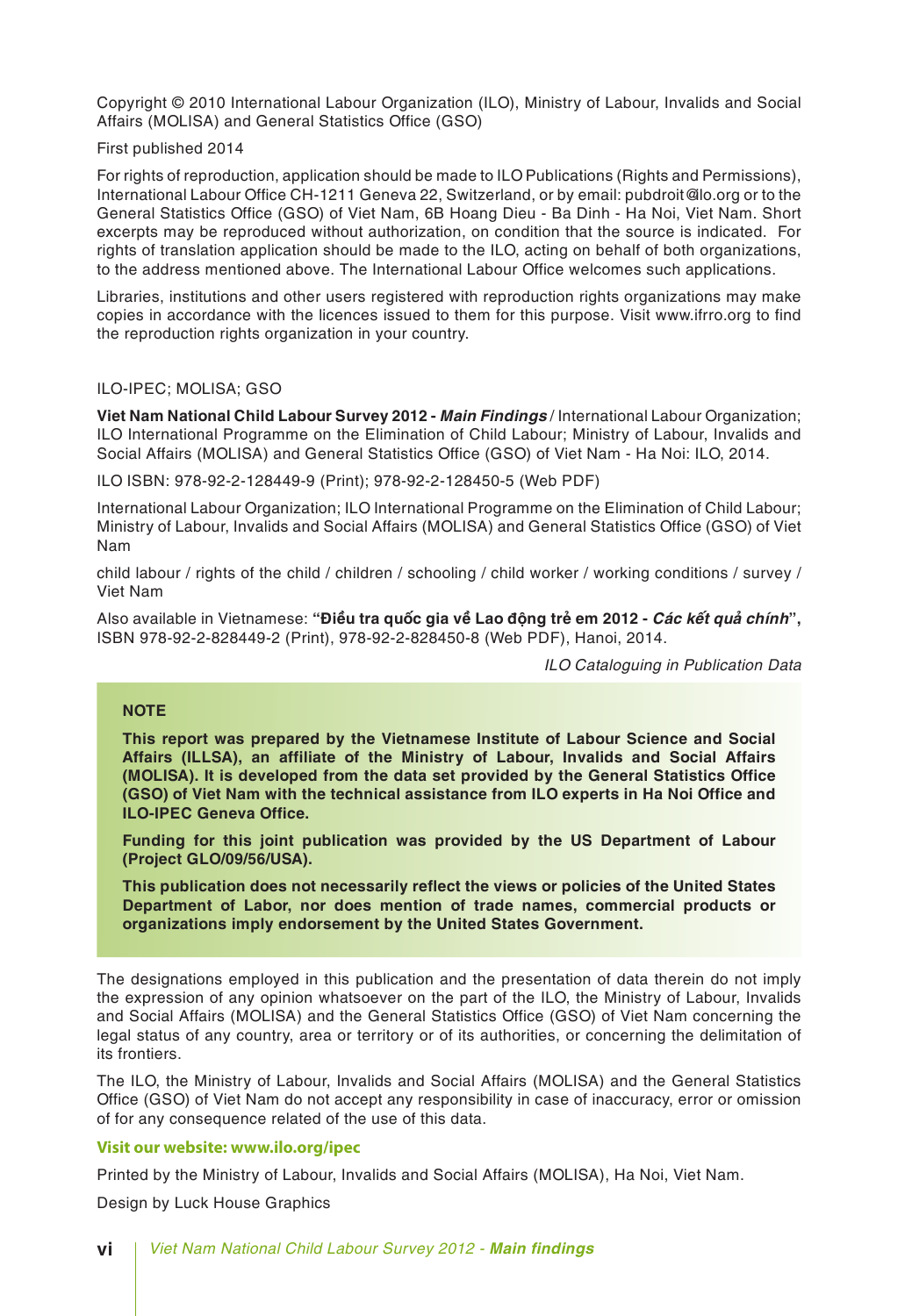# Abbreviations

| <b>CL</b>     | <b>Child Labour</b>                                                  |
|---------------|----------------------------------------------------------------------|
| <b>CRC</b>    | United Nations Convention on the Rights of the<br>Child              |
| <b>EA</b>     | <b>Economic Activities</b>                                           |
| <b>GSO</b>    | <b>General Statistics Office</b>                                     |
| <b>ILO</b>    | <b>International Labour Organization</b>                             |
| <b>ILSSA</b>  | Institute of Labour Science and Social Affairs                       |
| <b>IPEC</b>   | International Programme on the Elimination of<br><b>Child Labour</b> |
| <b>MOH</b>    | <b>Ministry of Health</b>                                            |
| <b>MOLISA</b> | Ministry of Labour, Invalids and Social Affairs                      |
| <b>PC</b>     | <b>People's Committee</b>                                            |
| <b>VND</b>    | Vietnamese dong                                                      |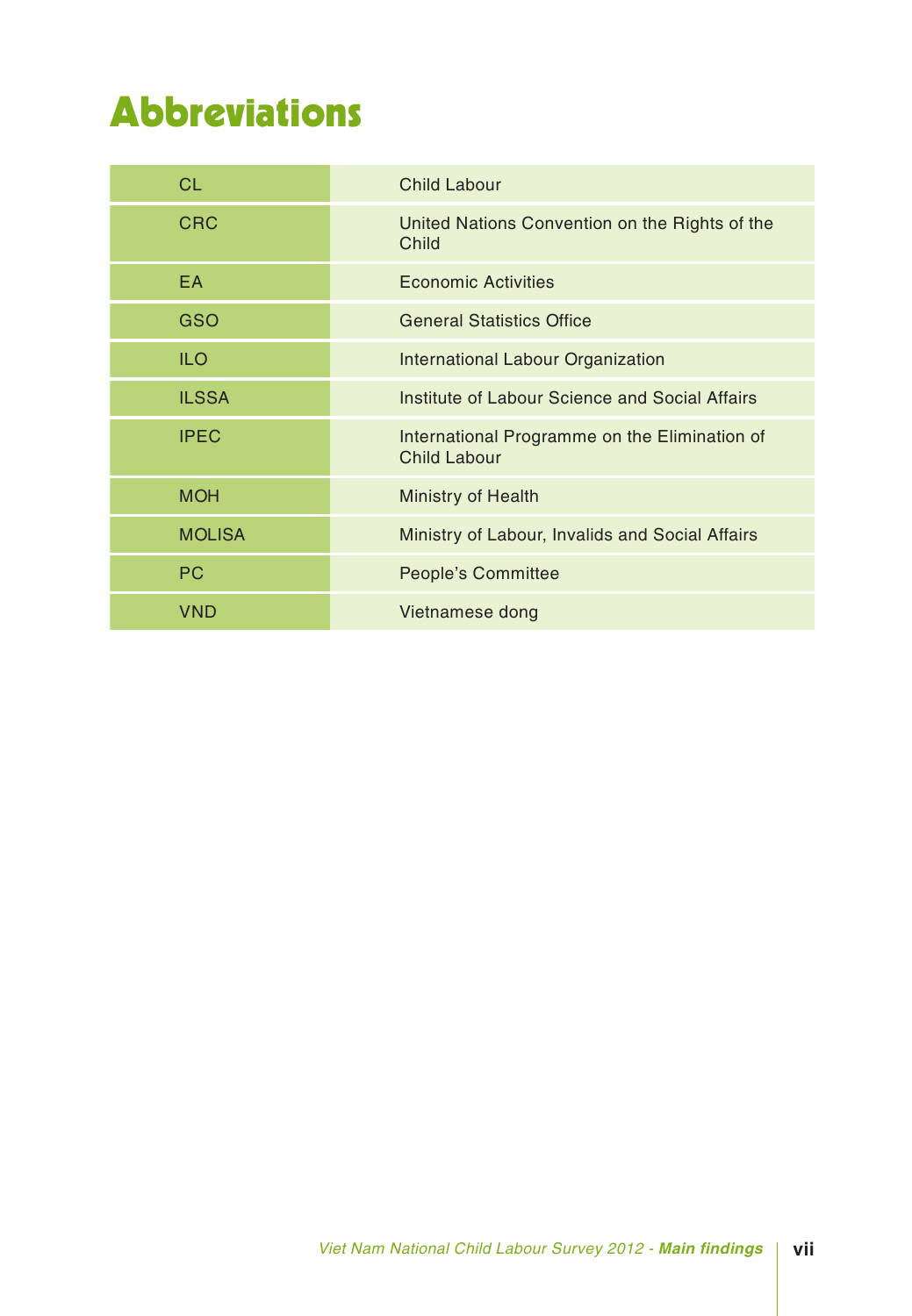# Contents

| <b>Abbreviations</b>                                                                                                                                                                                                                                                                                                                                                                                                                                                                                                                                                                                                                                                       | vii                                                      |
|----------------------------------------------------------------------------------------------------------------------------------------------------------------------------------------------------------------------------------------------------------------------------------------------------------------------------------------------------------------------------------------------------------------------------------------------------------------------------------------------------------------------------------------------------------------------------------------------------------------------------------------------------------------------------|----------------------------------------------------------|
| <b>List of tables and figures</b>                                                                                                                                                                                                                                                                                                                                                                                                                                                                                                                                                                                                                                          | İХ                                                       |
| <b>Preface</b>                                                                                                                                                                                                                                                                                                                                                                                                                                                                                                                                                                                                                                                             | 1                                                        |
| <b>Main findings</b>                                                                                                                                                                                                                                                                                                                                                                                                                                                                                                                                                                                                                                                       | $\overline{2}$                                           |
| <b>Chapter 1. Introduction</b>                                                                                                                                                                                                                                                                                                                                                                                                                                                                                                                                                                                                                                             | 4                                                        |
| Section 1. National legislation and policies on child care and protection, and Child labour<br>Section 2. National child labour survey 2012                                                                                                                                                                                                                                                                                                                                                                                                                                                                                                                                | 4<br>6                                                   |
| <b>Chapter 2. General characteristics of children aged 5-17</b>                                                                                                                                                                                                                                                                                                                                                                                                                                                                                                                                                                                                            | 10                                                       |
| 2.1. Population of children aged 5-17<br>2.2. Children's participation in education<br>2.3. Children engaged in household chores<br>2.4. Children engaged in economic activities                                                                                                                                                                                                                                                                                                                                                                                                                                                                                           | 10<br>11<br>14<br>15                                     |
| <b>Chapter 3.</b>                                                                                                                                                                                                                                                                                                                                                                                                                                                                                                                                                                                                                                                          | 16                                                       |
| <b>Children engaged in economic activities</b>                                                                                                                                                                                                                                                                                                                                                                                                                                                                                                                                                                                                                             | 16                                                       |
| 3.1. Size and distribution of children engaged in economic activities<br>3.2. School attendance of children engaged in economic activities<br>3.3. Sectoral composition of children engaged in economic activities<br>3.4. Types of work performed by children engaged in economic activities<br>3.5. Working conditions of children engaged economic activities<br>3.6. Work status and positions of children engaged economic activities<br>3.7 Ages that children start work<br>3.8. Work venues of children engaged in economic activities<br>3.9. Weekly working hours of children engaged in economic activities<br>3.10. Income of households with working children | 16<br>17<br>18<br>19<br>20<br>20<br>21<br>21<br>22<br>23 |
| 3.11. Child labour                                                                                                                                                                                                                                                                                                                                                                                                                                                                                                                                                                                                                                                         | 24                                                       |
| <b>Chapter 4. Child labour</b>                                                                                                                                                                                                                                                                                                                                                                                                                                                                                                                                                                                                                                             | 25                                                       |
| 4.1. Size and distribution of child labour<br>4.2. School attendance of child labourers<br>4.3. Sectoral composition of child labour<br>4.4. Type of work performed by child labourers<br>4.5. Ages that children start work of the child labour group<br>4.6. Weekly working hours of child labourers<br>4.7. Working venues of child labourers<br>4.8. Income of households with child labourers<br>4.9. Health and work safety issues                                                                                                                                                                                                                                   | 25<br>26<br>26<br>27<br>28<br>29<br>30<br>31<br>31       |
| 4.10. Children in hazardous-at-risk work                                                                                                                                                                                                                                                                                                                                                                                                                                                                                                                                                                                                                                   | 34                                                       |
| 4.11. Children working excessive hours                                                                                                                                                                                                                                                                                                                                                                                                                                                                                                                                                                                                                                     | 35                                                       |
| <b>Conclusions and recommendations</b>                                                                                                                                                                                                                                                                                                                                                                                                                                                                                                                                                                                                                                     | 39                                                       |
| Conclusions<br>Recommendations<br>References<br>Appendix                                                                                                                                                                                                                                                                                                                                                                                                                                                                                                                                                                                                                   | 39<br>39<br>40<br>41                                     |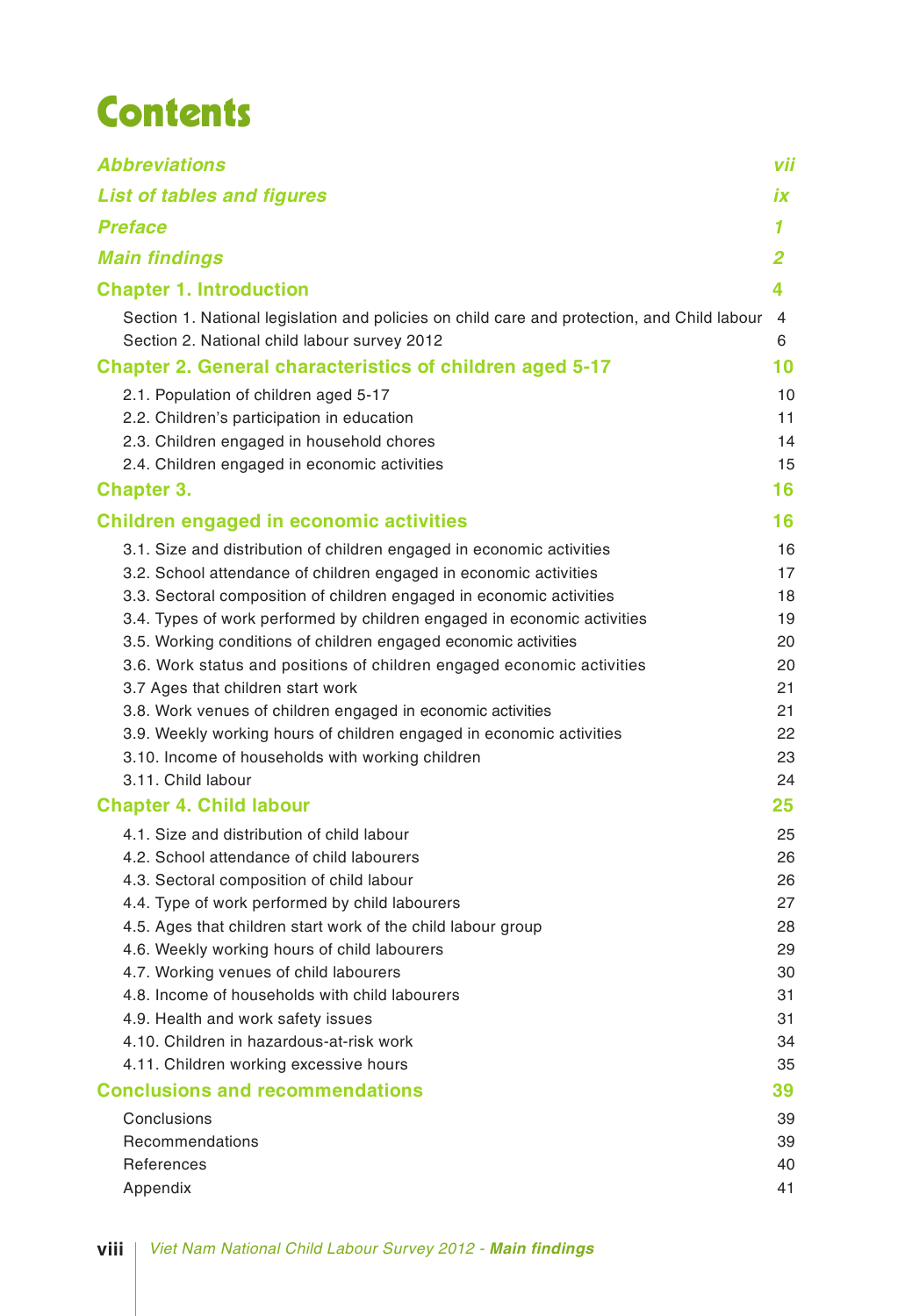# List of tables and figures

### **TABLES**

| Table 1. Minimum ages of employment under ILO Convention No.138                     | 1. |
|-------------------------------------------------------------------------------------|----|
| Table 2.1. Child population by age group and gender                                 | 10 |
| Table 2.2a. Children attending school by age groups                                 | 11 |
| Table 2.2b. Children not attending school by causes and age groups                  | 12 |
| Table 2.3. Children doing household chores by working hours and age groups          | 15 |
| Table 2.4. Children engaged in EA (percent)                                         | 15 |
| Table 3.1. Size and distribution of children engaged in EA by gender and age groups | 16 |
| Table 3.2a. Children engaged in EA by gender and school attendance status           | 17 |
| Table 3.2b. Causes of children's engagement in EA                                   | 18 |
| Table 3.3. Children engaged in EA by economic sectors                               | 18 |
| Table 3.4. Children engaged in EA by type of work (percent)                         | 19 |
| Table 3.5. Work conditions of children engaged in EA                                | 20 |
| Table 3.6. Children engaged in EA by work status                                    | 21 |
| Table 3.7. Ages that children start work                                            | 22 |
| Table 3.8. Children engaged in EA by work venues                                    | 23 |
| Table 3.9. Children engaged in EA by number of working hours/week (percent)         | 30 |
| Table 3.10. Households with working children (By income and age group)              | 23 |
| Table 3.11. CL overview                                                             | 24 |
| Table 4.1a. Size and distribution of CL                                             | 25 |
| Table 4.1b. CL by age group and by gender (percent)                                 | 25 |
| Table 4.2. CL by school attendance status and gender                                | 26 |
| Table 4.3. Child labour by economic sector and age group                            | 26 |
| Table 4.4. Child labour by type of work and age group                               | 27 |
| Table 4.5. Ages that children start work                                            | 28 |
| Table 4.6. CL by working hour and age group                                         | 29 |
| Table 4.7. Child labour by working venue and age group                              | 30 |
| Table 4.8. Average monthly income of households with child labourers                | 31 |
| Table 4.9a. Health and work safety issues in child labour                           | 32 |
| Table 4.9.b. Adverse health impacts of working on CL                                | 33 |
| Table 4.10.1. Children in hazardous-at-risk work by age group and gender            | 34 |
| Table 4.10.2. Children in hazardous-at-risk work by school attendance status        | 34 |
| Table 4.11.1. Children working more than 42 hours/week by region and gender         | 35 |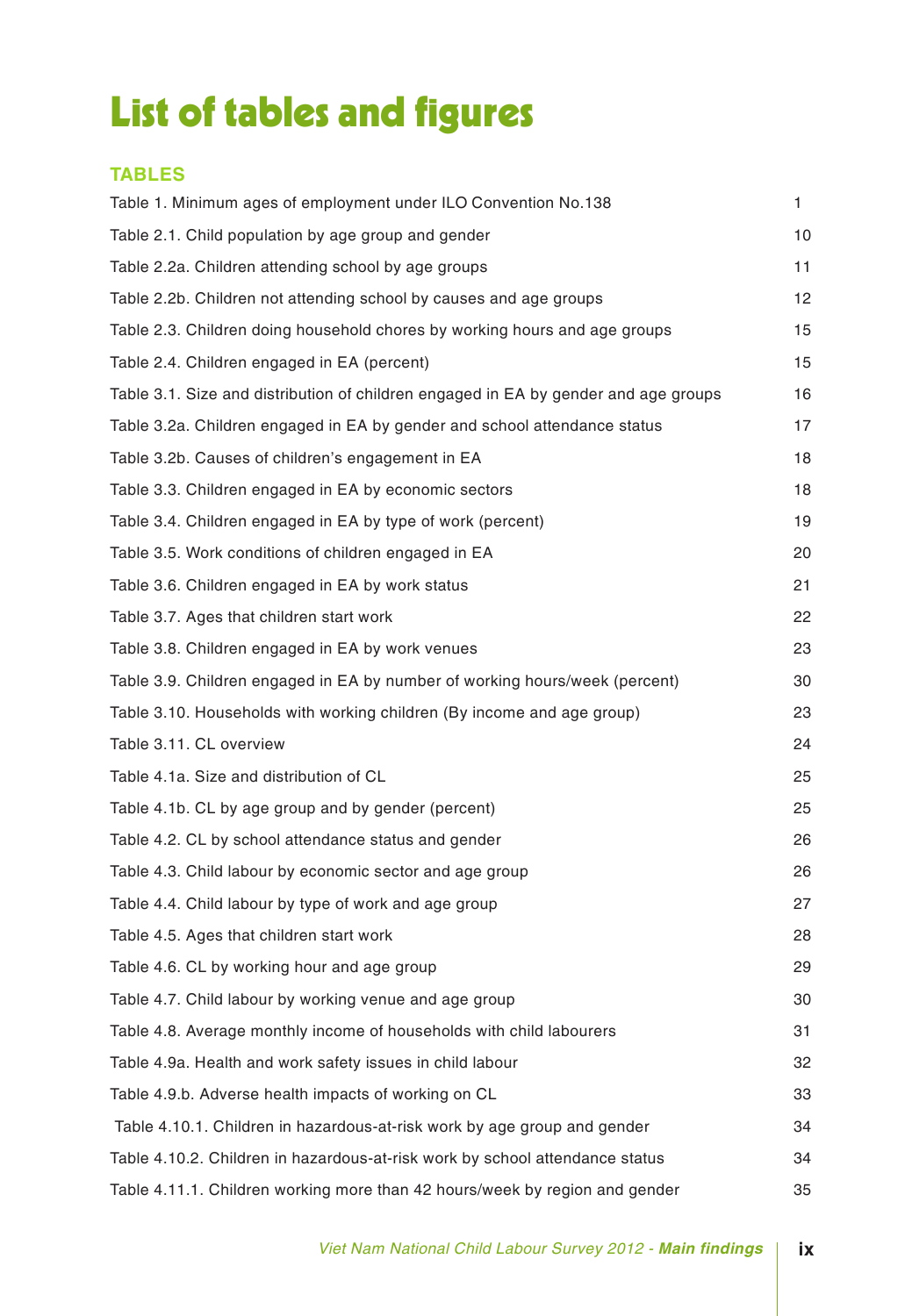| Table 4.11.2. Children working more than 42 hours/week by school attendance status | 35 |
|------------------------------------------------------------------------------------|----|
| Table 4.11.3 Child labourers working more than 42 hours/week by economic sector    | 36 |
| Table 4.11.4a. Type of work of children working excessive hours                    | 37 |
| Table 4.11.4b. Working venues of children working more than 42 hours/week          | 38 |

### **GRAPHS**

| Graph 1. Distribution of child population aged 5-17 years in Viet Nam by status of participation in EA 3 |    |
|----------------------------------------------------------------------------------------------------------|----|
| Graph 2. Distribution of children engaged in EA, by school enrolment status                              | 13 |

### **FIGURES**

| Figure 1. Time utilisation of children who do not attend school |  |
|-----------------------------------------------------------------|--|
| Figure 2. Children's household chores by type of work (percent) |  |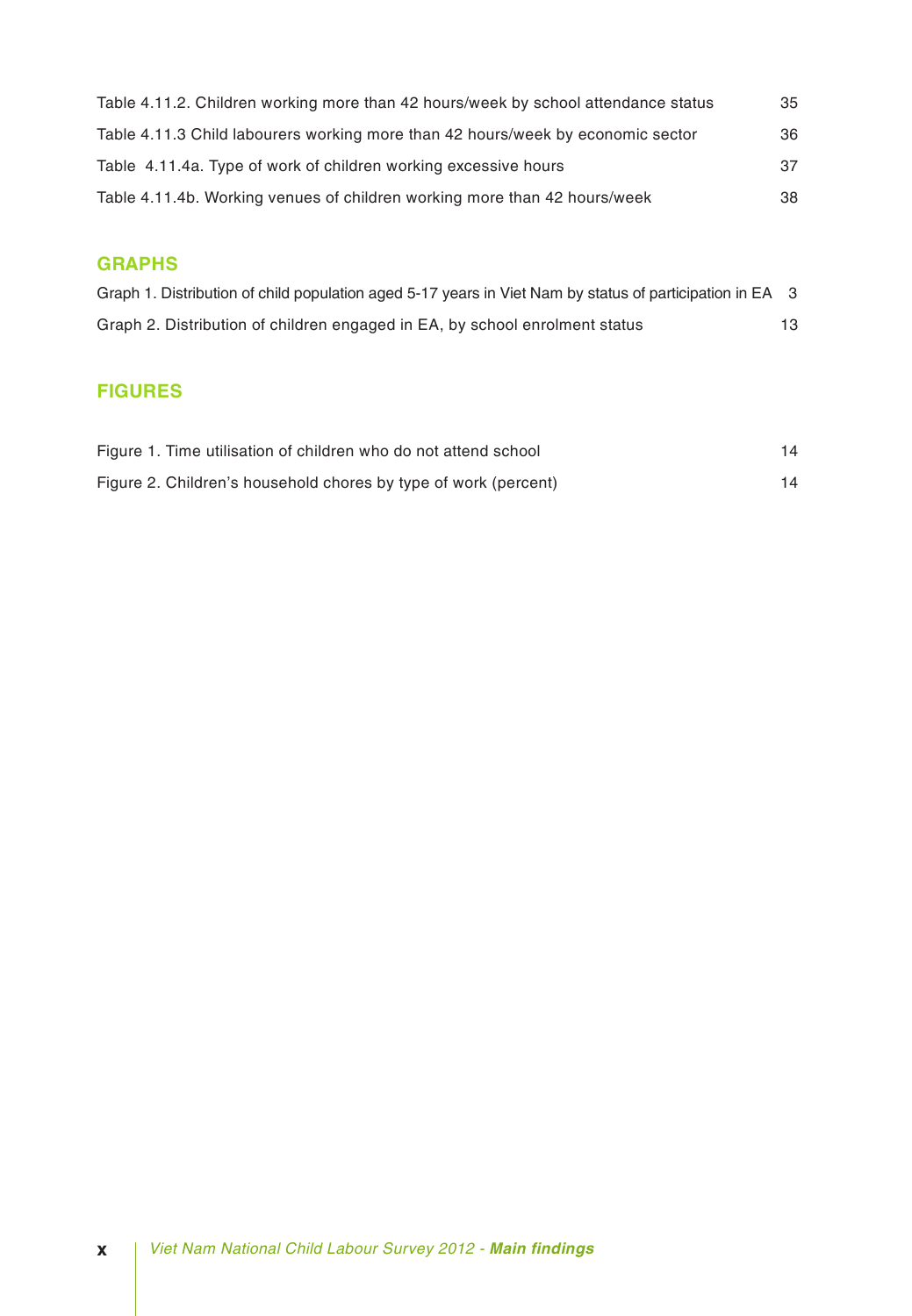## Preface

Viet Nam was the first country in Asia and the second nation in the world to ratify the United Nations Convention on the Rights of a Child (CRC). Child protection, care and education have always been a key priority for the Party, the State, families and society in Viet Nam. These priorities have been institutionalized in Viet Nam's Constitution, national legislation and national programmes on child protection, care and education. In short, Vietnamese society and its leaders stand as one in believing that the children of today are the world of tomorrow.

More than two decades of economic reforms starting from 1986, as part of the Doi Moi (economic renovation process) aiming to transform its centrally-planned economy to a socialist-oriented market one, have yielded tremendous socio-economic development. Such rapid development has also translated into some remarkable achievements in child protection, care and education. The nation's legal system and polices have been fine-tuned, State management has been enhanced, greater resources have been allocated to children, children's healthcare and nutrition have been considerably improved, school enrolment and completion rates have climbed and the commitment to building a secure and healthy environment for children is being honoured. In other words, the rights of children in Viet Nam have become increasingly respected.

However, children's development in Viet Nam has been adversely affected by disparities in economic development and a widening gap in living conditions between different regions and communities. In addition, the changing roles and values in traditional families and in certain social perceptions and norms have also impacted on children. Meanwhile, the number of children in special circumstances, including early working children, has risen.

It should be noted, however, that the concept of child labour (CL) does not encompass all working children. Given that Viet Nam's economy is characterized by the major role played by households and underdeveloped labour forces, children of suitable age groups can perform certain work as long as it does not have a negative impact on their heath, education and general development. Yet, many children have been engaged in excessive work or in haradouz-at-risk jobs that deprive them of education and adversely affect their health and physical development. To address these challenges, State policies are needed to prevent, intervene and support children to build an enabling environment for their comprehensive development.

To establish a national CL database and contribute to the global target of eliminating the worst forms of CL by 2016, Viet Nam's General Statistics Office (GSO), with technical support from the International Labour Organization (ILO) through its International Programme on the Elimination of Child Labour (IPEC), conducted a nationwide survey on child labour.

"The Viet Nam National Child Labour Survey 2012" prepared by Viet Nam's Institute of Labour Science and Social Affairs (ILSSA) - an affiliate of the Ministry of Labour, Invalids and Social Affairs (MOLISA), is developed from the data set provided by the General Statistics Office (GSO) with special technical assistance from ILO expert, Mr. Bijoy Raychaudhuri, a Senior Statistician and a SIMPOC *(Statistical Information and Monitoring Programme on Child Labour)* Coordinator based in ILO-IPEC Geneva. MOLISA is grateful for the inputs provided by different ministries, organizations and individuals to finalize this report.

geom L.

**Gyorgy Janos Sziraczki** Director, ILO country office for Vietnam

Duixlep

**Doan Mau Diep** Deputy Minister, Ministry of Labour, Invalids and Social Affairs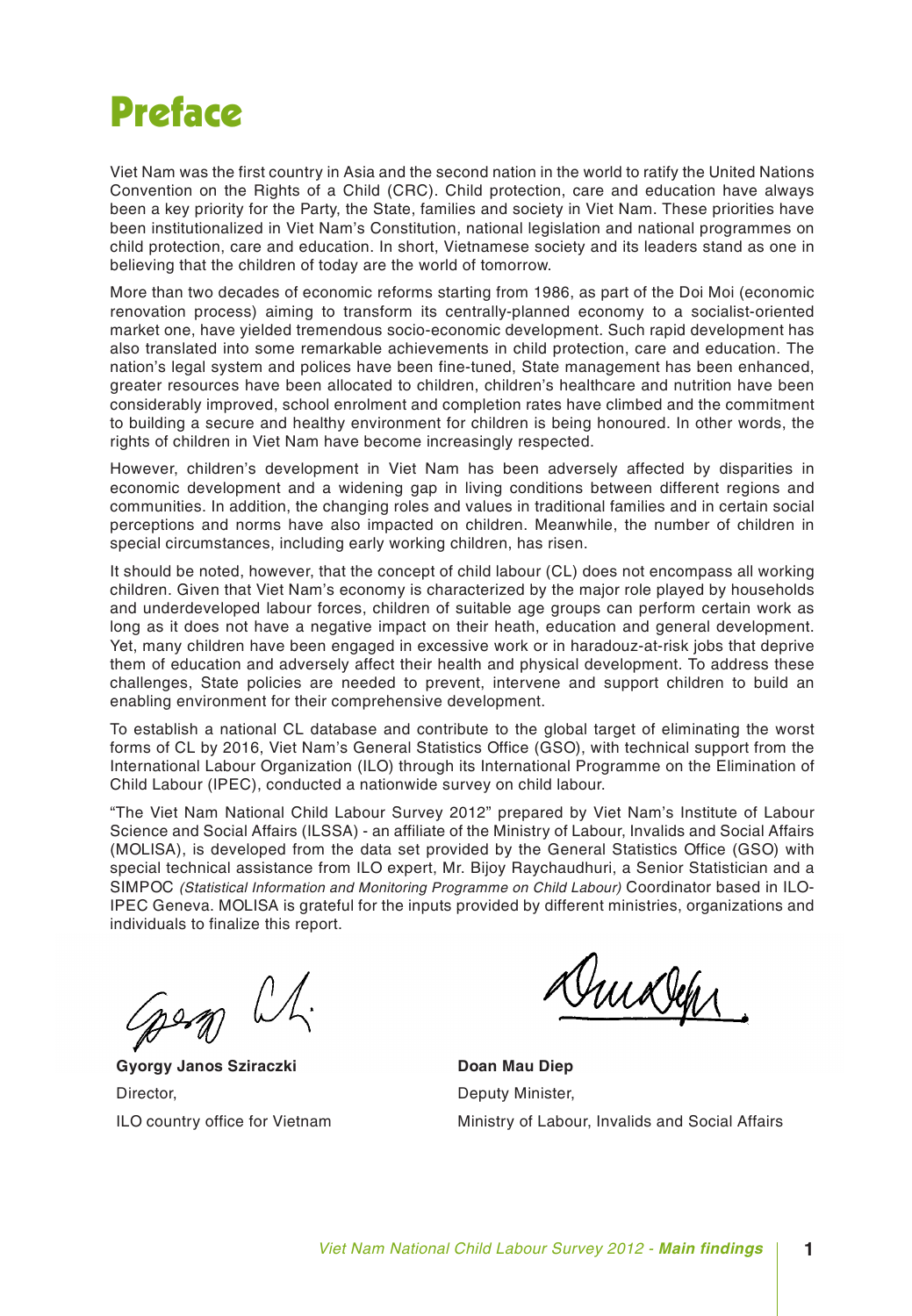# Main findings

- 1. As of 2012, there were more than 18.3 million children in the 5-17 age group (child population) in Viet Nam, with boys making up 52.3per cent and girls 47.7per cent. The child population accounts for 20.7per cent of the national population.
- 2. Regarding age groups, 52.8per cent of children are aged 5-11, 22.5per cent are aged 12-14 and 24.7per cent are aged 15-17 years.
- 3. Viet Nam has made considerable achievements in universal education thanks to the Law on Education and various support programmes for children living in special circumstances. As a result, the majority of Vietnamese children have access to schooling. Statistically, 93.4per cent of five-year-old children go to kindergartens, while 90.3per cent of children aged 6-17 go to school or receive formal vocational training. However, nearly 10per cent of those in the 6-17 age group do not attend school, 4.7per cent of whom will never attend school.
- 4. More than half of children do 5-20 hours of household chores per week. Generally, children in rural areas tend to engage in household chores more than those in cities, girls work more than boys and the number of working hours increases with age.
- 5. Out of Viet Nam's child population of 18.3 million, one-sixth (2.83 million) are currently engaged in some forms of economic activities (EA), 42.6per cent of whom are girls. Nearly 86per cent of these working children live in rural areas and two-thirds belong to the 15-17 age group. The slow rate of economic development in some parts of Viet Nam means children as young as 12-years-old can be involved in EA. However, their engagement in EA affects their schooling. Specifically, about 41.6per cent of working children do not attend school (more than 2per cent of whom never attend school). A number of children work relatively long hours, as 27.4per cent of such children on average work more than 40 hours per week. In detail, more than 70per cent work in the agricultural sector and 74per cent do unpaid household work. Of the 120 types of EA children are engaged in, 15 EA attract more than 82per cent of working children - crop cultivation and animal husbandry. Regarding work venues, the majority of work is done at home and on paddy fields, while less work is observed in construction sites, hotels and restaurants, production establishments, offices, the street or stone quarries. Payment for working children is relatively high with 38per cent on average earning more than VND4.5 million per month. Regarding reasons for working, about one-third of working children have to work and a smaller number choose to work and learn a trade, especially if working children are motivated by high payment.
- 6. Some 1.75 million working children are categorized as "child labourers", accounting for 9.6per cent of the national child population or 62per cent of children engaged in EA. Bringing child labourers further into the spotlight, 40.2per cent are girls, nearly 85per cent of these children live in the rural areas and 60per cent belong to the 15-17 age group. Some children start work as young as 12-years-old and nearly 55per cent do not attend school (5per cent of whom will never attend school). Regarding the composition of sectors, about 67per cent work in agriculture while 15.7per cent in construction/manufacturing and 16.7per cent in services. Regarding the secondary economic sector, these children work in 111 EA in all three economic sectors, but the majority (81per cent) are engaged in 17 EA that are in open-air workplaces that demand great mobility and expose children to activities with high accident risks, extreme temperatures and toxic environments which can inflict injuries and damage children's physical development. Regarding payment, 38.2per cent of the households with child labourers earn an average monthly salary of VND4.5 million (62.1per cent of these children belong to the 15-17 age group).
- 7. Of the children found working in 97 specific activities, more than 80per cent are engaged in just 17 activities, with 11 in the agricultural sector, three in construction/manufacturing and three in services. Common workplaces are plantation fields/farms/gardens, at home or mobile venues. Importantly, children's health and physical development is likely to be adversely affected by these forms of employment.
- 8. Out of 1.75 million child labourers, nearly 569,000 (32.4per cent) work an average of more than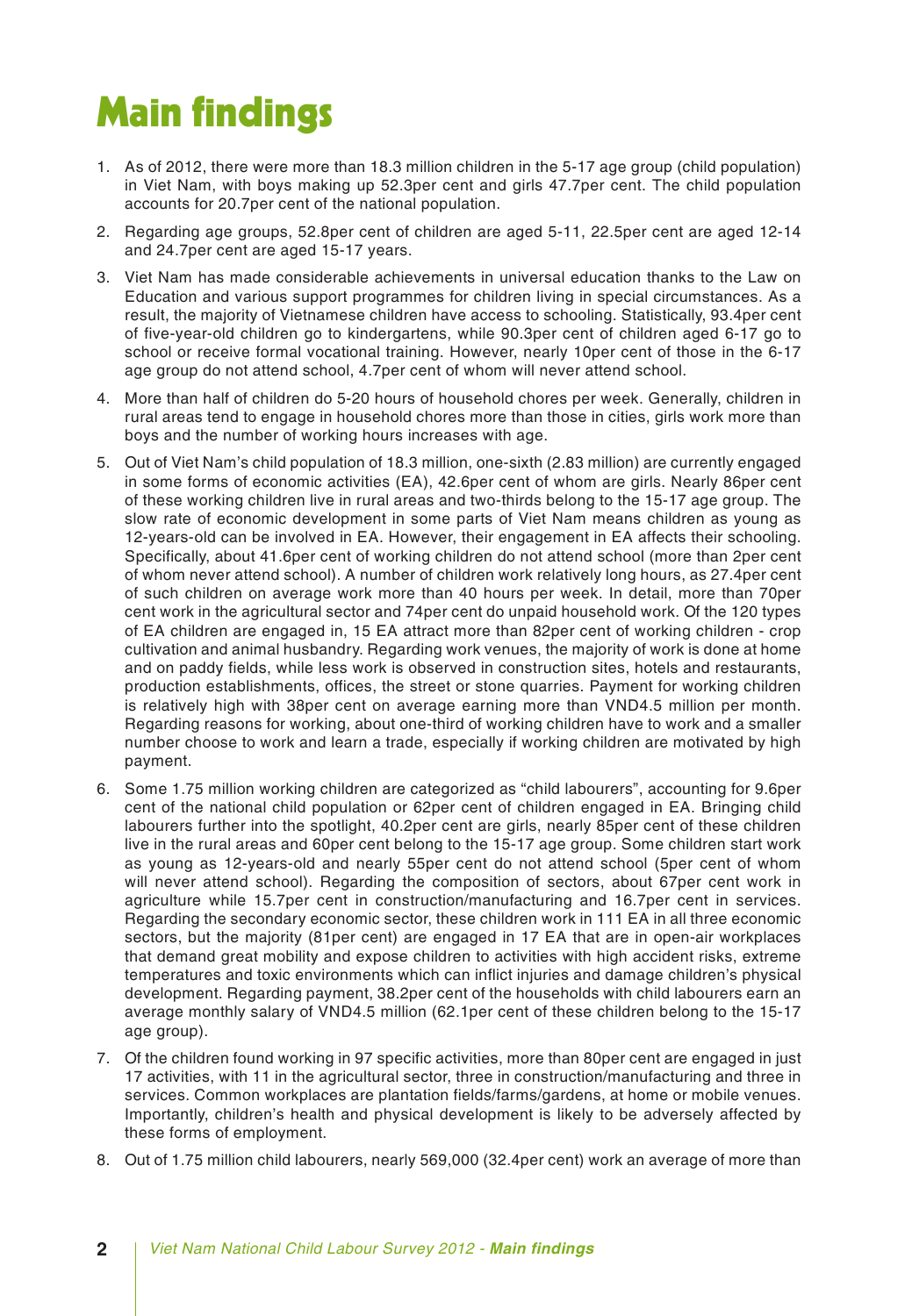42 hours per week. These long work hours severely limit schooling, with 96.2per cent of these children not attending school.

9. Of the 1.75 million child labourers, about 1.315 million (i.e. 75per cent, 46.5per cent and 7.2per cent of child labourers, working children and the 5-17 age group, respectively) are identified as children who are AT RISK of engagement in activities prohibited for adolescent workers or in hazardous working environments as outlined in Circular No.09/TT-LB, dated 13 April 1995.

**Graph 1. Distribution of child population aged 5-17 years in Viet Nam by status of participation in EA**

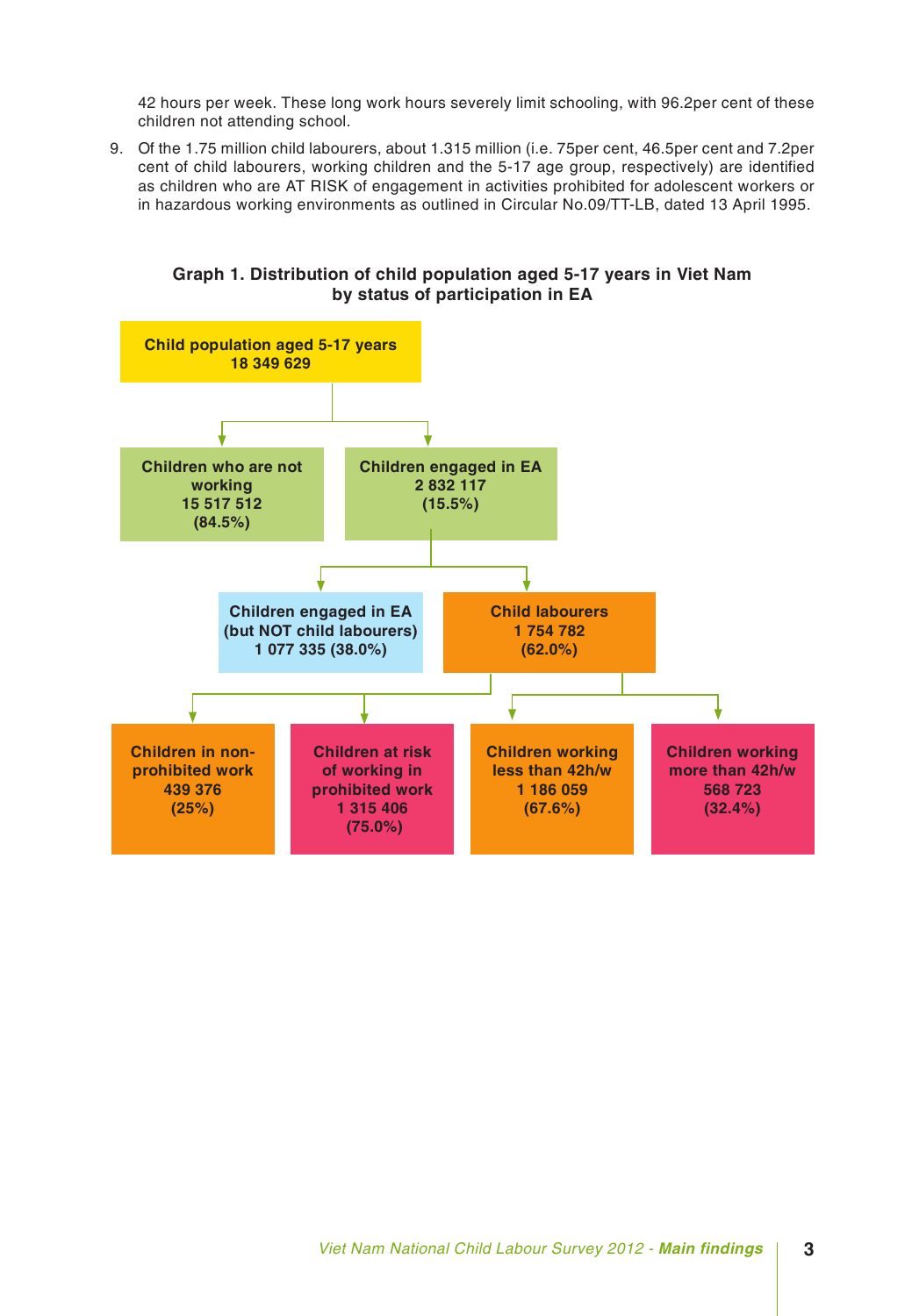# Chapter 1. Introduction

### **Section 1. National legislation and policies on child care and protection, and Child labour**

### **1.1 Guidelines from the Communist Party of Viet Nam on Child Care and Protection**

"Child care, education and protection have always been of a strategic priority, greatly contributing to the future human resources for the national cause of industrialization and modernization as well as integration into the world. Investment in our children, therefore, is the investment in our future. It is the Party, authorities and organizations at all levels and the society as a whole who have to adhere to this principle"<sup>1</sup>. This statement reflects the consistent policies and actions of the Communist Party of Viet Nam and the State in child care, education and protection.

 The first Constitution of the Democratic Republic of Viet Nam in 1946 acknowledged the guarantee of children's rights, as stipulated in Article 14 "Children are cared and protected". This principle of child care and protection was also enshrined in the Vietnamese Constitution in 1959, 1980 and the 1992. Under the 2013 Constitution, Article 37 states that "Children shall be protected, cared for and educated by the State, family and society; children may participate in child-related issues. Harassing, persecuting, maltreating, abandoning or abusing children, exploiting child labour or other acts that violate children's rights are prohibited".

The Party's guidelines on child care and protection have remained a highly significant part of the nation's human development priorities over time. The Platforms for National Construction in the Transitional Period to Socialism in 1991 (the 7th Party's Congress) and in 2011 (the 11th Party's Congress), underlined that: "The people are the centre of the national development strategy; respect and protect the human rights, incorporate human rights as part of the rights and interests of the nation, the people and the right to be the owner the country; implement appropriate and just social policies, ensuring the equality in the rights and duties of the citizens; support the elderly and disabled solitary, workers with the loss of working ability and orphans; ensure gender equality and child protection, care and education."

Guidelines enshrined in Party documents and the Constitution have played a decisive role in child care and protection achievements in past years, having laid the foundation for national legal framework and policies regulating the protection, care and education of children as well as directing authorities in the formulation and implementation of plans and programmes to further protect children.

### **1.2. Legislation, polices and programmes on child care and protection**

National child care and protection legislation has been greatly enhanced in recent times, building on Viet Nam's achievement as the first Asian country and the second nation in the world to ratify the CRC on 20 February 1990. Since then, the Vietnamese Government has proactively incorporated related international laws into its national legal documents and accelerated the implementation of policies protecting children's rights. As of 2012, Viet Nam's national child protection and care legislation is in step with international law and responsive to emerging social patterns, creating a comprehensive legal corridor to protect children from violence, abuse and exploitation, particularly those categorized under the law as children needing special protection.

Viet Nam's Law on Child Protection, Care and Education, passed by the National Assembly in 1991 and revised in 2004, outlines the key principles, roles and responsibilities of child protection institutions as part of a comprehensive legal framework that recognizes the development of children as being the future of the nation. This law contains a chapter on children requiring special protection, which underlines the necessity of such regulations in protecting children's physical and mental development as well as their recovery from abuses. These clauses are representative of efforts to support the recovery and reintegration of these children back into their families and society.

*<sup>1.</sup> Directive No.20/CT-TW on 5 November 2012 by the Politburo on the Strengthening of the role of the Party in the cause of child care, education and protection in the new era*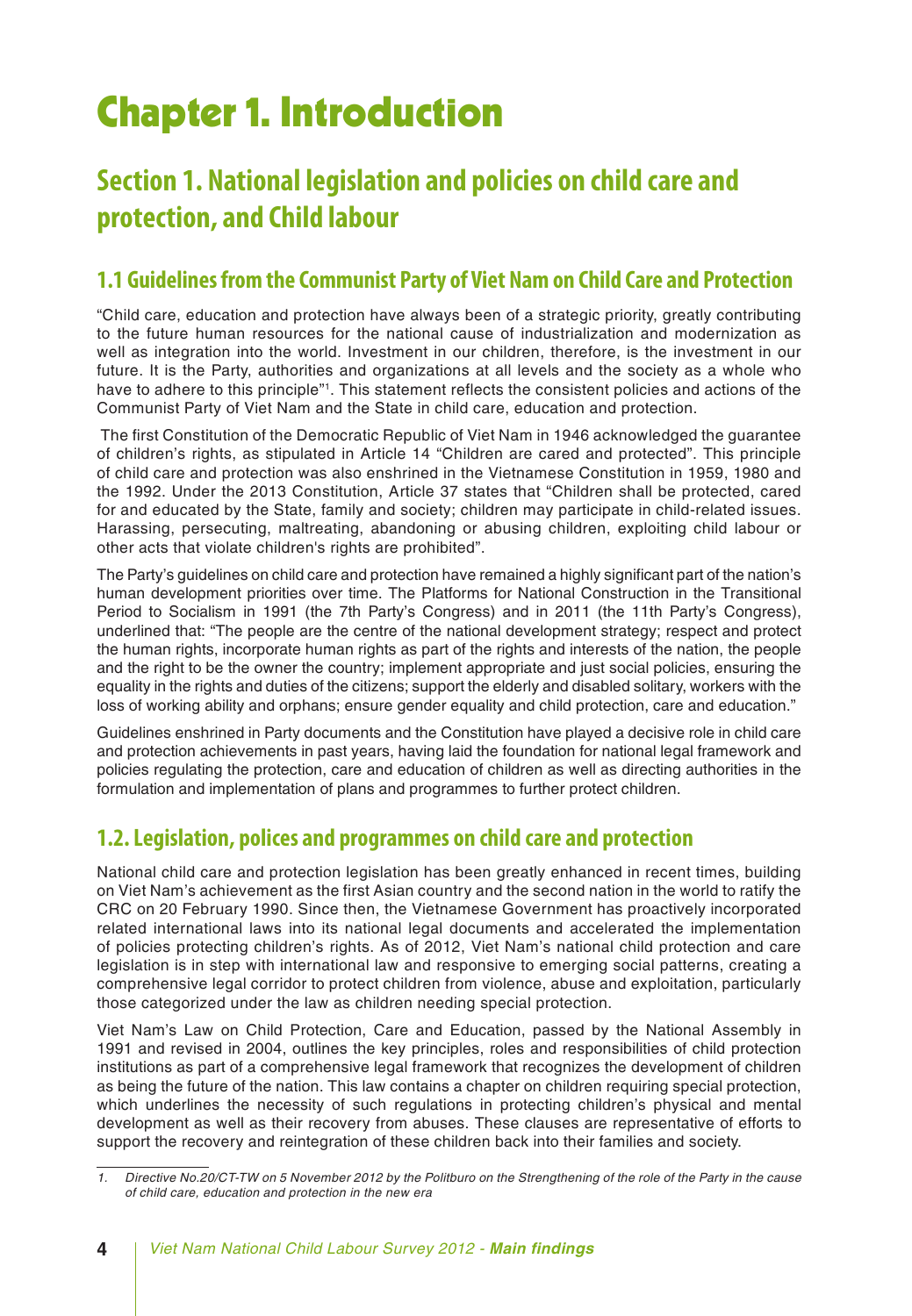The issue of child protection and care is also reflected in other examples of significant legislation. The 1995 Civil Code (revised in 2005) emphasizes the principle of equal treatment and non-discrimination on the grounds of ethnicity, gender, socio-economic status and religion, underlined by recognition of the rights of the individual. The 1999 Penal Code specifies seven crimes relating to child molestation, while the Civil Procedure Code (revised in 2004) details the appeal regulations and procedures of womenand children-related cases. The Law on the Marriage and the Family (revised in 2000) encourages gender equality in marriage and equal treatment between boys and girls and between legitimate and illegitimate children. The 2007 Law on Domestic Violence Prevention and Control underlines that domestic violence (including that against children) is illegal, while the Military Service Law (passed in 1981 and amended in 2005) stipulates that the legal age of conscription is 18 years.

### **1.3. The Law and policies on Child labour and Programmes to prevent Child labour**

#### *The Law and policies on Child labour*

Addressing CL has always been a focus for the Party, State and society. In 1947, the then President Ho Chi Minh signed Decree No.29-SL on 12 March regulating children- and CL-related issues. Specifically, Article 12 prohibits the teaching of a trade to children under the age of 12, Article 106 forbids the employment of women and children for night work and Article 131 bans the employment of girls aged under 15 years to work as a songstress or dancer.

Of note, the Vietnamese Government has ratified two fundamental ILO Conventions on CL, namely Convention 138 on the minimum age of admission to employment and work (1973) and Convention 182 on the prohibition and immediate action for the elimination of the worst forms of CL (1999). Subsequently, Viet Nam has issued numerous legal documents engaging CL, with the Labour Code (1994) considered the most comprehensive legal document addressing the employment of children and adolescent workers.

The amended 2007 Labour Code stipulates a complete ban on the employment of children under 15 years of age (excluding the list of work approved by MOLISA) and includes articles regulating employers of adolescent workers<sup>2</sup>.

### *National programmes to prevent Child labour*

Since the early 1990s, Viet Nam has developed a number of child care and protection programmes regulating the issue of child labour, including:

- The National Plan of Action for Children for 1991-2000;
- The National Plan of Action for Children for 2001-2010 (Decision No.23/2001/QD-TTg on 26/2/2001);
- The National Plan of Action for the Protection of Children Living in Special Circumstances for 1999-2002 (Decision No.134/1999 on 31/5/1999) focuses on the protection of street children, children working in hazardous environments or those whose lives, health and dignity are threatened;
- National Programme of Action for Preventing the Issues of Street Children, Sexually Abused Children and Children Working in Hazardous Environments for 2004-2010. Its target is to reduce the number of street children and children working in hazardous environments by 90% and reintegrate 70% of those rescued back into their families;

*<sup>2</sup> Specifically:*

*i. The Labour Code 2007 (Article 120) requires employers of junior workers to prepare a dossier of the latter's work and health check reports. For certain activities listed by MOLISA, employers are not allowed to ask such workers to work more than seven hours per day or 42 hours per week, work overtime, and/or work at night.*

*ii.* Under Joint Circular No.09/TT-LB on 13 April 1995 by MOLISA and Ministry of Health, the employment of *adolescent workers is banned in 13 harmful working conditions and 81 specific EA.* 

*iii. Circular No.21/1999/TT-BLDTBXH on 11 September 1999 stipulates a list of work that can be performed by children.*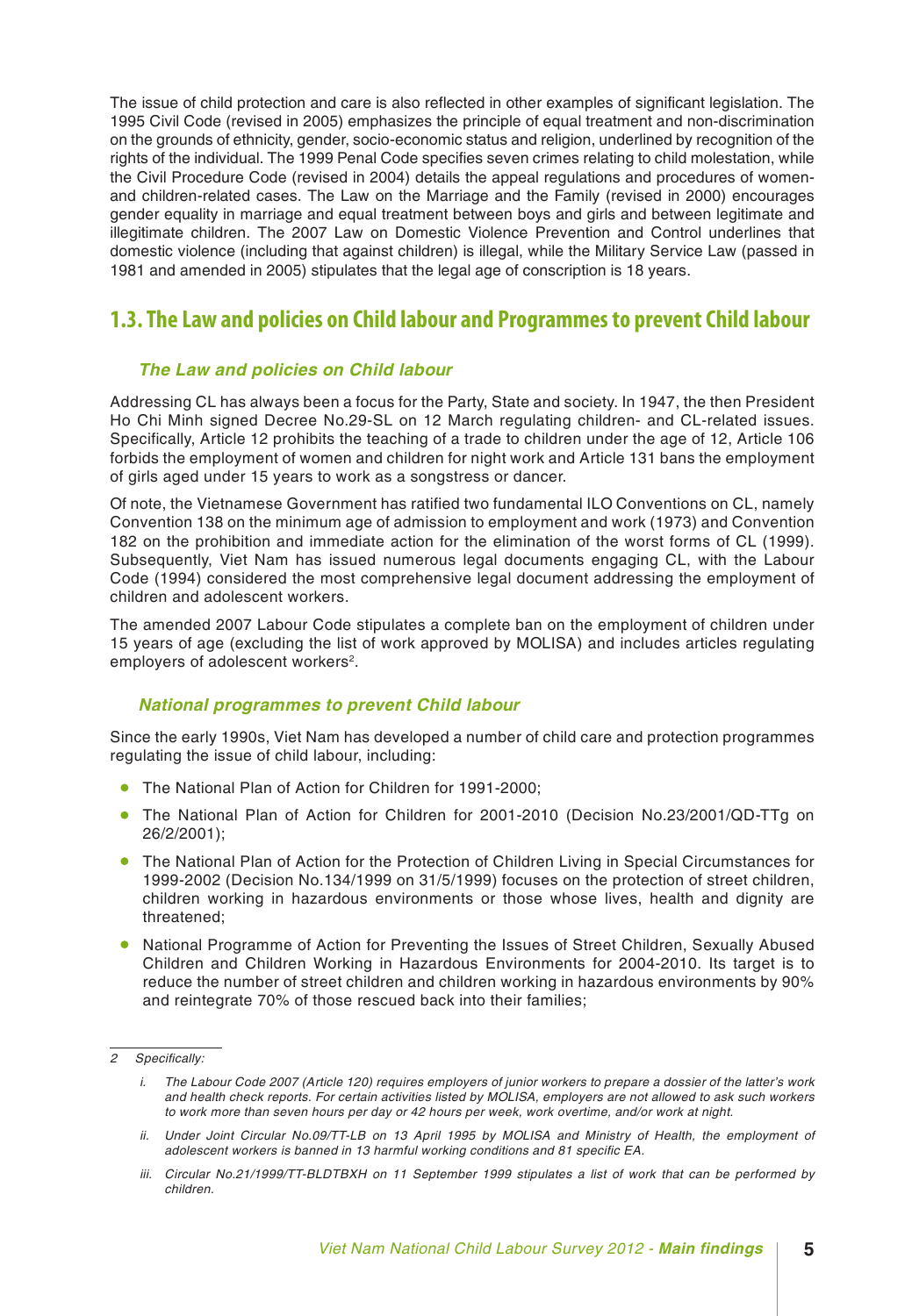The National Plan of Action for the Protection of Children for 2011-2015 (Decision No.267/QD-TTg on 22/02/2011) minimizes and supports children living in special circumstances including CL.

Chương trình phòng ngừa trẻ em đường phố, lạm dụng tình dục trẻ em và trẻ em làm việc nặng nhọc, độc hại, nguy hiểm giai đoạn 2004 - 2010 với mục tiêu giảm 90% số lượng trẻ em lang thang kiếm sống, trẻ em phải làm việc trong điều kiện việc nặng nhọc, độc hại, nguy hiểm; trong đó 70% số trẻ em này được hỗ trợ tái hòa nhập gia đình.

Chương trình quốc gia bảo vệ trẻ em giai đoạn 2011 - 2015 (Quyết định số 267/QĐ-TTg *ngày 22 tháng 02 năm 2011*) tập trung vào giảm thiểu và trợ giúp trẻ em có hoàn cảnh đặc biệt, trong đó có vấn đề lao động trẻ em.

### **Section 2. National child labour survey 2012**

### **2.1. Brief introduction to the survey**

The GSO, at the request of the Bureau of Child Protection and Care with technical support from the ILO in Viet Nam, conducted a national survey on CL to build a national CL database and work towards the targeted elimination of the worst forms of CL.

The survey's goal is to collect data and paint an accurate picture of child workers and CL across the country, specifically:

- To identify the scale, distribution and characteristics of child workers and CL in Viet Nam
- To study the causes and consequences of CL.

The nationwide survey's respondents are households with children in the 5-17 age group, with questions designed to gain information about household members, household characteristics and accommodation arrangements. The respondents are heads of households or children aged 5-17 with permission to participate from their parents or guardians.

The information gained from the survey covers:

- i) General characteristics of household members aged 5-17
- ii) Education levels of household members aged 5-17
- iii) Economic activities of household members aged 5-17
- iv) Health and safety standards for working children (aged 5-17)
- v) Household chores of children aged 5-17
- vi) Household particulars.

The Viet Nam National Child Labour Survey 2012 is incorporated in the GSO's annual survey on work and employment implemented during March, April and May with a sample of 50,640 households nationwide (i.e. about 16,880 households/month)<sup>3</sup>. Data from 41,459 children in the 5-17 age group was collected and all statistical analysis conducted by the GSO.

### **2.2. Concepts of children and Child labour**

#### *a) Children*

The CRC defines a child as "any human being under the age of eighteen, unless the age of majority is attained earlier under a state's own domestic legislation"4.

*<sup>3</sup> The Annual Survey on Work and Employment 2012 covers six socio-economic regions and two cities - Ha Noi and Ho Chi Minh City - which are the most populated and developed in Viet Nam*

*<sup>4</sup> Article 1, the United Nations Convention on the Rights of the Child. The Convention was approved on 20 November 1989 and came into effect on 2 September 1990. Some 191 countries have ratified this Convention.*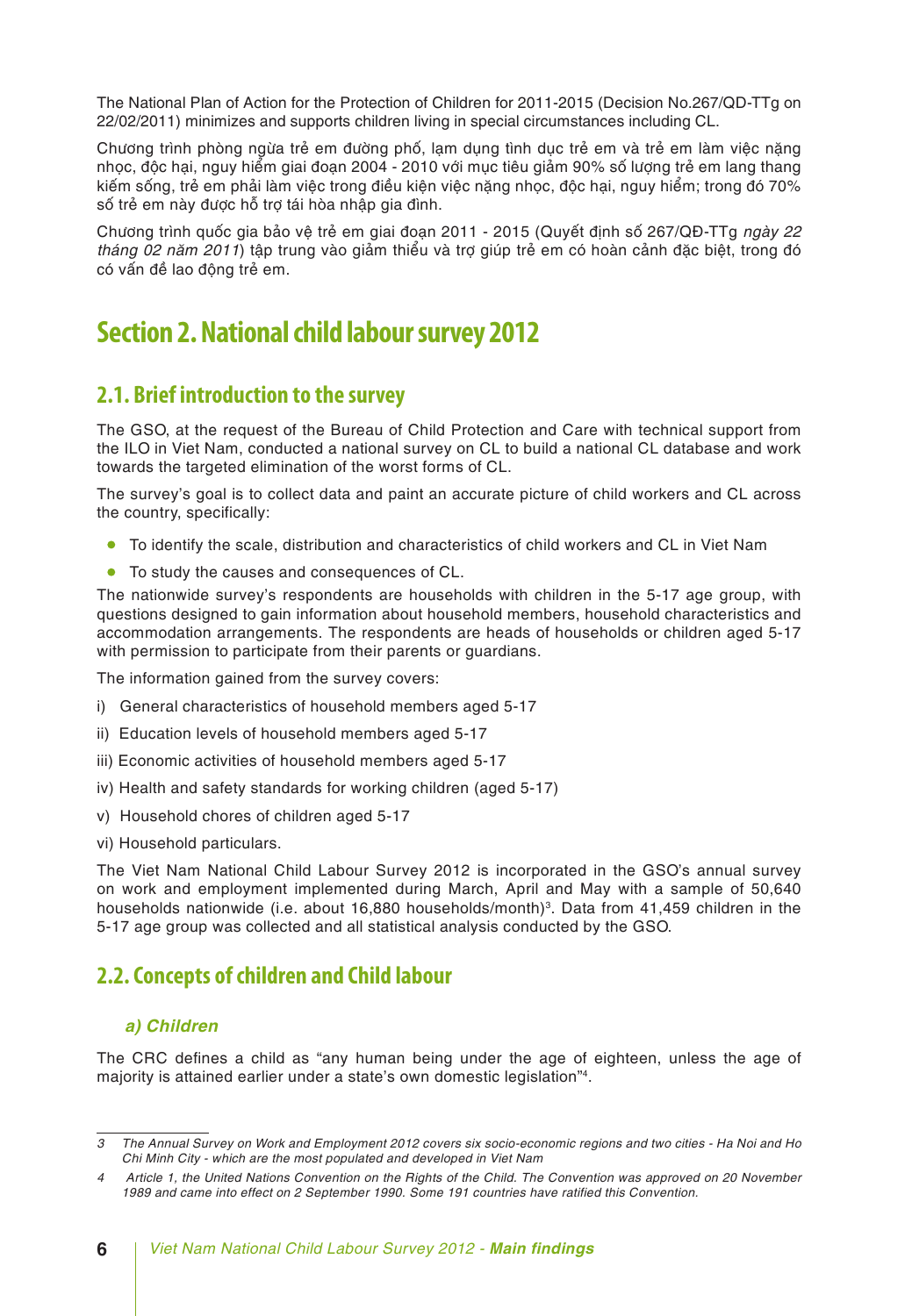Viet Nam Law on the Protection, Care and Education of Children defines a child as "a Vietnamese citizens aged under 16 years".5

Under Viet Nam's Labour Code, adolescent workers are people under 18 years old<sup>6</sup>.

#### *b) Children engaged in economics activities*

Refers to a child engaged in activities of economic production, trading and services that are either for consumption or sale. These activities can be paid or unpaid, part-time or full time, occasional or regular, legal or illegal and at least one hour on any day during the reference week<sup>7</sup>.

Engagement in household chores or chores at school done by the child is excluded from the definition of economic activity (work).

### *c) Child labour*

Until now, a consistent concept of CL has not existed. The common definition of CL is, however, classified according to guidelines under ILO international conventions.

• The concept of CL under ILO Convention No.138

The ILO's Convention No.138 defines different minimum ages of employment, including the general minimum age, the minimum age applied to hazardous work and the minimum age applied to light work, specifically:

### **Table 1. Minimum ages of employment under ILO Convention No.138**

| Minimum age of employment                | Minimum age applied to<br>every country | Minimum age-exception for<br>developing countries |  |  |
|------------------------------------------|-----------------------------------------|---------------------------------------------------|--|--|
| General minimum age                      | Not under 15 years                      | Not under 14 years                                |  |  |
| (Article 2)                              |                                         |                                                   |  |  |
| Minimum age applied to<br>hazardous work | Not under 18 years                      | Not under 16 years                                |  |  |
| (Article 3)                              |                                         |                                                   |  |  |
| Minimum age applied to light<br>work     |                                         | Their moral and safety should<br>be ensured       |  |  |
| (Article 7)                              |                                         | 13-15 years                                       |  |  |

### *The concept of CL under Viet Nam's national legislation*

There is no common understanding of CL in Viet Nam. However, the provisions in the Labour Code 2007 are basically in accordance with international legislation on CL.

**Article 119:** An underage employee is one under 18 years old

**Article 120:** The admission to work of children under 15 years of age shall be prohibited, except in certain categories of occupations and work as prescribed by the MOLISA.

#### **Article 121:**

- 1. An employer is only permitted to employ junior orkers in occupations suitable to the health of such workers that ensure their physical, spiritual and personal development.
- 2. The employment of junior workers is prohibited in heavy/dangerous work, work with exposure to toxic substances or work and/or a workplace which may badly influence their personality, as prescribed in the list issued by the MOLISA and Ministry of Health (MOH).

*<sup>5</sup> Article 1, Viet Nam's Law on Child Protection, Care and Education, 2004*

*<sup>6</sup> Article 161, Viet Nam's Labour Code, 2012*

*<sup>7</sup> Reference week is a period of seven days from the time of the survey and earlier.*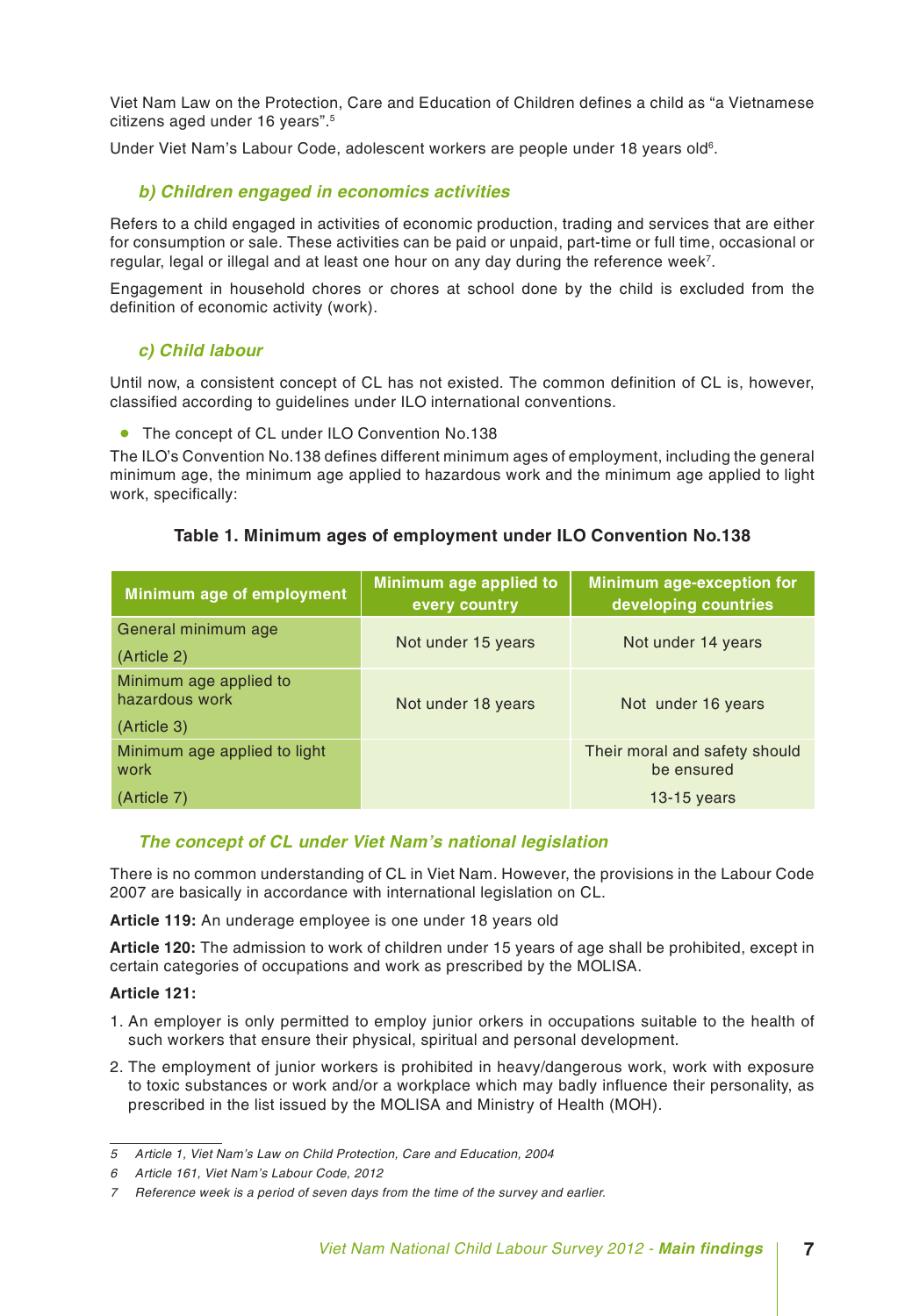#### **Article 122:**

- 1. Junior workers' hours should not exceed seven hours per day or 42 hours per week.
- 2. An employer shall only be permitted to employ junior workers to work overtime or work at night in certain categories of occupations and work determined by the MOLISA.

#### *d) A child engaged hazardous work*

Under Article 3 (d) of ILO Convention No.182 hazardous work is defined as work, which by its nature or the circumstances in which it is carried out, likely to harm the health, safety or morals of a child. This category is detailed in Article 3, sub-paragraph (iv) of ILO Convention No.182 on the worst forms of CL.

#### *e) Worst forms of Child labour*

Under Article 3, ILO Convention No.182, the worst forms of CL include:

- (i) All forms of slavery and practices similar to slavery, such as the sale and trafficking of children, debt bondage and serfdom and forced labour, including forced or compulsory recruitment of children for use in armed conflict
- (ii) The use, procuring or offering of a child for prostitution, for the production of pornography or for pornographic performances
- (iii) The use, procuring or offering of a child for illicit activities, in particular for the production and trafficking of drugs as defined in the relevant international treaties
- (iv) Work which, by its nature or the circumstances in which it is carried out, is likely to harm the health, safety or morals of a child.

### **2.3. Child as defined by the Viet Nam National Child Labour Survey 2012**

#### *a) Children engaged in economic activities*

This includes children in the 5-17 age group engaged in activities of economic production, trading and services for consumption or sale that can be paid or unpaid, part-time or full time, occasional or regular, legal or illegal and at least one hour on any day during the reference week. Engagement in household chores is excluded.

### *b) Child labourers*

Not all working children are identified as child labourers. Those engaged in light work for an accepted duration of time or in work excluded from the prohibition list are not child labourers. Only work classified as having a negative impact on the physical and psychological development and the dignity of children is defined as CL. Though there is no universally accepted interpretation of CL, countries worldwide generally categorise children performing work prohibited under national legislation, the worst forms of CL under ILO's Convention No.182 or in hazardous working conditions as child labourers.

Regarding working conditions, the number of working hours is one of the main criteria. Specifically, exceeding one hour/day (or five hours/week) is applied for the 5-11 age group. Similarly, exceeding four hours/day (or 24 hours/week) and seven hours/day (or 42 hours/week) are applied for the 12- 14 and 15-17 age groups, respectively. Hence, in this survey, child labourers include those:

- a. From 5-11 years old: engaged in EA for one hour or more in any day in the reference week and for five hours or more in the reference week.
- b. From 12-14 years old: engaged in EA for four hours or more in any day in the reference week and for 24 hours or more in the reference week.
- c. From 15-17 years old: engaged in EA for seven hours or more in any day in the reference week and for 42 hours or more in the reference week.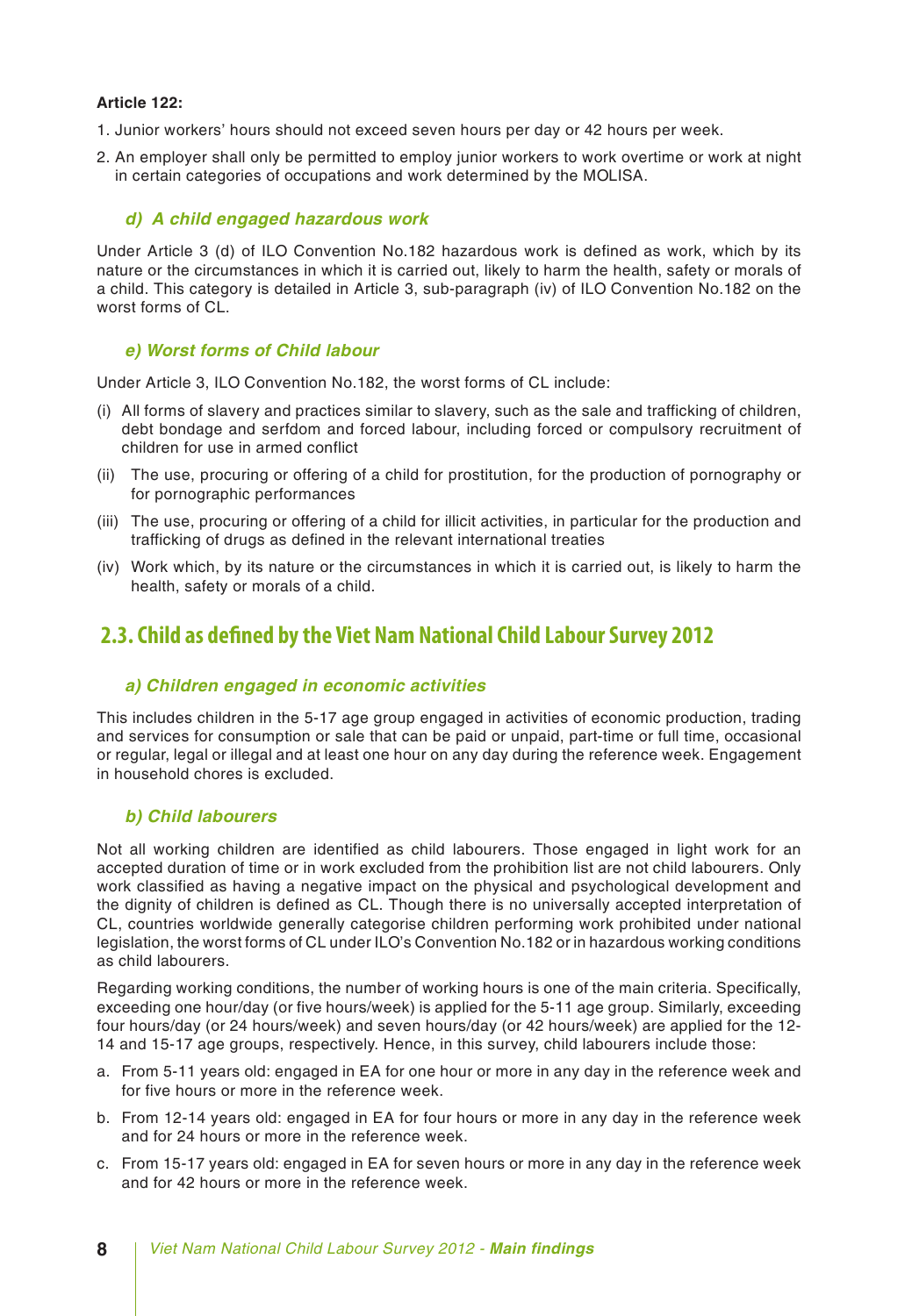d. From 5-17 years old: engaged in work prohibited for junior employees in accordance with Joint Circular No.09/TL-LB dated 13 April 1995 by MOLISA and the MOH on hazardous working conditions and the list of work prohibited for employment of adolescent workers.

### *c) Child labour in hazardous work*

Despite the survey seeking information about working conditions (criterion d) and especially hazardous working conditions as stipulated in Joint Circular No.09/TT/LB issued on 13 April 1995, the collected data was insufficient<sup>8</sup> to identify CL in hazardous work. Criterion (d) was instead used to distinguish CL in groups (a), (b) and (c) and divided into two main groups: children engaged in occupations AT RISK of falling into the list of prohibited work and children engaged in work not prohibited under Circular No.09.

*<sup>8</sup> For example: the survey identified children working in timber loading and carrying, but did not specify the working conditions for carrying or loading timber with a diameter of 35cm or more by hand, wooden containers or wooden slides.*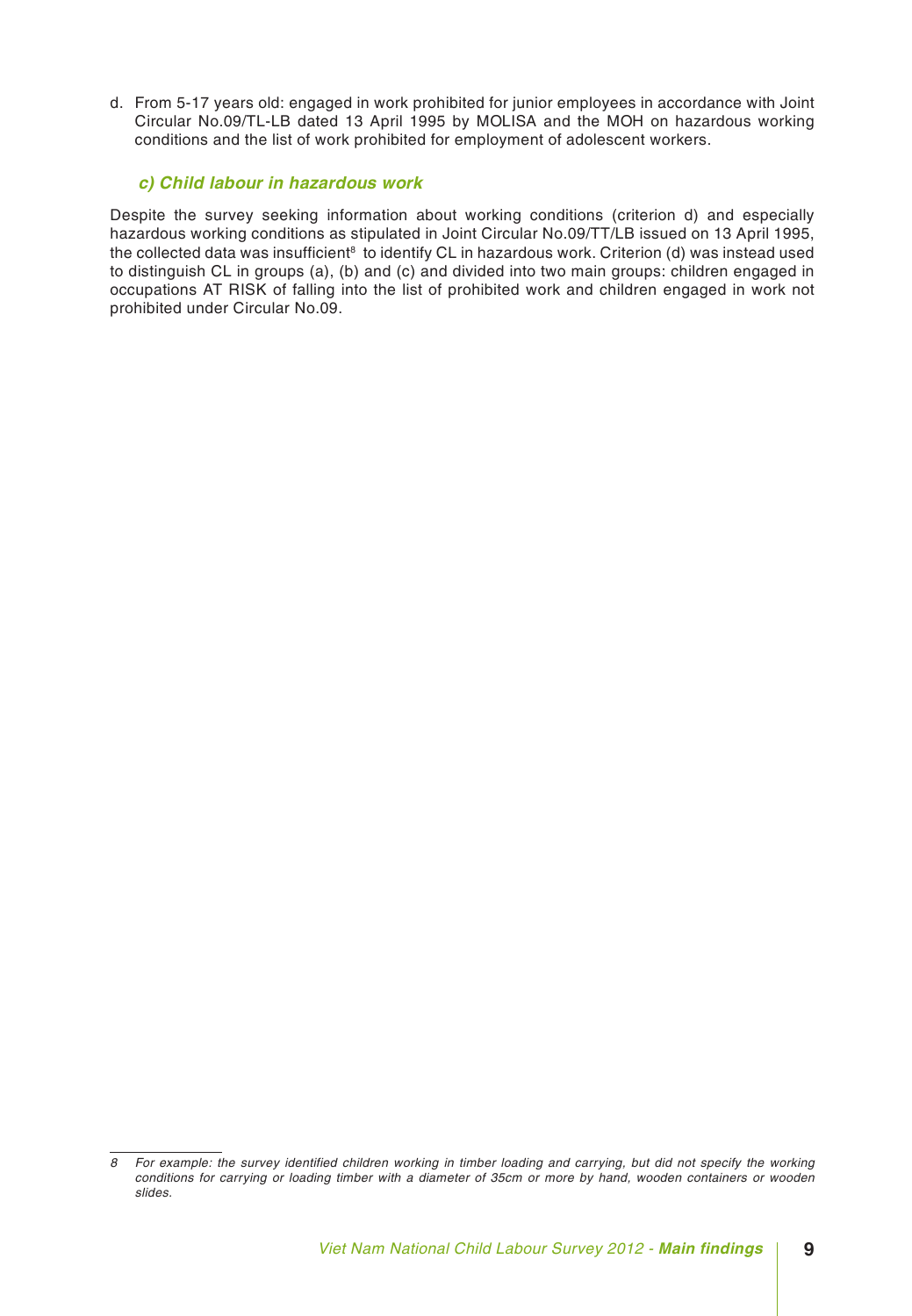# Chapter 2. General characteristics of children aged 5-17

### **2.1. Population of children aged 5-17**

As estimated from the survey, the population of Viet Nam in 2012 was 88,687,810, with nearly 49.5per cent men and more than 50.5per cent women.

The size of the 5-17 age group is estimated to be 18,349,629 people, accounting for 20.7per cent of the national population, with boys making up 52.2per cent and girls 47.8per cent. This age bracket constitutes 18.4per cent of the urban population and 21.8per cent of the rural one.

Out of the 5-17 year age group, 52.8per cent are aged 5-11, 22.5per cent are aged 12-14 and 24.7per cent 15-17.

Compared to the national 2009 Population and Housing Census, the 2012 survey reveals a downward trend in the proportion of the 5-17 age group within the national population, with the decrease in girls more dramatic than in boys<sup>9</sup>.

| Table 2.1. Child population by age group and gender |                  |          |             |               |  |  |  |  |
|-----------------------------------------------------|------------------|----------|-------------|---------------|--|--|--|--|
|                                                     | <b>Number of</b> |          | Gender (%)  |               |  |  |  |  |
| <b>Age group</b>                                    | children         | Rate (%) | <b>Male</b> | <b>Female</b> |  |  |  |  |
| <b>National</b>                                     |                  |          |             |               |  |  |  |  |
| <b>Total</b>                                        | 88 687 810       | 100.0    | 49.47       | 50.53         |  |  |  |  |
| $0 - 4$                                             | 6 604 321        | 7.45     | 53.67       | 46.33         |  |  |  |  |
| $5 - 11$                                            | 9 684 196        | 10.92    | 52.26       | 47.74         |  |  |  |  |
| $12 - 14$                                           | 4 128 525        | 4.66     | 51.41       | 48.59         |  |  |  |  |
| $15 - 17$                                           | 4 536 908        | 5.12     | 53.01       | 46.99         |  |  |  |  |
| $18 - 64$                                           | 56 878 683       | 64.13    | 49.24       | 50.76         |  |  |  |  |
| $65+$                                               | 6 855 177        | 7.73     | 39.94       | 60.06         |  |  |  |  |
| <b>Urban</b>                                        |                  |          |             |               |  |  |  |  |
| <b>Total</b>                                        | 28 724 347       | 100.0    | 48.69       | 51.31         |  |  |  |  |
| $0 - 4$                                             | 2 069 437        | 7.20     | 53.96       | 46.04         |  |  |  |  |
| $5 - 11$                                            | 2850019          | 9.92     | 52.64       | 47.36         |  |  |  |  |
| $12 - 14$                                           | 1 132 634        | 3.94     | 51.28       | 48.72         |  |  |  |  |
| $15 - 17$                                           | 1 308 059        | 4.55     | 50.48       | 49.52         |  |  |  |  |
| $18 - 64$                                           | 19 233 157       | 66.96    | 48.00       | 52.00         |  |  |  |  |
| $65+$                                               | 2 131 041        | 7.42     | 41.97       | 58.03         |  |  |  |  |
| Rural                                               |                  |          |             |               |  |  |  |  |
| <b>Total</b>                                        | 59 963 462       | 100.0    | 49.85       | 50.15         |  |  |  |  |
| $0 - 4$                                             | 4 534 884        | 7.56     | 53.53       | 46.47         |  |  |  |  |
| $5 - 11$                                            | 6 834 177        | 11.40    | 52.10       | 47.90         |  |  |  |  |
| $12 - 14$                                           | 2 995 892        | 5.00     | 51.46       | 48.54         |  |  |  |  |
| $15 - 17$                                           | 3 228 848        | 5.38     | 54.03       | 45.97         |  |  |  |  |
| $18 - 64$                                           | 37 645 526       | 62.78    | 49.87       | 50.13         |  |  |  |  |
| $65+$                                               | 4 724 136        | 7.88     | 39.03       | 60.97         |  |  |  |  |

*9 In 2009, children aged 5-17 accounted for 22.4% of the population, with girls comprising 48.6%.*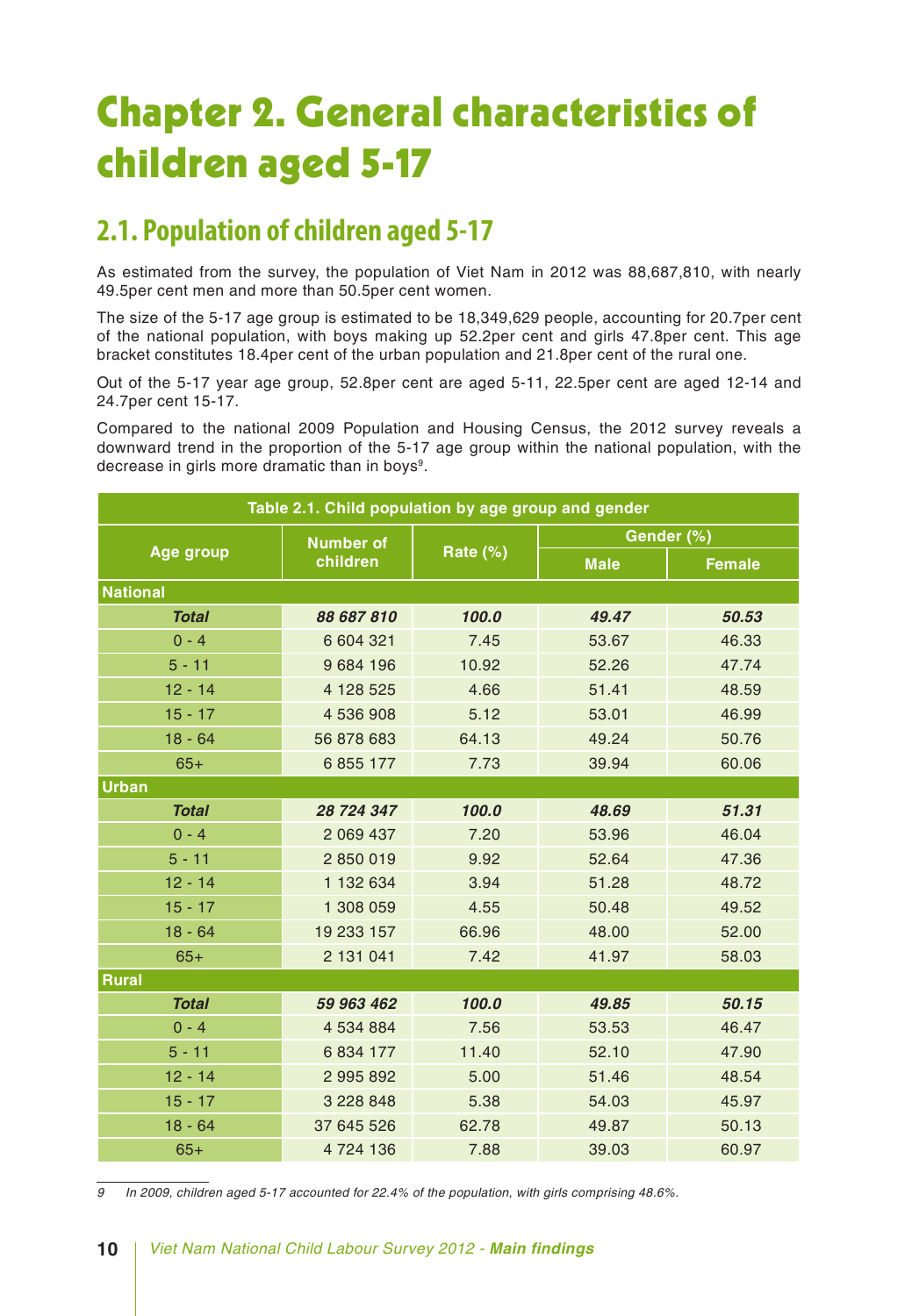### **2.2. Children's participation in education**

### *a) Children attending school*

Viet Nam has notched up considerable achievements in education, in large part due to the Law on Education and policies supporting children with special needs.

Specifically, 90.5per cent of children aged 5-17 attend school, with 93.4per cent of children aged 5 attending pre-school and 90.3per cent of those aged 6-17 having access to formal education10.

Regarding gender, the enrolment rate of girls is higher than of boys in all levels of formal schools, regions and age groups.

Regarding the geographic spread, though a healthy school enrolment rate of children aged 6-11 is reported in all regions, there are gaps in attendance rates with the highest school enrolment rate in the Red River Delta (nearly 96per cent) and the lowest in the Central Highlands (87per cent).

| Table 2.2a. Children attending school by age groups |                              |                           |                  |          |           |         |  |
|-----------------------------------------------------|------------------------------|---------------------------|------------------|----------|-----------|---------|--|
|                                                     | <b>Total</b>                 |                           | By age group (%) |          |           |         |  |
| <b>School enrolment</b>                             | <b>Number of</b><br>children | Rate<br>$\overline{(\%)}$ | 5 y/o            | $6 - 11$ | $12 - 14$ | $15-17$ |  |
| <b>National</b>                                     | 18 349 629                   | 100.0                     | 100.0            | 100.0    | 100.0     | 100.0   |  |
| <b>Attending school</b>                             | 16 610 257                   | 90.5                      | 93.4             | 98.3     | 92.6      | 73.5    |  |
| Not attending school                                | 1716767                      | 9.4                       | 6.0              | 1.6      | 7.3       | 26.5    |  |
| <b>Unreported</b>                                   | 22 605                       | 0.1                       | 0.6              | 0.1      | 0.1       | 0.0     |  |
| Geographic region <sup>11</sup>                     |                              |                           |                  |          |           |         |  |
| <b>Region 1</b>                                     | 2 475 288                    | 100.0                     | 100.0            | 100.0    | 100.0     | 100.0   |  |
| <b>Attending school</b>                             | 2 205 448                    | 89.1                      | 96.6             | 97.3     | 91.9      | 69.1    |  |
| Not attending school                                | 266 102                      | 10.8                      | 2.8              | 2.6      | 8.0       | 30.9    |  |
| <b>Unreported</b>                                   | 3738                         | 0.2                       | 0.5              | 0.2      | 0.2       | 0.0     |  |
| <b>Region 2</b>                                     | 3761743                      | 100.0                     | 100.0            | 100.0    | 100.0     | 100.0   |  |
| <b>Attending school</b>                             | 3 614 925                    | 96.1                      | 98.5             | 99.1     | 99.4      | 87.0    |  |
| Not attending school                                | 139 154                      | 3.7                       | 0.8              | 0.5      | 0.6       | 13.0    |  |
| <b>Unreported</b>                                   | 7 6 6 4                      | 0.2                       | 0.7              | 0.3      | 0.0       | 0.0     |  |
| <b>Region 3</b>                                     | 4 312 962                    | 100.0                     | 100.0            | 100.0    | 100.0     | 100.0   |  |
| <b>Attending school</b>                             | 3 953 445                    | 91.7                      | 95.5             | 98.9     | 94.4      | 76.4    |  |
| Not attending school                                | 353 249                      | 8.2                       | 3.5              | 1.0      | 5.5       | 23.5    |  |
| <b>Unreported</b>                                   | 6 2 6 8                      | 0.1                       | 1.0              | 0.1      | 0.1       | 0.1     |  |
| <b>Region 4</b>                                     | 1 455 720                    | 100.0                     | 100.0            | 100.0    | 100.0     | 100.0   |  |
| <b>Attending school</b>                             | 1 277 637                    | 87.8                      | 93.4             | 97.0     | 90.5      | 66.8    |  |
| Not attending school                                | 177 084                      | 12.2                      | 6.4              | 3.0      | 9.4       | 33.2    |  |
| <b>Unreported</b>                                   | 998                          | 0.1                       | 0.2              | 0.0      | 0.1       | 0.0     |  |

*10 Children attending school include those participating in basic education and vocational schools.*

*11 Region 1: Northern Midlands and Mountainous region, Region 2: Red River Delta, Region 3: North Central and Central Coast, Region 4: Central Highlands, Region 5: South East and Region 6: Mekong Delta.*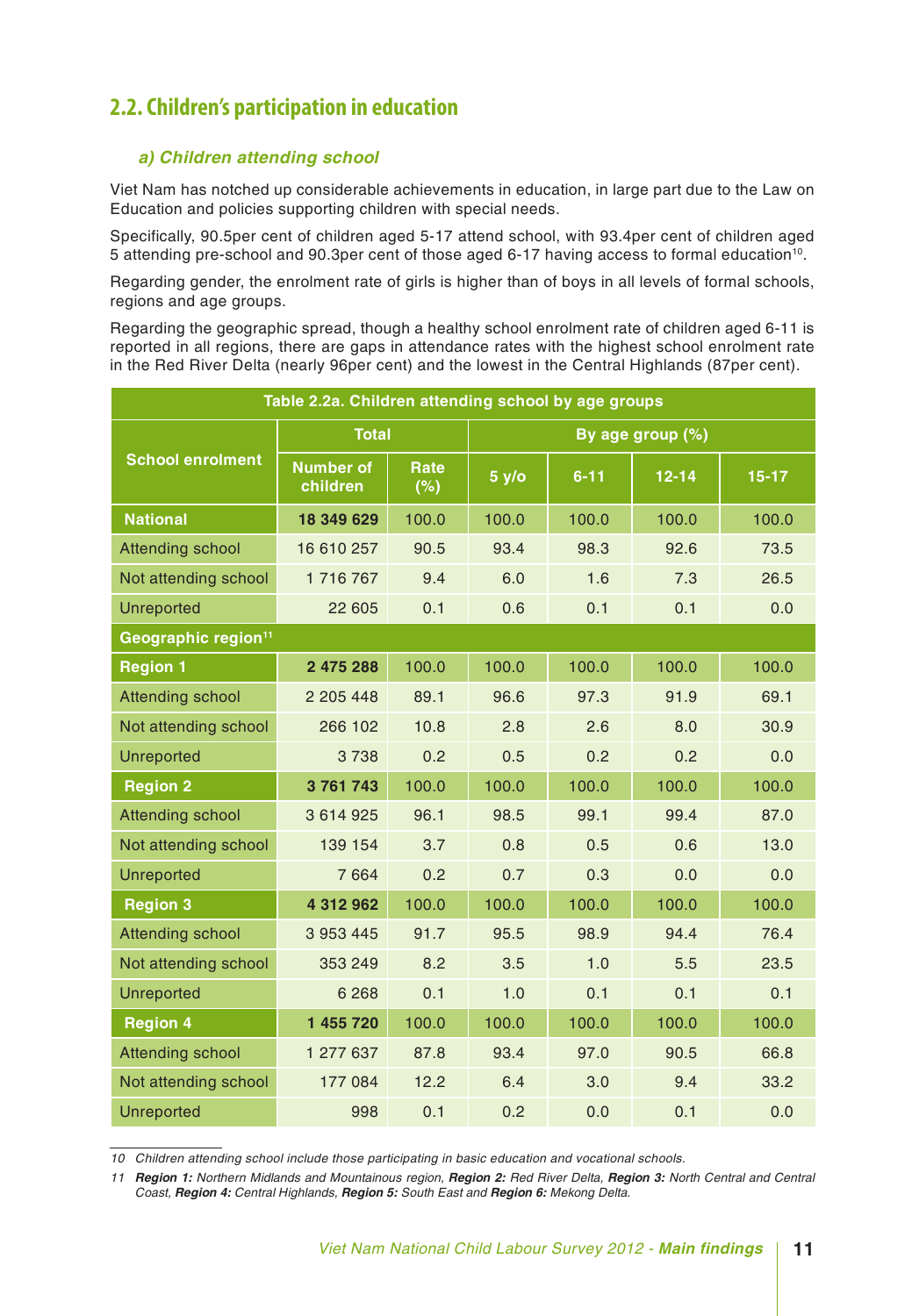| <b>Region 5</b>      | 1 515 161 | 100.0 | 100.0 | 100.0 | 100.0 | 100.0 |
|----------------------|-----------|-------|-------|-------|-------|-------|
| Attending school     | 1 334 775 | 88.1  | 90.9  | 98.4  | 89.7  | 65.5  |
| Not attending school | 178 280   | 11.8  | 8.2   | 1.5   | 10.1  | 34.4  |
| <b>Unreported</b>    | 2 106     | 0.1   | 1.0   | 0.0   | 0.2   | 0.1   |
| <b>Region 6</b>      | 4 828 755 | 100.0 | 100.0 | 100.0 | 100.0 | 100.0 |
| Attending school     | 4 224 027 | 87.5  | 86.3  | 98.1  | 87.4  | 66.2  |
| Not attending school | 602 898   | 12.5  | 13.5  | 1.9   | 12.5  | 33.8  |
| <b>Unreported</b>    | 1830      | 0.0   | 0.3   | 0.0   | 0.0   | 0.0   |

### **b) Children not attending school**

At the time of the survey, 1,716,767 children aged 5-17 nationwide (or 9.6per cent of the relevant population) did not attend school. Aside from the pre-school group, the non-enrolment rate tends to increase with age. Specifically, the non-enrolment figures are 1.6per cent, 7.3per cent and 26.5per cent for 6-11, 12-14 and 15-17 age groups, respectively.

Regarding geographic regions, the Central Highlands (12.2per cent) has the highest non-enrolment rate, followed by the Mekong Delta (12.5per cent).

### *Causes*

Among those who do not attend school, about 38.3per cent are not interested in schooling, while 16.7per cent have to engage in a paid job or work in the household. In addition, money shortages for schooling (9.2per cent), disability/illness (5.8per cent) and family resistance (3.4per cent) also contribute to school non-enrolment.

| Table 2.2b. Children not attending school by causes and age groups |                  |      |                |          |                  |           |  |  |  |
|--------------------------------------------------------------------|------------------|------|----------------|----------|------------------|-----------|--|--|--|
|                                                                    | <b>Number of</b> | Rate |                |          | By age group (%) |           |  |  |  |
| <b>Causes</b>                                                      | children         | (%)  | 5 <sub>5</sub> | $6 - 11$ | $12 - 14$        | $15 - 17$ |  |  |  |
| Completed programme                                                | 7805             | 0.5  | 0.0            | 0.0      | 0.0              | 0.6       |  |  |  |
| Too old for school                                                 | 5 3 1 7          | 0.3  | 0.0            | 0.9      | 0.4              | 0.2       |  |  |  |
| Disabled/illness                                                   | 99 866           | 5.8  | 4.6            | 27.5     | 6.0              | 3.5       |  |  |  |
| No school/school too remote                                        | 50 185           | 2.9  | 18.6           | 4.6      | 4.6              | 1.2       |  |  |  |
| Unable to afford schooling                                         | 157 681          | 9.2  | 7.1            | 12.1     | 14.3             | 7.7       |  |  |  |
| Family prevented schooling                                         | 59 089           | 3.4  | 26.9           | 9.2      | 3.9              | 1.1       |  |  |  |
| Not interested in school                                           | 657 118          | 38.3 | 9.6            | 32.7     | 47.3             | 38.6      |  |  |  |
| <b>Education not valued</b>                                        | 1 0 4 6          | 0.1  | 0.0            | 0.0      | 0.1              | 0.1       |  |  |  |
| School unsafe                                                      | 1 2 8 5          | 0.1  | 0.5            | 0.1      | 0.1              | 0.0       |  |  |  |
| Learnt a trade/apprentice                                          | 24 919           | 1.5  | 0.0            | 0.0      | 0.5              | 2.0       |  |  |  |
| Worked for payment/in the household                                | 286 618          | 16.7 | 0.0            | 2.4      | 13.5             | 20.2      |  |  |  |
| Did household chores                                               | 74 450           | 4.3  | 0.0            | 2.2      | 5.4              | 4.6       |  |  |  |
| Other                                                              | 286 487          | 16.7 | 32.5           | 8.4      | 2.8              | 20.0      |  |  |  |
| <b>Unidentified reasons</b>                                        | 4 8 9 9          | 0.3  | 0.2            | 0.0      | 0.9              | 0.2       |  |  |  |
| Total                                                              | 1 716 767 100.0  |      | 100.0          | 100.0    | 100.0            | 100.0     |  |  |  |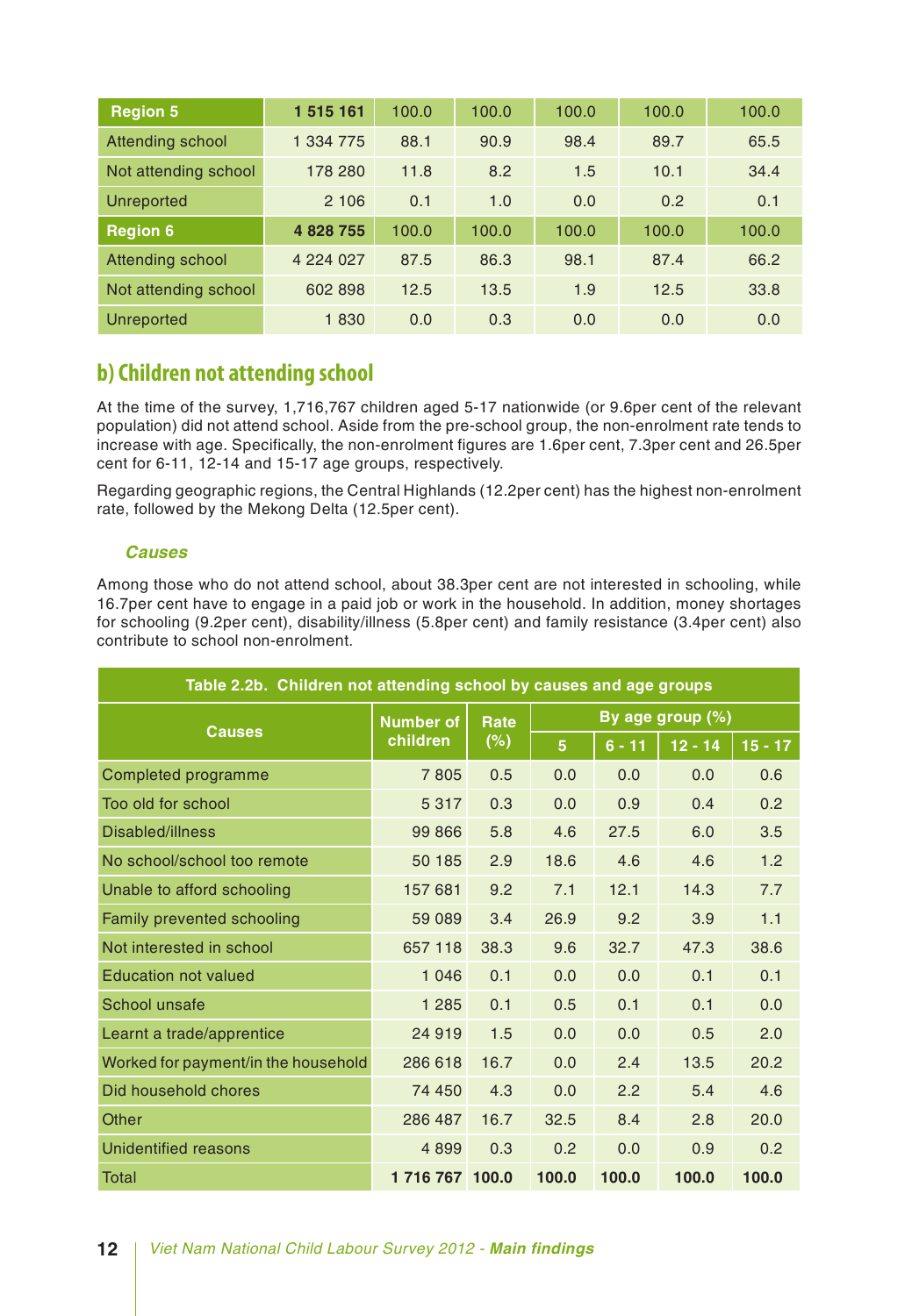**Graph 2. Distribution of children engaged in EA, by school enrolment status**



The causes for non-enrolment vary in different age groups, specifically:

- For 5-year-old child category, the families being unwilling to send children to school and the non-availability of schools in the locality are the most common reasons.
- In the 6-11 age group, common causes include children's lack of interest in schooling (32.7per cent) and the lack of money for education (12.1per cent). Besides, 27.5per cent fail to attend school due to disability/illness.
- For the 12-14 age group, a lack of interest in schooling accounts for more than 61per cent of non-attendance. Noticeably, the motivation to work for payment (13.5per cent) emerges in the sample.
- In the 15-17 age bracket, no interest in schooling is the most common reason (38.6per cent), while more than 20per cent do not attend school because they want/have to work for payment.

### *Time utilisation of children who do not attend school*

Children who fail to attend school are more prone to EA and CL. In general, the higher the school enrolment rate, the lower the CL rate. Hence, this survey set out to learn how children not attending school spend their time to gain insight into their level of engagement in EA and/or CL. It discovered that more than 80per cent of these children spend their time working or helping their family with household chores.

Generally, 70per cent of their time is spent on work or chores, while entertainment and other activities make up 30per cent. The differences in time utilisation among age groups is also striking, as children aged 5-11 spend less time on work, while those aged 12-14 spend 71per cent of their time on work and chores with a further jump to 75per cent for the 15-17 age group. These findings reveal that increased age results in increased workloads, with less time for entertainment. In general, girls spend more time working and less time playing than boys. However, there is no difference in time utilisation patterns between urban and rural areas.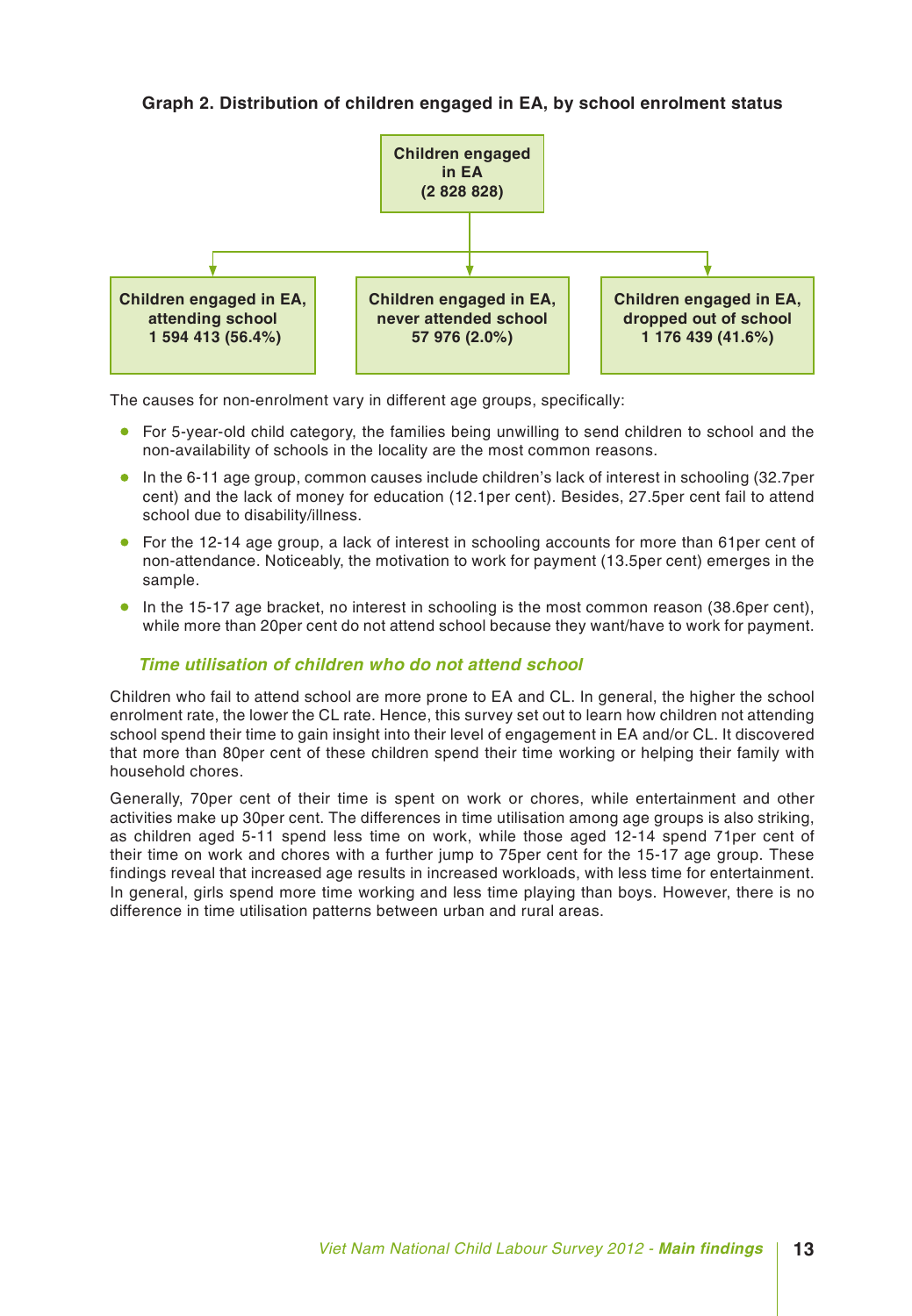

### **Figure 1. Time utilisation of children who do not attend school**

### **2.3. Children engaged in household chores**

The survey estimates that 9956 thousand children aged 5-17 (more than half of the population of this age group) are engaged in household chores. Common household work includes babysitting, cleaning, cooking, laundry and caring for a sick household member.



#### **Figure 2. Children's household chores by type of work (per cent)**

The majority of these children (63.8per cent) spend about 5-20 hours/week on household chores and 30.7per cent work less than five hours/week. However, about 4.6per cent spend 20-40 hours and approximately 1.7per cent spends more than 40 hours a week doing chores.

Children in rural areas tend to spend more time on chores than those in urban areas, as do girls and children of older age groups.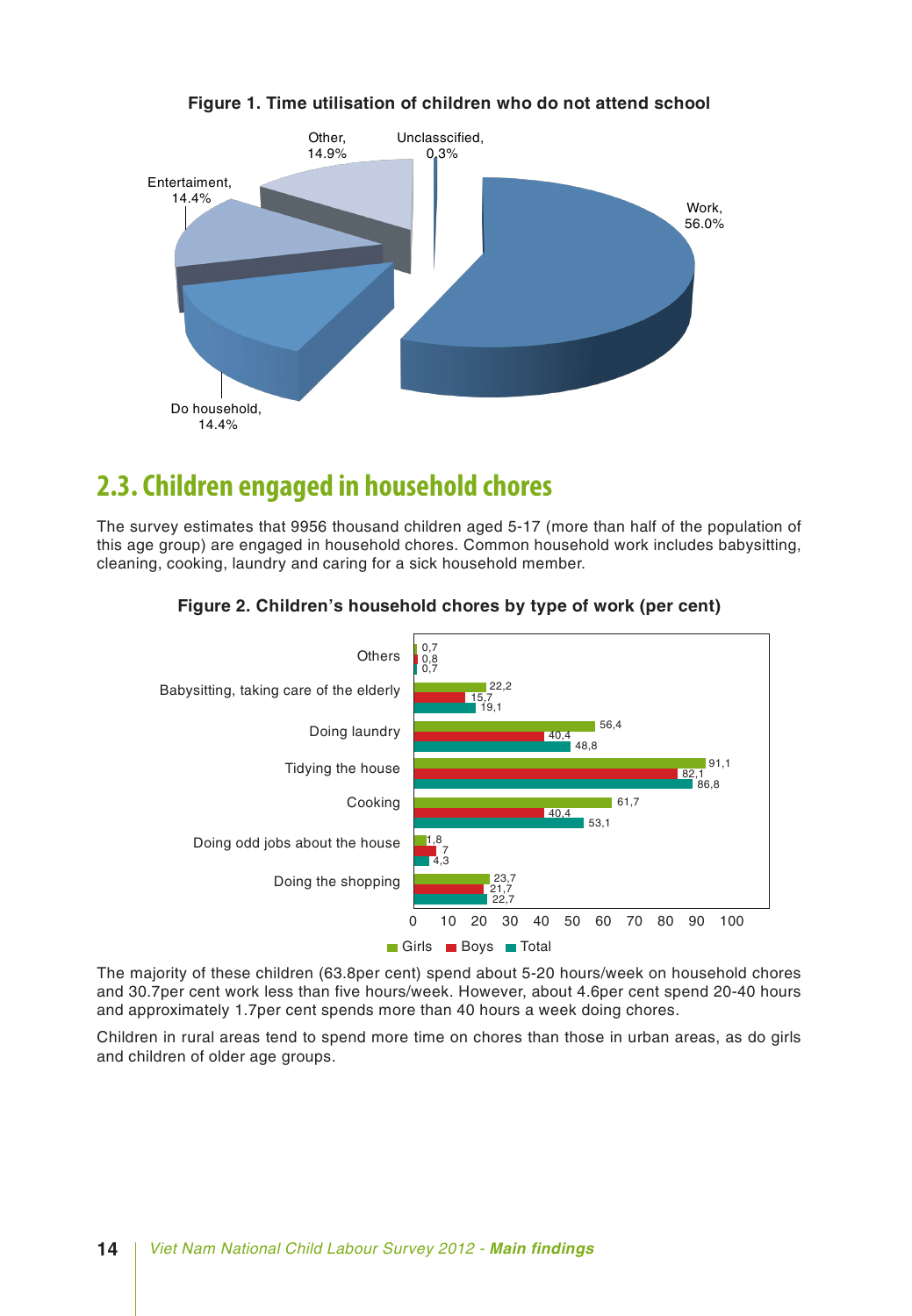| Table 2.3. Children doing household chores by working hours and age groups |                  |       |          |                     |           |  |  |  |  |  |
|----------------------------------------------------------------------------|------------------|-------|----------|---------------------|-----------|--|--|--|--|--|
| <b>Number of hours</b>                                                     | <b>Number of</b> | Rate  |          | By age group $(\%)$ |           |  |  |  |  |  |
| (per week)                                                                 | children         | (%)   | $5 - 11$ | $12 - 14$           | $15 - 17$ |  |  |  |  |  |
| <b>National</b>                                                            | 9 9 5 6 2 1 1    | 100.0 | 100.0    | 100.0               | 100.0     |  |  |  |  |  |
| $0 - 5$                                                                    | 3 0 5 6 4 1 3    | 30.70 | 44.58    | 27.09               | 21.33     |  |  |  |  |  |
| $5 - 20$                                                                   | 6 351 659        | 63.80 | 53.23    | 67.51               | 70.01     |  |  |  |  |  |
| $20 - 40$                                                                  | 461 651          | 4.64  | 1.60     | 4.91                | 7.18      |  |  |  |  |  |
| > 40                                                                       | 21 154           | 0.21  | 0.02     | 0.10                | 0.50      |  |  |  |  |  |
| <b>Children attending school</b>                                           | 8916606          | 100.0 | 100.0    | 100.0               | 100.0     |  |  |  |  |  |
| $0 - 5$                                                                    | 2 830 624        | 31.75 | 44.71    | 27.62               | 21.31     |  |  |  |  |  |
| $5 - 20$                                                                   | 5 718 222        | 64.13 | 53.16    | 67.89               | 72.65     |  |  |  |  |  |
| $20 - 40$                                                                  | 320 870          | 3.60  | 1.54     | 4.04                | 5.49      |  |  |  |  |  |
| > 40                                                                       | 3 6 0 8          | 0.04  | 0.00     | 0.07                | 0.06      |  |  |  |  |  |
| <b>Children not attending school</b>                                       | 1 039 605        | 100,0 | 100.0    | 100.0               | 100.0     |  |  |  |  |  |
| $0 - 5$                                                                    | 225 789          | 21.72 | 35.82    | 19.72               | 21.41     |  |  |  |  |  |
| $5 - 20$                                                                   | 633 437          | 60.93 | 57.32    | 62.32               | 60.76     |  |  |  |  |  |
| $20 - 40$                                                                  | 140 781          | 13.54 | 5.43     | 16.94               | 13.07     |  |  |  |  |  |
| > 40                                                                       | 17 547           | 1.69  | 1.21     | 0.49                | 2.06      |  |  |  |  |  |

### **2.4. Children engaged in economic activities**

In this survey, the EA group is defined as those aged 5-17 engaged in activities of economic production, trading and services for consumption or sale that can be paid or unpaid, part-time or full time, occasional or regular, legal or illegal and at least one hour on any day during the reference week.

The survey estimates that 2.83 million out of Viet Nam's 18.3 million child population are engaged in EA. Regarding location, the share of children in urban areas engaged in EA is 7.56per cent, while in rural areas it is 2.5 times higher at 18.62per cent.

| Table 2.4. Children engaged in EA (per cent) |                              |                 |          |               |           |  |  |  |  |  |
|----------------------------------------------|------------------------------|-----------------|----------|---------------|-----------|--|--|--|--|--|
|                                              | <b>Total</b>                 |                 |          | Age group (%) |           |  |  |  |  |  |
| <b>Category</b>                              | <b>Number of</b><br>children | <b>Rate (%)</b> | $5 - 11$ | $12 - 14$     | $15 - 17$ |  |  |  |  |  |
| <b>National</b>                              | 18 349 629                   | 100.0           | 100.0    | 100.0         | 100.0     |  |  |  |  |  |
| Children not engaged in EA                   | 15 517 512                   | 84.6            | 96.3     | 79.0          | 64.6      |  |  |  |  |  |
| Children engaged in EA                       | 2 8 3 2 1 1 7                | 15.4            | 3.7      | 21.0          | 35.4      |  |  |  |  |  |
| <b>Urban</b>                                 | 5 290 712                    | 100.0           | 100.0    | 100.0         | 100.0     |  |  |  |  |  |
| Children not engaged in EA                   | 4 890 732                    | 92.4            | 92.6     | 90.1          | 81.3      |  |  |  |  |  |
| Children engaged in EA                       | 399 980                      | 7.6             | 1.5      | 9.9           | 18.7      |  |  |  |  |  |
| <b>Rural</b>                                 | 13 058 917                   | 100.0           | 100.0    | 100.0         | 100.0     |  |  |  |  |  |
| Children not engaged in EA                   | 10 626 780                   | 81.4            | 95.4     | 74.7          | 57.9      |  |  |  |  |  |
| Children engaged in EA                       | 2 432 137                    | 18.6            | 4.6      | 25.3          | 42.1      |  |  |  |  |  |

As observed from the survey, only a small number of children in the 5-11 age group engage in EA (1.5per cent and 4.6per cent in urban and rural areas, respectively). However, one-in-five aged 12 or above or one-in-three aged 15 or above work in EA. Moreover, children in rural areas tend to work in EA at an earlier age and in a higher absolute number overall.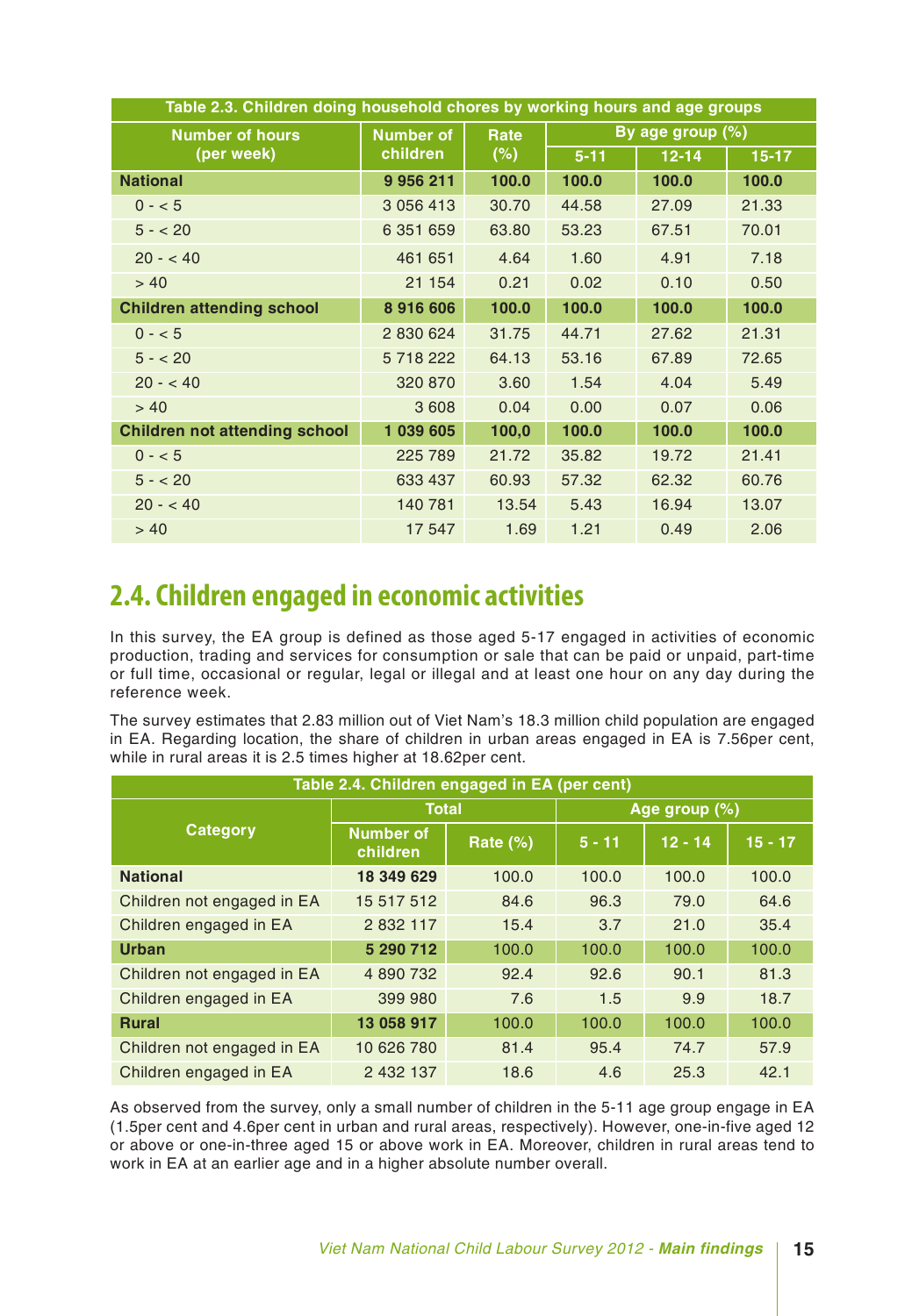# Chapter 3. Children engaged in economic activities

### **3.1. Size and distribution of children engaged in economic activities**

This survey reveals that an estimated 2.83 million children nationwide (i.e. 15.5per cent of the child population) engaged in EA, with the gender mix being boys (57.4per cent) and girls (42.6per cent).

Working children in rural areas are significant in terms of the large proportion in both the number of children in rural areas (18.6per cent) and in the population of working children nationwide. Specifically, 2.43 million child workers reside in rural areas, accounting for 85.8per cent of 2.83 million such workers nationwide. A reason for this could be the income gap between urban and rural areas and child workers needed to help increase household income. Furthermore, the rural economy's focus on agriculture, craft work and household businesses offer children significant opportunities for participation.

In urban areas, more than 400,000 children engaged in EA, making up just 14.1per cent of working children aged 5-17, a figure that is in stark contrast to rural areas. (Children aged 5-17 in urban areas account for 28.8per cent of those nationwide).

| Table 3.1. Size and distribution of children engaged in EA by gender and age groups |                  |          |          |                  |         |  |  |  |  |
|-------------------------------------------------------------------------------------|------------------|----------|----------|------------------|---------|--|--|--|--|
|                                                                                     | <b>Number of</b> |          |          | By age group (%) |         |  |  |  |  |
| <b>Category</b>                                                                     | children         | Rate (%) | $5 - 11$ | $12 - 14$        | $15-17$ |  |  |  |  |
| <b>National</b>                                                                     |                  |          |          |                  |         |  |  |  |  |
| <b>Total</b>                                                                        | 2 832 117        | 100.0    | 12.7     | 30.7             | 56.7    |  |  |  |  |
| Male                                                                                | 1626692          | 57.4     | 12.2     | 29.8             | 58.0    |  |  |  |  |
| Female                                                                              | 1 205 425        | 42.6     | 13.3     | 31.8             | 54.9    |  |  |  |  |
| <b>Urban</b>                                                                        |                  |          |          |                  |         |  |  |  |  |
| <b>Total</b>                                                                        | 399 980          | 100.0    | 11.0     | 27.9             | 61,0    |  |  |  |  |
| Male                                                                                | 211 722          | 52.9     | 9.3      | 27.1             | 63.6    |  |  |  |  |
| Female                                                                              | 188 258          | 47.1     | 13.0     | 28.9             | 58.2    |  |  |  |  |
| <b>Rural</b>                                                                        |                  |          |          |                  |         |  |  |  |  |
| <b>Total</b>                                                                        | 2 432 137        | 100.0    | 12.9     | 31.1             | 55.9    |  |  |  |  |
| Male                                                                                | 1414970          | 58.2     | 12.7     | 30.2             | 57.1    |  |  |  |  |
| Female                                                                              | 1 0 1 7 1 6 7    | 41.8     | 13.3     | 32.4             | 54.3    |  |  |  |  |

Despite the low participation rate of children aged 5-11 (3.7per cent nationwide or 1.5per cent and 4.6per cent in urban and rural areas, respectively), its absolute number of almost 400,000 children poses potential challenges because these children are too young and are entitled to universal education under the Law on Education. Out of the working children in the 5-17 age group, about 870 thousand (30.4per cent) are aged 12-14 and 1.608 million (56.7per cent) aged 15-17.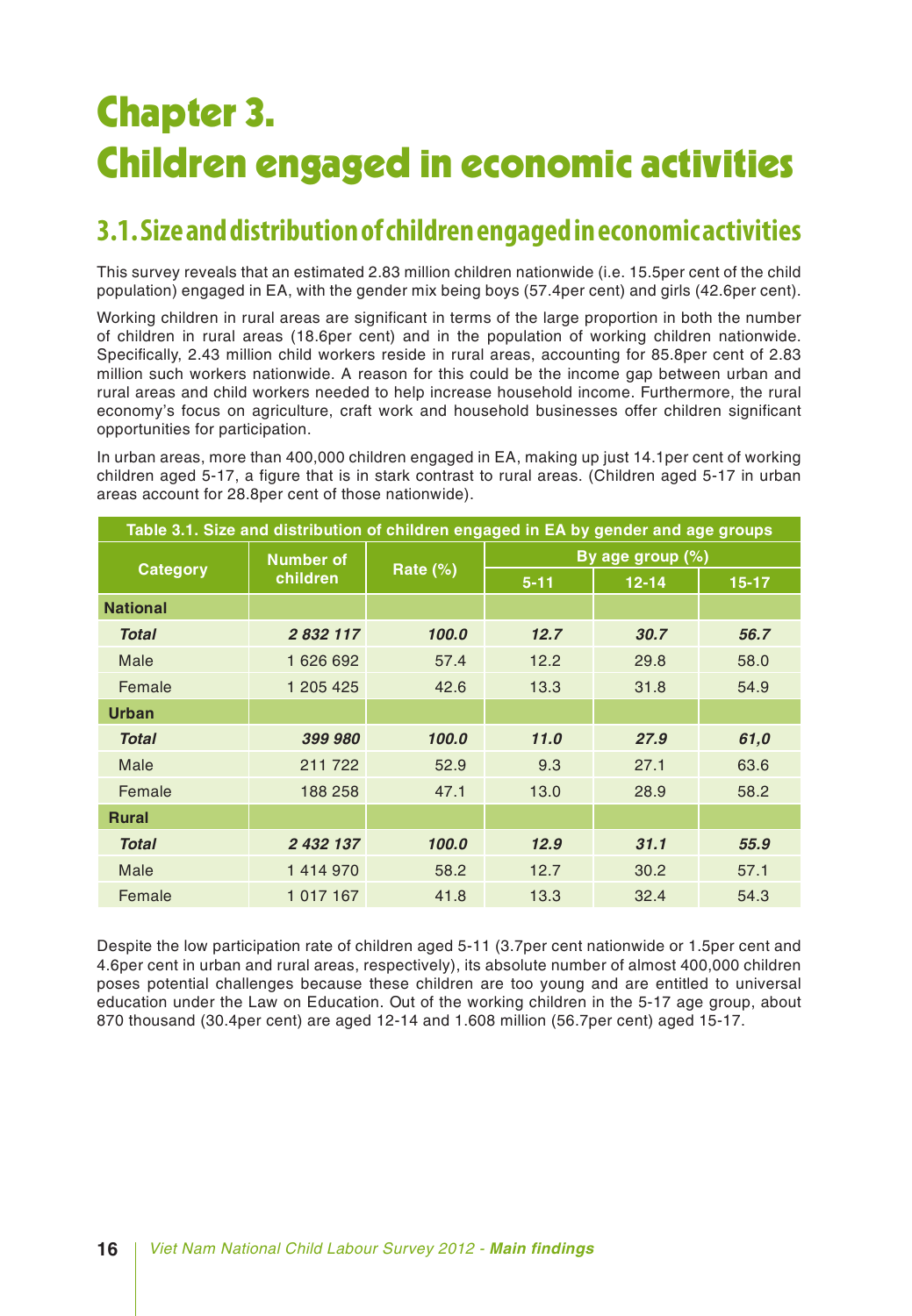### **3.2. School attendance of children engaged in economic activities**

A study on the school enrolment of these children is of importance to identify the footprint EA leaves on children's schooling. If children can effectively combine schooling with work, EA could be considered voluntary or needed to help families. On the other hand, if children quit school to work, EA are regarded as compulsory work to meet the economic needs of the children or their families.

The survey estimates that about 1625 thousand, or 56.4per cent of working children, manage to attend school, reflecting a voluntary (or acceptable) basis for their work and schooling. However, 1204 thousand working children (or 43.6per cent) fail to attend school and this group's rate of school attendance is considerably lower than the national child population (56.4per cent versus 90.5per cent).

Out of 2.83 million working children, 1.18 million are school dropouts (41.6per cent) and about 567 thousandchildren (2per cent) never go to school. The latter percentage is higher than the 1.35per cent of school-aged children who never go to school nationwide.

| Table 3.2a. Children engaged in EA by gender and school attendance status |                  |                              |                |              |  |  |  |  |  |
|---------------------------------------------------------------------------|------------------|------------------------------|----------------|--------------|--|--|--|--|--|
| <b>Category</b>                                                           | <b>Number of</b> | School attendance status (%) |                |              |  |  |  |  |  |
|                                                                           | children         | <b>Currently</b>             | <b>Used to</b> | <b>Never</b> |  |  |  |  |  |
| Male                                                                      | 1 624 684        | 53.6                         | 44.3           | 2.0          |  |  |  |  |  |
| Female                                                                    | 1 204 144        | 60.1                         | 37.9           | 2.0          |  |  |  |  |  |
| Unreported                                                                | 3 2 8 9          | $\overline{\phantom{a}}$     | -              |              |  |  |  |  |  |
| <b>Total</b>                                                              | 2 832 117        | 56.4                         | 41.6           | 2.0          |  |  |  |  |  |

Regarding gender, girls tend to be better at combining work and study than boys with 60.1per cent of working girls attending school, versus 53.6per cent for boys. Boys outnumber girls in EA and have a higher dropout rate, which explains girls' higher rate of school attendance in all basic education levels.

#### *Causes of children's engagement in economic activities*

Children work for different reasons. One-in-five children interviewed (22.9per cent) said they must work, one-in-four (26.5per cent) wanted to work and learn a trade, while one-in-six (15per cent) was not interested in/not good at schooling and wanted to work. Hence, about half of interviewed working children (49.4per cent) have labour-related reasons for such endeavours, i.e. wanting to work, having to work or learning a trade. A small proportion (5.5per cent) work because their families cannot afford schooling.

The drivers of EA are also differentiated by age.

Though only 4.6per cent of children aged 5-11 work, the reasons behind their engagement in EA vary as 23.1per cent have to work, while up to 34.1per cent want to work and/or learn a trade. Only a small proportion work because their families cannot afford or are not interested in/good at schooling (2per cent and 3.5per cent, respectively).

However, the last two reasons are stated more frequently in senior age groups. It seems from the age of 11 onwards (the age of the final primary school grade) children start wanting to work, to learn a trade and/or earn money to help their families, resulting in a higher rate of working children compared to the 5-11 age group. An analysis of household income can provide a better insight into the causes leading children to work.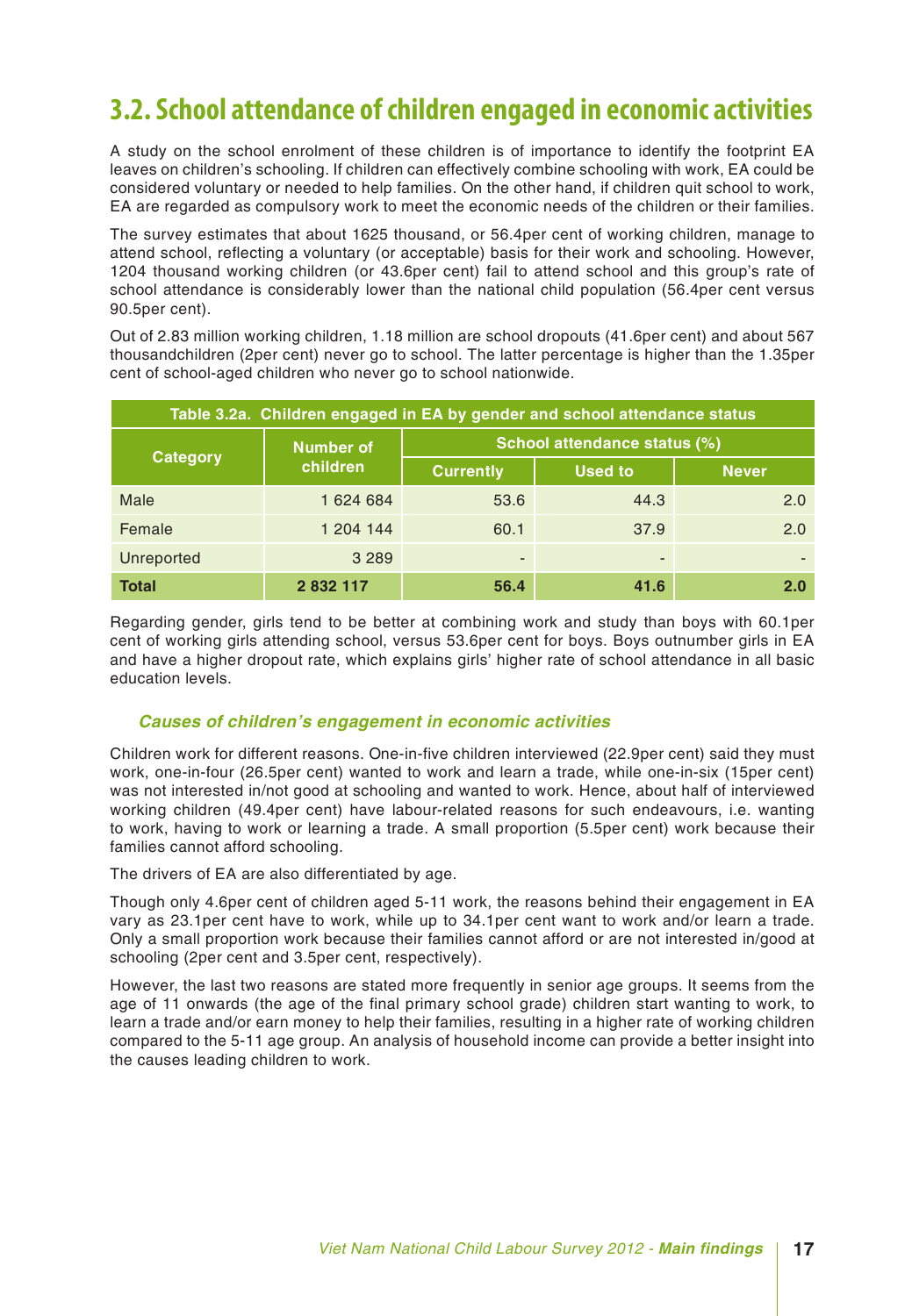| Table 3.2b. Causes of children's engagement in EA |                  |             |                  |                        |       |  |  |  |  |
|---------------------------------------------------|------------------|-------------|------------------|------------------------|-------|--|--|--|--|
| <b>Causes</b>                                     | <b>Number of</b> |             | By age group (%) |                        |       |  |  |  |  |
|                                                   | children         | Rate $(\%)$ | $5 - 11$         | $12 - 14$<br>$15 - 17$ |       |  |  |  |  |
| Have to                                           | 649 554          | 22.9        | 23.1             | 30.1                   | 19.0  |  |  |  |  |
| Want to work/learn a trade                        | 751 421          | 26.5        | 34.1             | 26.0                   | 25.1  |  |  |  |  |
| Unable to afford schooling                        | 157 085          | 5.5         | 2.0              | 4.5                    | 6.9   |  |  |  |  |
| No interest in schooling                          | 423 492          | 15.0        | 3.5              | 9.3                    | 20.6  |  |  |  |  |
| Other                                             | 841 259          | 29.7        | 37.2             | 29.8                   | 28.0  |  |  |  |  |
| Unreported                                        | 9 3 0 6          | 0.3         | 0.1              | 0.3                    | 0.4   |  |  |  |  |
| <b>Total</b>                                      | 2 832 117        | 100.0       | 100.0            | 100.0                  | 100.0 |  |  |  |  |

### **3.3. Sectoral composition of children engaged in economic activities**

Working children are omnipresent in the three main economic sectors, but the vast majority (more than two million or 71.1per cent) are engaged in agriculture work, with 332 thousand (11.7per cent) in manufacturing/construction and 469 thousand (16.6per cent) in services.

Out of 2432 thousand working children in rural areas, up to 1 880 thousand (77.3per cent) work in agriculture. In urban areas, just 133 thousand children (33.3per cent of working children with urban residency status) perform agricultural work.

Regarding age groups, children below 14-years-old tend to engage in agricultural work, while children aged 15-17 are less visible in this sector because they have more work options.

In rural and urban areas, manufacturing and construction attracts three-quarters of working children aged 15-17. Much of such work is characterized by unsafe working conditions, long hours and low pay.

| Table 3.3. Children engaged in EA by economic sectors |                              |             |             |               |                  |           |           |  |  |
|-------------------------------------------------------|------------------------------|-------------|-------------|---------------|------------------|-----------|-----------|--|--|
|                                                       | <b>Total</b>                 |             |             | By gender (%) | By age group (%) |           |           |  |  |
| <b>Category</b>                                       | <b>Number of</b><br>children | Rate<br>(%) | <b>Male</b> | <b>Female</b> | $5 - 11$         | $12 - 14$ | $15 - 17$ |  |  |
| <b>National</b>                                       |                              |             |             |               |                  |           |           |  |  |
| <b>Total</b>                                          | 2 832 117                    | 100.0       | 57.4        | 42.6          | 12.7             | 30.7      | 56.7      |  |  |
| I. Agriculture                                        | 2 014 018                    | 71.1        | 59.3        | 40.7          | 12.8             | 33.8      | 53.4      |  |  |
| II. Manufacturing<br>& Construction                   | 332.218                      | 11.7        | 55.5        | 44.5          | 8.5              | 16.0      | 75.5      |  |  |
| III. Services                                         | 469 112                      | 16.6        | 50.9        | 49.1          | 14.1             | 28.1      | 57.8      |  |  |
| Unreported                                            | 16 770                       | 0.6         | 49.9        | 50.1          | 34.4             | 20.0      | 45.6      |  |  |
| <b>Urban</b>                                          |                              |             |             |               |                  |           |           |  |  |
| <b>Total</b>                                          | 399 980                      | 100.0       | 52.9        | 47.1          | 11.0             | 27.9      | 61.0      |  |  |
| I. Agriculture                                        | 133 293                      | 33.3        | 58.9        | 41.1          | 8.7              | 32.7      | 58.6      |  |  |
| II. Manufacturing<br>& Construction                   | 97 815                       | 24.5        | 56.7        | 43.3          | 7.5              | 18.0      | 74.5      |  |  |
| III. Services                                         | 165 548                      | 41.4        | 46.5        | 53.5          | 14.7             | 30.0      | 55.2      |  |  |
| Unreported                                            | 3 3 2 4                      | 0.8         | 24.0        | 76.0          | 20.6             | 24.3      | 55.1      |  |  |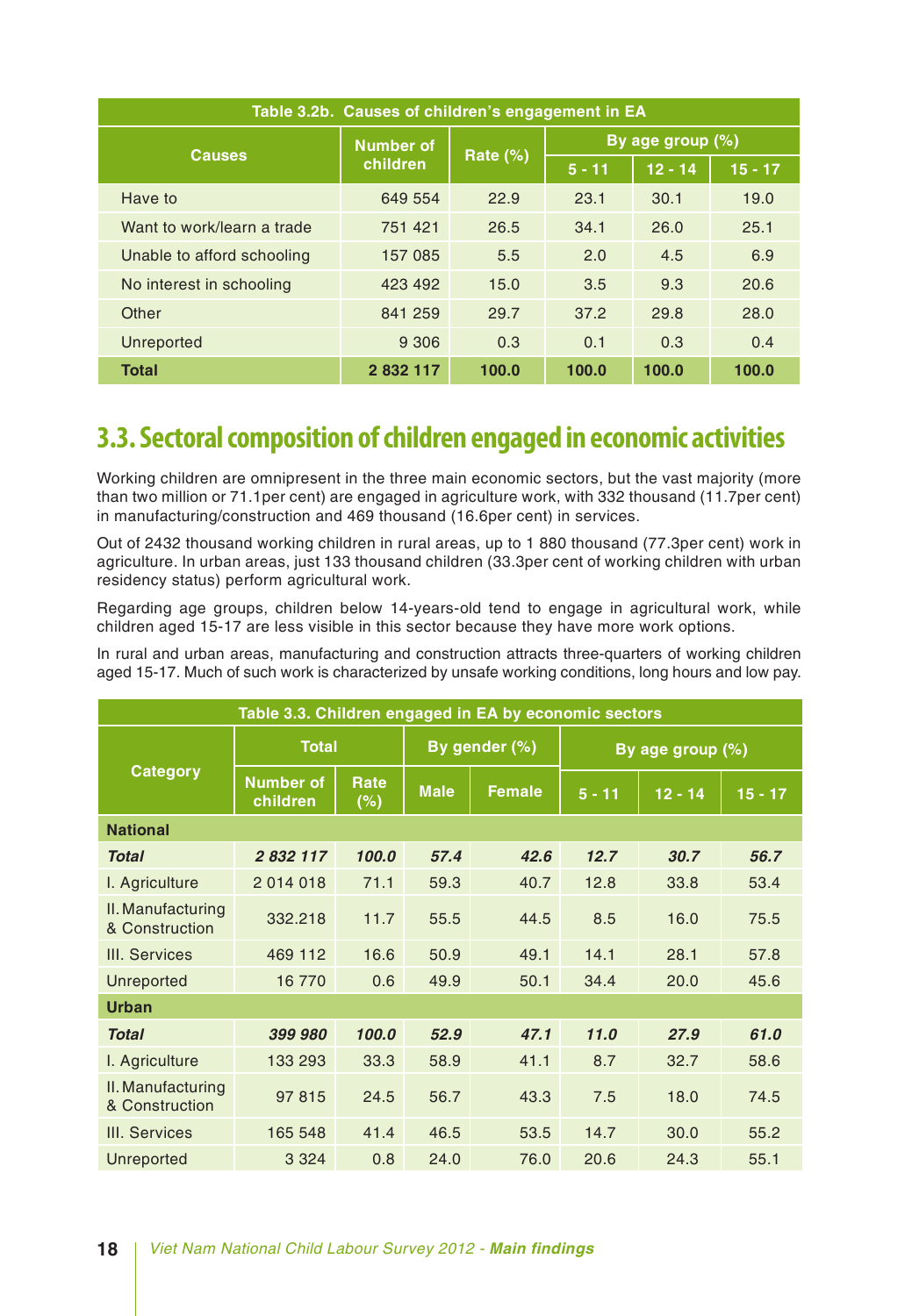| <b>Rural</b>                        |           |       |      |      |      |      |      |  |  |
|-------------------------------------|-----------|-------|------|------|------|------|------|--|--|
| <b>Total</b>                        | 2 432 137 | 100.0 | 58.2 | 41.8 | 12.9 | 31.1 | 55.9 |  |  |
| I. Agriculture                      | 1880725   | 77.3  | 59.4 | 40.6 | 13.1 | 33.8 | 53.0 |  |  |
| II. Manufacturing<br>& Construction | 234 403   | 9.6   | 55.0 | 45.0 | 8.8  | 15.2 | 76.0 |  |  |
| III. Services                       | 303 563   | 12.5  | 53.3 | 46.7 | 13.7 | 27.1 | 59.2 |  |  |
| <b>Unreported</b>                   | 13 4 4 6  | 0.6   | 56.3 | 43.7 | 37.8 | 19.0 | 43.2 |  |  |

In manufacturing-construction and services, boys are more frequently found working than girls, with 55.5per cent and 50.9per cent versus 44.5per cent and 49.5per cent, respectively.

### **3.4. Types of work performed by children engaged in economic activities**

The survey identified 120 EA performed by children, 14 of which attract nearly 80per cent of working children nationwide.

As highlighted in point 3.3, the majority of children work in the agricultural sector, reflected in the list of work engaged by children. Of the 14 activities mostly performed by children, nine are in this sector attracting more than 75per cent of working children, one is in manufacturing/construction and the other four are in services, attracting around 25per cent of working children.

|             | Table 3.4. Children engaged in EA by type of work (per cent) |                              |             |          |                  |           |  |  |  |
|-------------|--------------------------------------------------------------|------------------------------|-------------|----------|------------------|-----------|--|--|--|
|             |                                                              | <b>Total</b>                 |             |          | By age group (%) |           |  |  |  |
| <b>Code</b> | <b>Type of work</b>                                          | <b>Number of</b><br>children | Rate<br>(%) | $5 - 11$ | $12 - 14$        | $15 - 17$ |  |  |  |
| 11          | Annual crop cultivation                                      | 759 796                      | 26.8        | 12.5     | 22.8             | 32.2      |  |  |  |
| 12          | Perennial plantation                                         | 189 888                      | 6.7         | 5.5      | 7.7              | 6.5       |  |  |  |
| 13          | Industrial plant propagation and<br>tending                  | 82 833                       | 2.9         | 1.2      | 2.9              | 3.3       |  |  |  |
| 14          | Animal husbandry                                             | 407 927                      | 14.4        | 24.9     | 21.9             | 8.0       |  |  |  |
| 15          | Combination of cultivation and animal<br>husbandry           | 341 481                      | 12.1        | 20.8     | 13.6             | 9.3       |  |  |  |
| 16          | Agricultural service activities                              | 19 2 20                      | 0.7         | 0.3      | 0.5              | 0.9       |  |  |  |
| 22          | Logging, exploitation of timber and<br>other forest products | 69 4 62                      | 2.5         | 3.1      | 3.6              | 1.7       |  |  |  |
| 23          | Small forestry products collection                           | 26 923                       | 1.0         | 1.8      | 1.6              | 0.4       |  |  |  |
| 31          | Aquatic exploitation                                         | 59 961                       | 2.1         | 1.9      | 2.2              | 2.1       |  |  |  |
| 32          | Aquafarming                                                  | 40 225                       | 1.4         | 0.1      | 1.1              | 1.9       |  |  |  |
| 141         | Garment (except outfits made from<br>animal skin and fur)    | 47 343                       | 1.7         | 1.2      | 0.5              | 2.4       |  |  |  |
| 478         | Vending food, beverage or tobacco in<br>specialized stores   | 47 628                       | 1.7         | 1.9      | 0.8              | 2.1       |  |  |  |
| 561         | Restaurant, mobile catering                                  | 90 0 29                      | 3.2         | 4.0      | 2.7              | 3.3       |  |  |  |
| 563         | <b>Beverage services</b>                                     | 63818                        | 2.3         | 3.0      | 2.6              | 1.9       |  |  |  |
|             | Total of 14 types of work above                              | 2 246 534 5                  | 100.0       | 13.1     | 32.6             | 54.2      |  |  |  |
|             | Total number of children engaged in EA                       | 2 832 117                    | 100.0       | 12.7     | 30.7             | 56.6      |  |  |  |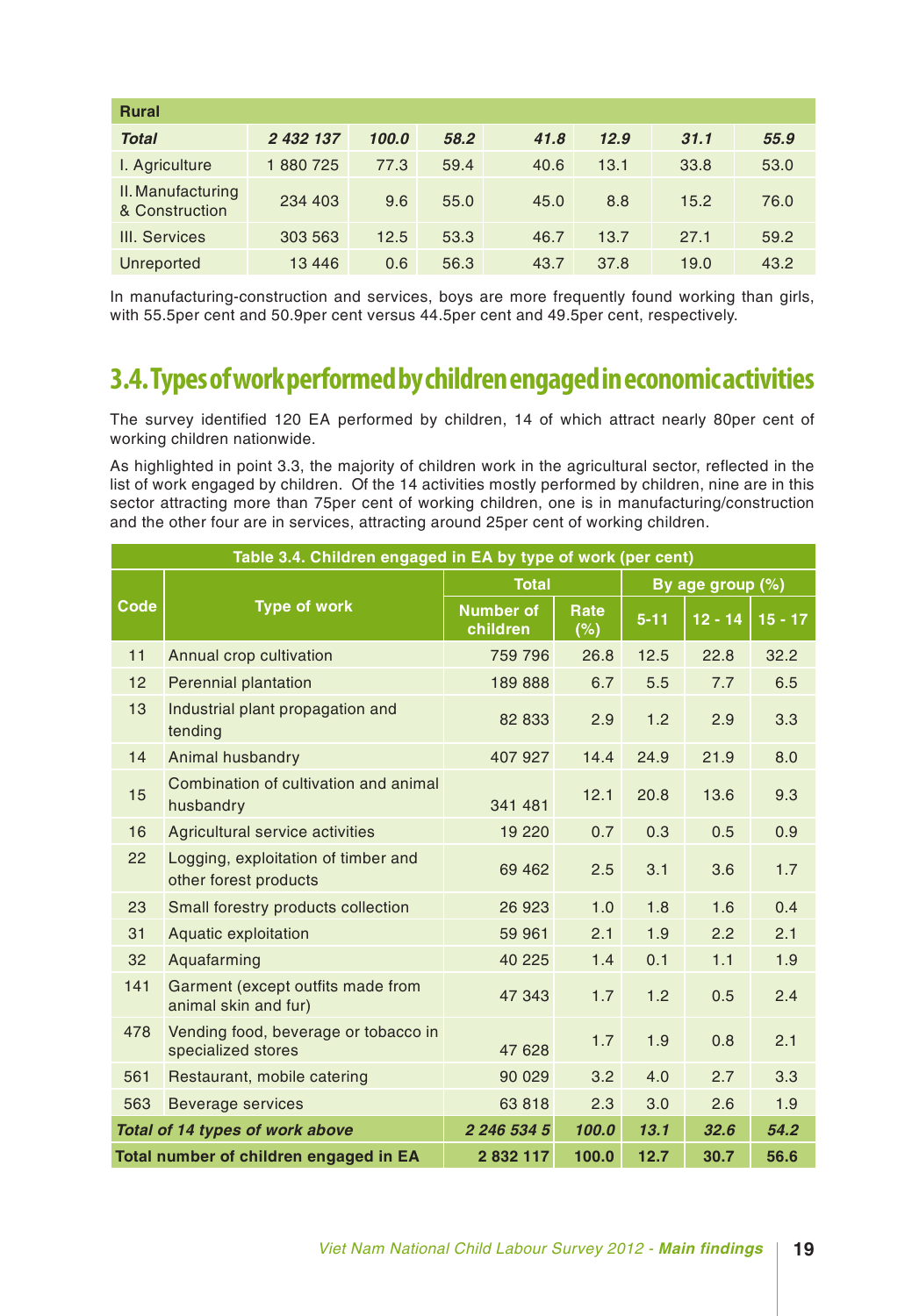### **3.5. Working conditions of children engaged economic activities**

The survey was designed to identify hazardous work performed by children. Data was collected and contrasted with the list of jobs prohibited for junior workers under Circular No 09/TT-LB12. The questionnaires, however, provided insufficient evidence for the classification of children in hazardous work or engaged in banned jobs. Hence, the data analysis will be used to warn of possible risks for working children.

Out of 2.83 million children engaged in EA, 1.31 million (accounting for 46.4per cent) work in conditions at risk of being listed as prohibited employment under Circular No.09 (hereafter called hazardous-at-risk work). Boys outnumber girls with nearly 799 thousand.

Generally, working children in rural areas are more likely to fall into this group than in urban areas (46.9per cent versus 43.6per cent).

As discussed in Point 3.6, 74.2per cent of children engaged in EA operate in households and 18.2per cent are paid workers. Therefore, heads of households and employers have an important role to play in allocating work for children to ensure compliance with Circular No.09.

| Table 3.5. Work conditions of children engaged in EA |                  |          |               |               |  |  |  |  |  |
|------------------------------------------------------|------------------|----------|---------------|---------------|--|--|--|--|--|
| <b>Work conditions</b>                               | <b>Number of</b> |          | <b>Gender</b> |               |  |  |  |  |  |
|                                                      | children         | Rate (%) | <b>Male</b>   | <b>Female</b> |  |  |  |  |  |
| <b>National</b>                                      |                  |          |               |               |  |  |  |  |  |
| <b>Total</b>                                         | 2 832 117        | 100.0    | 57.4          | 42.6          |  |  |  |  |  |
| Not listed in Circular No.09                         | 1 516 711        | 53.6     | 54.6          | 45.4          |  |  |  |  |  |
| At risk to be listed in Circular<br>No.09            | 1 315 406        | 46.4     | 60.7          | 39.3          |  |  |  |  |  |
| Urban area                                           |                  |          |               |               |  |  |  |  |  |
| <b>Total</b>                                         | 399 980          | 100      | 52.9          | 47.1          |  |  |  |  |  |
| Not listed in Circular No.09                         | 225 759          | 56.4     | 48.6          | 51.4          |  |  |  |  |  |
| At risk to be listed in Circular<br>No.09            | 174 221          | 43.6     | 58.5          | 41.5          |  |  |  |  |  |
| <b>Rural area</b>                                    |                  |          |               |               |  |  |  |  |  |
| <b>Total</b>                                         | 2 432 137        | 100      | 58.2          | 41.8          |  |  |  |  |  |
| Not listed in Circular No.09                         | 1 290 952        | 53.1     | 55.6          | 44.4          |  |  |  |  |  |
| At risk to be listed in Circular<br>No.09            | 1 141 184        | 46.9     | 61.1          | 38.9          |  |  |  |  |  |

### **3.6. Work status and positions of children engaged economic activities**

As observed from the survey, the majority of working children are are unpaid family workers (2.1 million out of 2.83 million children or 74.2per cent). Specifically, 88per cent of working children aged 5-11, 83per cent of those 12-14 and 66per cent aged 15-17 are family workers. In other words, though these children must work, it remains within the household.

However, 513thousand (18per cent of children engaged in EA) are paid workers, but only an insignificant proportion of children in the 5-11 and 12-14 age groups (3.7per cent and 9.2per cent) are found in this employment. Only when children grow older (15-17 years of age) do we see a considerable rate (26per cent) leave the household and work for another employer. This form of employment should receive proper attention since these children are more prone to labour exploitation and abuses.

*<sup>12</sup> See Appendix, Circular No.09/TT-LB on 13 April 1995 jointly issued by MOLISA and the MOH on hazardous working environments and employment prohibited for junior workers.*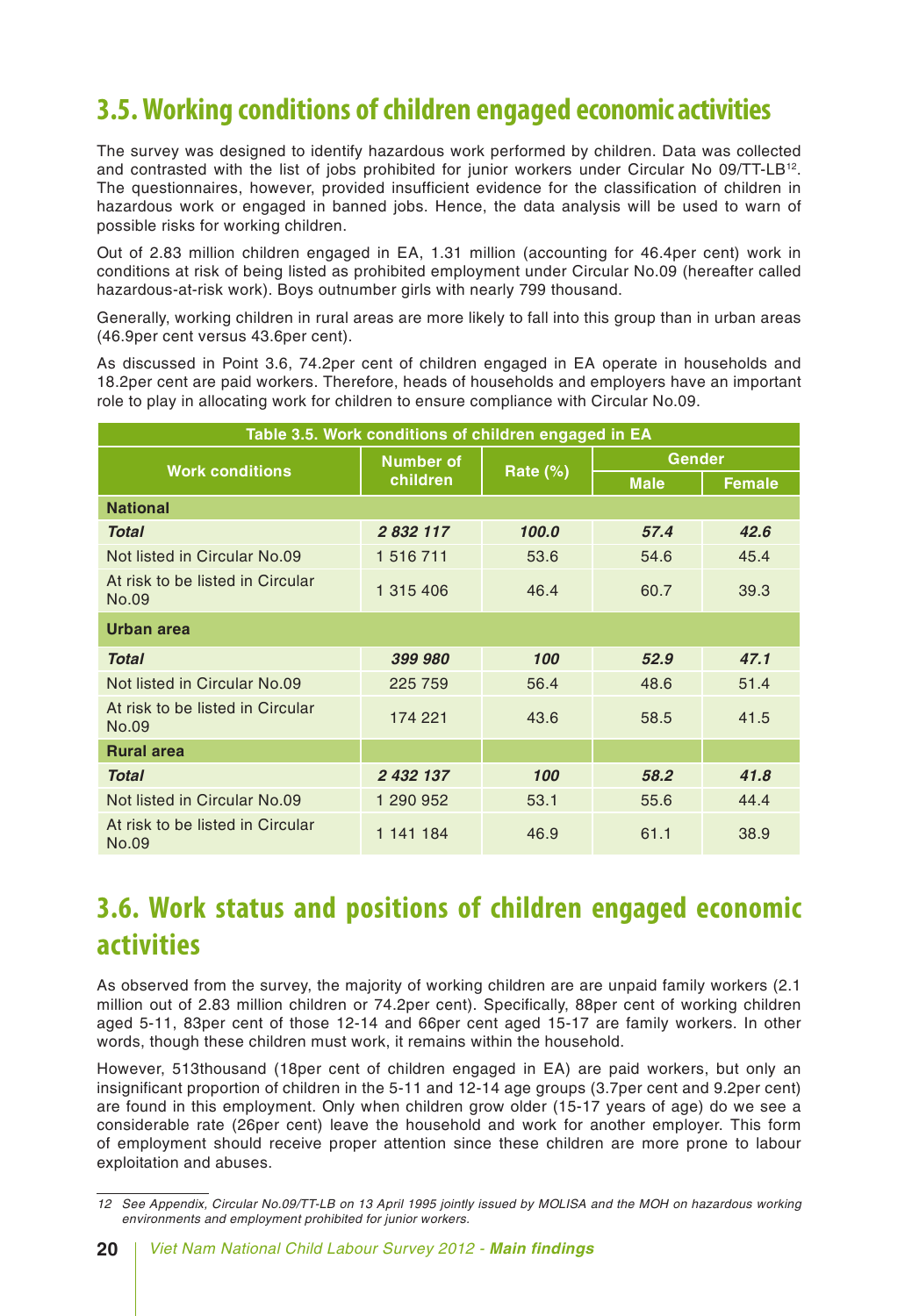| Table 3.6. Children engaged in EA by work status |                       |             |                       |       |                     |        |               |       |  |  |
|--------------------------------------------------|-----------------------|-------------|-----------------------|-------|---------------------|--------|---------------|-------|--|--|
|                                                  |                       |             |                       |       | By age group $(\%)$ |        |               |       |  |  |
| <b>Work status</b>                               | Number of<br>children | Rate<br>(%) | $5 - 11$              |       | $12 - 14$           |        | $15 - 17$     |       |  |  |
|                                                  |                       |             | <b>Number</b>         | (% )  | <b>Number</b>       | $(\%)$ | <b>Number</b> | (%)   |  |  |
| <b>Employers</b>                                 | 4 9 2 2               | 0.2         |                       | 0.0   | 1 2 3 6             | 0.1    | 3 6 8 6       | 0.2   |  |  |
| Self-employment                                  | 210 306               | 7.4         | 28 831                | 8.0   | 69 0 76             | 8.0    | 112 398       | 7.0   |  |  |
| <b>Unpaid family</b><br>workers                  | 2 100 316             | 74.2        | 316 321               | 88.2  | 718 463             | 82.7   | 065 533<br>1  | 66.4  |  |  |
| Wage worker                                      | 513858                | 18.1        | 13 3 54               | 3.7   | 80 005              | 9.2    | 420 499       | 26.2  |  |  |
| Unreported                                       | 2 7 1 5               | 0.1         | 2 7 1 5<br>0.1<br>0.0 |       |                     |        |               | 0.2   |  |  |
| <b>Total</b>                                     | 2 832 117             | 100.0       | 358 506               | 100.0 | 868 780             | 100.0  | 1 604 831     | 100.0 |  |  |

Of note, about 210 thousand children (7.4per cent) are considered self-employed and the ratio is similar in different age groups.

### **3.7 Ages that children start work**

Children typically start working from the age of 12 or above. Of the 2.83 million children engaged in EA, about 64.5per cent began working aged 12 or above. However, more than 10per cent of children engaged in EA actually started working when less than 10-years-old and even more strikingly over 3per cent of children began when 5-7 years old.

| Table 3.7. Ages that children start work |                              |          |             |       |                  |               |  |  |  |  |
|------------------------------------------|------------------------------|----------|-------------|-------|------------------|---------------|--|--|--|--|
|                                          |                              |          |             |       | <b>By gender</b> |               |  |  |  |  |
| <b>Category</b>                          | <b>Number of</b><br>children | Rate (%) | <b>Male</b> |       |                  | <b>Female</b> |  |  |  |  |
|                                          |                              |          | No.         | (%)   | No.              | (%)           |  |  |  |  |
| $5 - 7$                                  | 87 300                       | 3.1      | 49 166      | 3.0   | 38 134           | 3.2           |  |  |  |  |
| $8 - 9$                                  | 212 082                      | 7.5      | 122 026     | 7.5   | 90 055           | 7.5           |  |  |  |  |
| $10 - 11$                                | 511 035                      | 18.0     | 265 182     | 16.3  | 245 853          | 20.4          |  |  |  |  |
| $12 - 13$                                | 817 107                      | 28.9     | 462 951     | 28.5  | 354 156          | 29.4          |  |  |  |  |
| $14 - 17$                                | 1.009 383                    | 35.6     | 621 556     | 38.2  | 387 826          | 32.2          |  |  |  |  |
| Unreported                               | 195 211                      | 6.9      | 105 811     | 6,5   | 89 400           | 7.4           |  |  |  |  |
| <b>Total</b>                             | 2 832 117                    | 100.0    | 1626692     | 100.0 | 1 205 425        | 100.0         |  |  |  |  |

### **3.8. Work venues of children engaged in economic activities**

Work venues vary greatly and children can be found working at home, in fields, business establishments, on the street, at hotels and restaurants, on construction sites, at stone quarries and offices, while some children have fixed places of work.

More than 1 042 million children work on paddy fields/farms, comprising almost 37per cent of working children. They are also the most common work places for children more than 11 years old, but nearly one-third of children aged 5-11 work there as helpers or assistants.

Working from home is also popular and a venue for 856 thousand children (more than 30per cent of children engaged in EA). While it is a common workplace for children aged under 11 (49per cent), this tendency to work at home, however, reduces with age.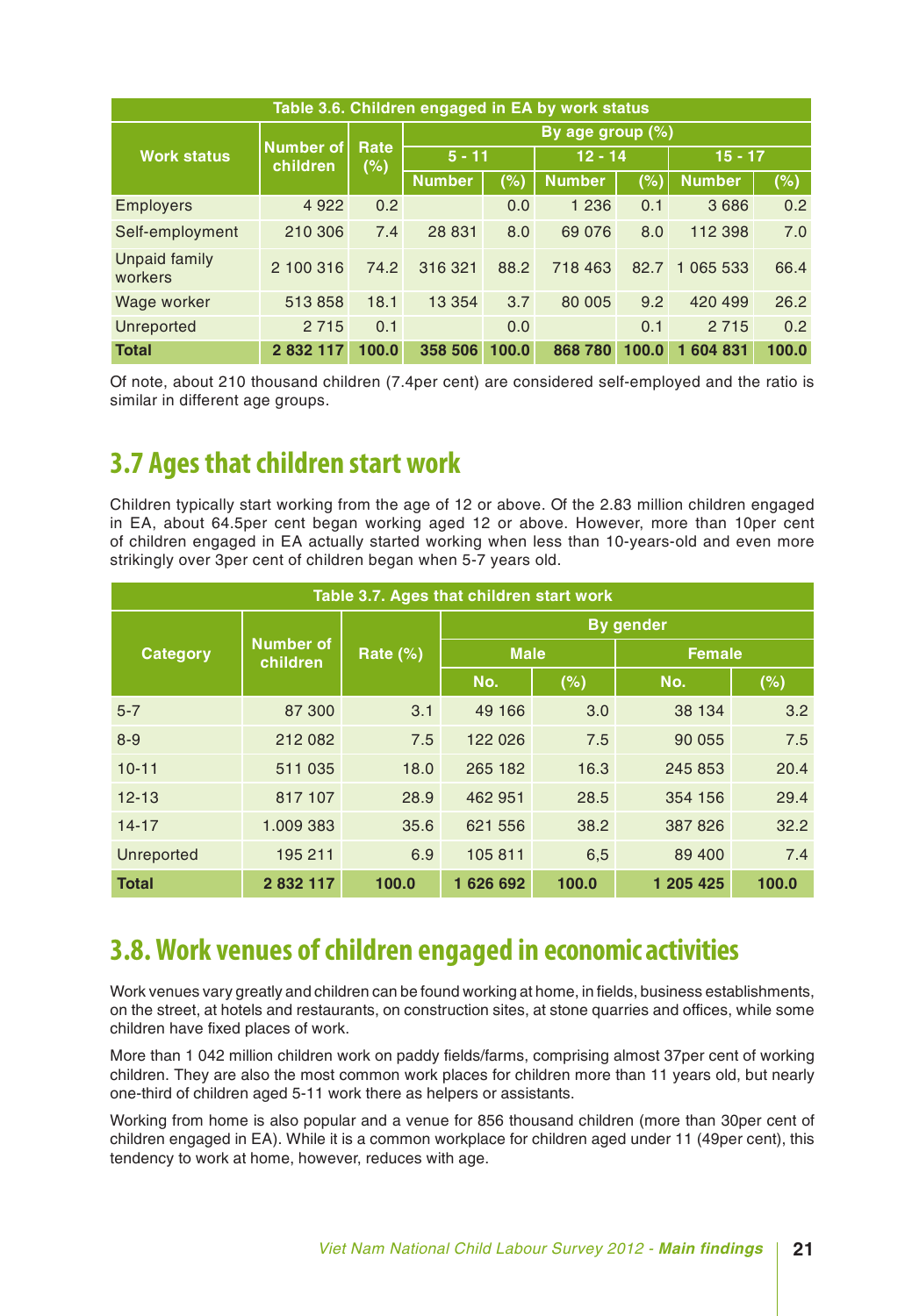Alarmingly, about 933 thousand children work in places highly exposed to exploitation and abuses. Of these vulnerable children, 11.6per cent do not have fixed workplaces, nearly 3.9per cent work in factories/manufacturing establishments, more than 2.3per cent operate at clients' residences, 1.47per cent at restaurants/bars/hotels and almost 2.45per cent work on the street or in wet markets.

Those who work at high accident-risk places like construction sites, manufacturing establishments and stone quarries, or venues like restaurants, bars and hotels are normally in the 15-17 age group.

| Table 3.8. Children engaged in EA by work venues |                  |             |                   |           |           |  |  |  |  |  |
|--------------------------------------------------|------------------|-------------|-------------------|-----------|-----------|--|--|--|--|--|
| <b>Work venue</b>                                | <b>Number of</b> |             | By age groups (%) |           |           |  |  |  |  |  |
|                                                  | children         | Rate $(\%)$ | $5 - 11$          | $12 - 14$ | $15 - 17$ |  |  |  |  |  |
| Home                                             | 856 613          | 30.25       | 48.42             | 36.08     | 23.03     |  |  |  |  |  |
| Clients' residence                               | 65 098           | 2.30        | 0.22              | 1.06      | 3.43      |  |  |  |  |  |
| Office                                           | 18 777           | 0.66        | 0.00              | 0.16      | 1.08      |  |  |  |  |  |
| Manufacturing<br>establishments                  | 109 372          | 3.86        | 1.06              | 1.32      | 5.86      |  |  |  |  |  |
| Field/farm                                       | 1 042 121        | 36.80       | 28.84             | 39.39     | 37.17     |  |  |  |  |  |
| <b>Construction site</b>                         | 15 719           | 0.56        | 0.00              | 0.00      | 0.98      |  |  |  |  |  |
| Mine/stone quarry                                | 191              | 0.01        | 0.00              | 0.00      | 0.01      |  |  |  |  |  |
| Bar/restaurant/hotel                             | 41 713           | 1.47        | 0.00              | 0.00      | 2.60      |  |  |  |  |  |
| Mobile/unfixed                                   | 328 507          | 11.60       | 17.10             | 15.21     | 8.41      |  |  |  |  |  |
| Street/wet market                                | 69 252           | 2.45        | 0.83              | 1.51      | 3.31      |  |  |  |  |  |
| River/lake/swamp                                 | 27 5 68          | 0.97        | 0.19              | 1.10      | 1.08      |  |  |  |  |  |
| <b>Others</b>                                    | 254 149          | 8.97        | 3.34              | 4.17      | 12.83     |  |  |  |  |  |
| Unreported                                       | 3 0 3 6          | 0.11        | 0.00              | 0.00      | 0.19      |  |  |  |  |  |
| <b>Total</b>                                     | 2 832 117        | 100.0       | 100.0             | 100.0     | 100.0     |  |  |  |  |  |

### **3.9. Weekly working hours of children engaged in economic activities**

Excessive work hours adversely affect the health and development of children. As such, the number of work hours is an important indicator to help identify the severity of CL (further discussed in Chapter 4).

This survey shows that working children in the 5-11 and 12-14 age groups mostly work less than 24 hours/week, while those aged 15-17 clock in 5-42 hour weeks. However, an estimated 569 thousand children face more than 42-hour working weeks, with the proportion of boys outweighing girls (21.5per cent versus 18.2per cent, respectively).

Possibly due to the high rate of engagement in the services sector with subsequent long periods with clients/customers, children turn in 42 hour plus weeks in urban areas (32.2per cent) outnumber those in rural areas (18.1per cent).

As to be expected, working hours increase with age. Younger children aged 5-11 (90per cent) work less than 24 hours/week, but there are cases of some (10per cent) working more than 24 hours and 1.4per cent clocking in upwards of 42 hours/week.

Children in the 12-14 age bracket work relatively longer hours, with 23per cent logging 25-hour weeks and nearly 6per cent facing 42 hour weeks. Children aged 15-17 generally work even more hours, often excessively, with almost 32per cent regularly doing 42 plus hours per week.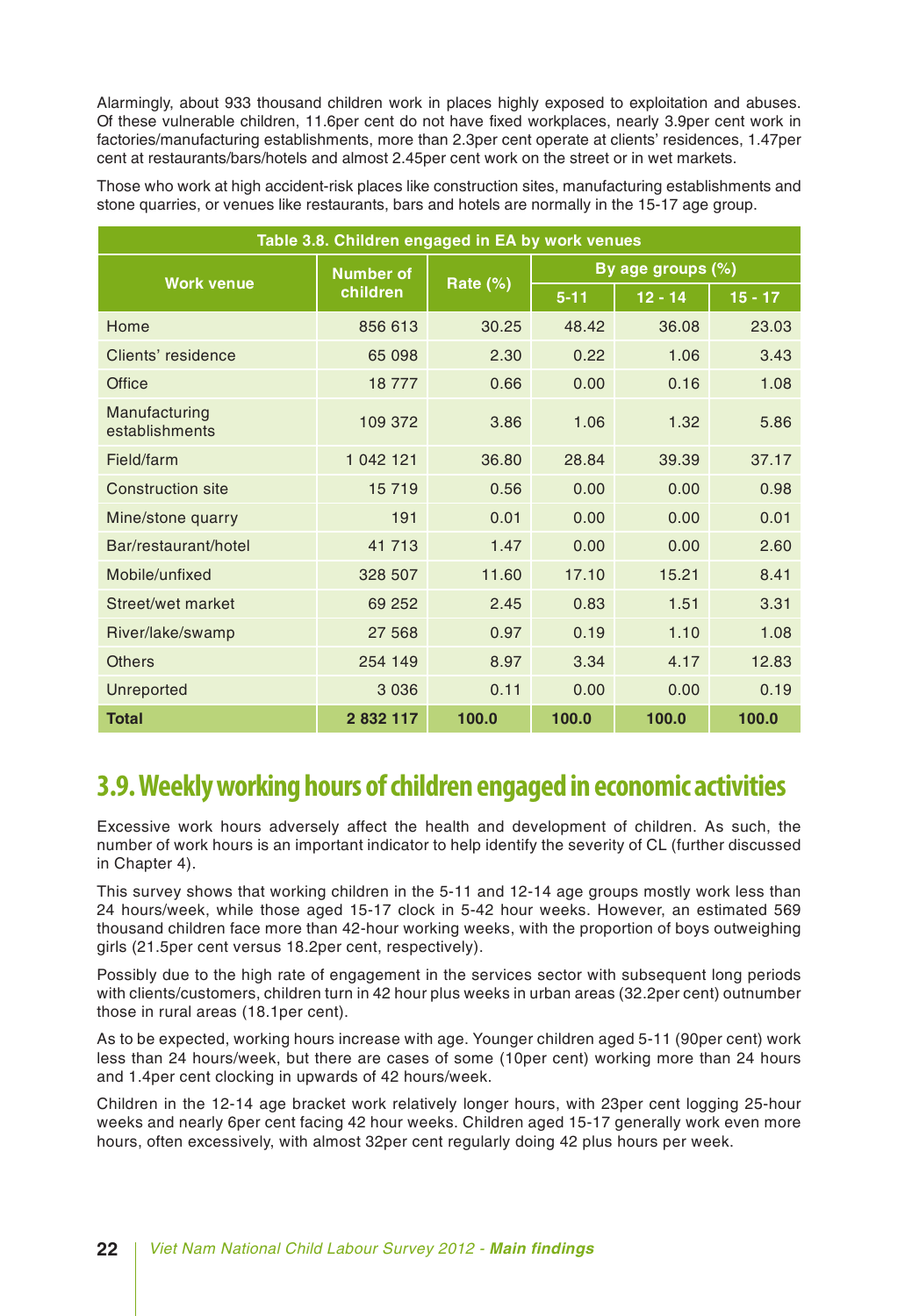| Table 3.9. Children engaged in EA by number of working hours/week (%) |              |               |               |          |                  |           |  |  |  |
|-----------------------------------------------------------------------|--------------|---------------|---------------|----------|------------------|-----------|--|--|--|
| <b>Working hours</b>                                                  |              | <b>Gender</b> |               |          | <b>Age group</b> |           |  |  |  |
| per week                                                              | <b>Total</b> | <b>Male</b>   | <b>Female</b> | $5 - 11$ | $12 - 14$        | $15 - 17$ |  |  |  |
| <b>National</b>                                                       | 100,0        | 100.0         | 100.0         | 100.0    | 100.0            | 100.0     |  |  |  |
| $0 - 5$                                                               | 9.9          | 8.8           | 11.3          | 29.7     | 13.0             | 3.7       |  |  |  |
| $6 - 24$                                                              | 47.7         | 46.1          | 49.9          | 61.0     | 63.9             | 35.9      |  |  |  |
| $25 - 42$                                                             | 22.0         | 23.3          | 20.3          | 7.9      | 16.7             | 28.1      |  |  |  |
| > 42                                                                  | 20.1         | 21.5          | 18.2          | 1.4      | 5.9              | 31.9      |  |  |  |
| <b>Unreported</b>                                                     | 0.3          | 0.3           | 0.4           | 0.0      | 0.5              | 0.3       |  |  |  |
| <b>Urban</b>                                                          | 100.0        | 100.0         | 100.0         | 100.0    | 100.0            | 100.0     |  |  |  |
| $0 - 5$                                                               | 9.6          | 7.6           | 11.8          | 34.8     | 13.0             | 3.4       |  |  |  |
| $6 - 24$                                                              | 40.1         | 36.6          | 43.9          | 51.1     | 57.5             | 30.1      |  |  |  |
| $25 - 42$                                                             | 18.0         | 20.6          | 15.1          | 5.6      | 18.1             | 20.2      |  |  |  |
| > 42                                                                  | 32.2         | 35.1          | 29.0          | 8.4      | 11.3             | 46.0      |  |  |  |
| Unreported                                                            | 0.1          | 0.1           | 0.2           | 0.0      | 0.0              | 0.2       |  |  |  |
| <b>Rural</b>                                                          | 100.0        | 100.0         | 100.0         | 100.0    | 100.0            | 100.0     |  |  |  |
| $0 - 5$                                                               | 9.9          | 9.0           | 11.2          | 29.0     | 13.0             | 3.7       |  |  |  |
| $6 - 24$                                                              | 49.0         | 47.5          | 51.0          | 62.4     | 64.9             | 37.0      |  |  |  |
| $25 - 42$                                                             | 22.7         | 23.7          | 21.3          | 8.2      | 16.5             | 29.5      |  |  |  |
| > 42                                                                  | 18.1         | 19.5          | 16.2          | 0.4      | 5.1              | 29.4      |  |  |  |
| <b>Unreported</b>                                                     | 0.3          | 0.3           | 0.4           | 0.0      | 0.5              | 0.3       |  |  |  |

### **3.10. Income of households with working children**

As reflected in this study, the income of households with working children is relatively high. More than 50per cent of these households earn VND2.5-4.5 million/month and 38per cent have a monthly income exceeding VND4.5 million. However, nearly 22per cent earn less than VND2.5 million/month (likely to be under the poverty line). Escaping poverty can be a driver for these children to work with extra sources of income encouraging families to consent to their child's engagement in EA.

The earnings of the households with working children also vary by location and age. Generally, households in urban areas with older age working children have a higher income than those in rural areas and with younger aged children.

| Table 3.10. Households with working children (By income and age group) |                  |                 |           |           |           |  |  |  |  |  |
|------------------------------------------------------------------------|------------------|-----------------|-----------|-----------|-----------|--|--|--|--|--|
| <b>Average income/</b>                                                 | <b>Number of</b> |                 | Age group |           |           |  |  |  |  |  |
| month<br>(thousand VND)                                                | children         | <b>Rate (%)</b> | $5 - 11$  | $12 - 14$ | $15 - 17$ |  |  |  |  |  |
| $\leq 500$                                                             | 20 6 24          | 0.7             | 20.0      | 34.8      | 45.2      |  |  |  |  |  |
| $\leq 1.500$                                                           | 199 197          | 7.0             | 20.6      | 34.8      | 44.6      |  |  |  |  |  |
| $\leq 2.500$                                                           | 439 891          | 15.5            | 18.7      | 32.9      | 48.5      |  |  |  |  |  |
| $\leq 3.500$                                                           | 515 655          | 18.2            | 13.3      | 32.1      | 54.6      |  |  |  |  |  |
| $\leq 4.500$                                                           | 476 142          | 16.8            | 12.2      | 30.3      | 57.5      |  |  |  |  |  |
| > 4.500                                                                | 1 088 755        | 38.4            | 9.4       | 31.0      | 59.6      |  |  |  |  |  |
| <b>Unreported</b>                                                      | 91 853           | 3.2             | 2.0       | 0.6       | 97.4      |  |  |  |  |  |
| <b>Total</b>                                                           | 2 832 117        | 100.0           | 12.7      | 30.7      | 56.7      |  |  |  |  |  |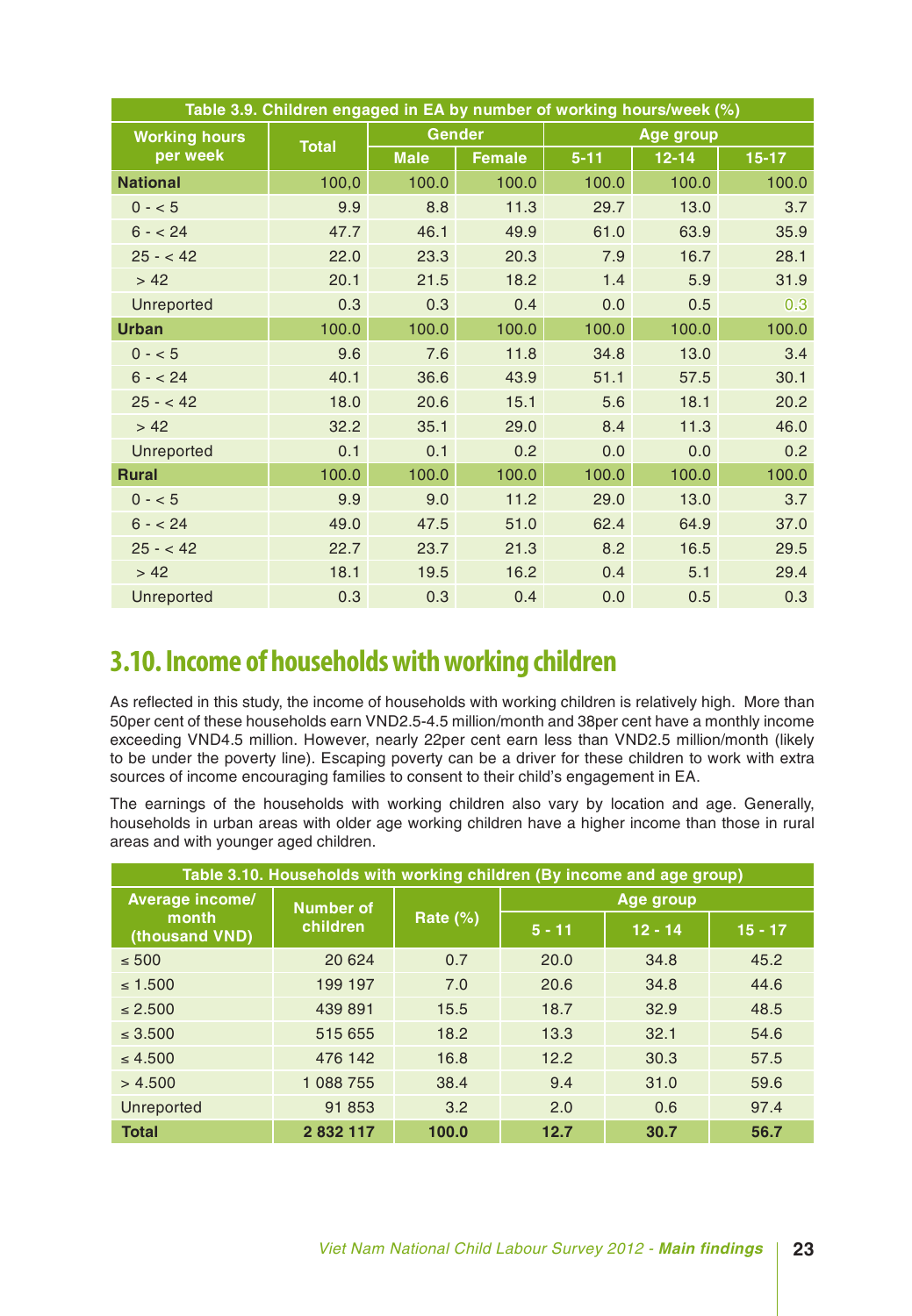### **3.11. Child labour**

It is worth noting that not all working children are identified as child labourers. Only work classified as exerting a negative impact on the physical and psychological development and the dignity of children is defined as child labour.13

The survey indicates that about 1754 thousand children aged 5-17 in Viet Nam are considered child labourers, accounting for 62per cent of working children and 9.6per cent of the child population.

In urban areas, child labourers account for 66.3per cent of working children against 61.2per cent in rural areas,

Child labourers account for 5per cent of the total child population in urban area, but more than double 11.4per cent in rural areas.

| Table 3.11. Child labour overview |              |                  |              |  |  |  |  |  |  |
|-----------------------------------|--------------|------------------|--------------|--|--|--|--|--|--|
| <b>Children</b>                   | <b>Total</b> | <b>Residency</b> |              |  |  |  |  |  |  |
|                                   |              | <b>Urban</b>     | <b>Rural</b> |  |  |  |  |  |  |
| 1. Child population (aged 5-17)   | 18 349 629   | 5 290 712        | 13 058 917   |  |  |  |  |  |  |
| <b>Number of working children</b> | 2 832 117    | 399 980          | 2 432 137    |  |  |  |  |  |  |
| Male                              | 1 626 692    | 211 722          | 1414970      |  |  |  |  |  |  |
| Female                            | 2 832 117    | 399 980          |              |  |  |  |  |  |  |
| <b>Number of child labourers</b>  | 1 754 782    | 265 225          | 1489558      |  |  |  |  |  |  |
| Male                              | 1 048 973    | 146 485          | 902 487      |  |  |  |  |  |  |
| Female                            | 1 754 782    | 265 225          | 1 489 558    |  |  |  |  |  |  |
| 2. Proportion (%)                 |              |                  |              |  |  |  |  |  |  |
| Child labourers/child population  | 9.6          | 5.0              | 11.4         |  |  |  |  |  |  |
| Child labourers/working children  | 62.0         | 66.3             | 61.2         |  |  |  |  |  |  |

CL shall be further discussed in the following chapter.

*<sup>13</sup> Refers to criteria used to identify child labour in Chapter II (2.3).*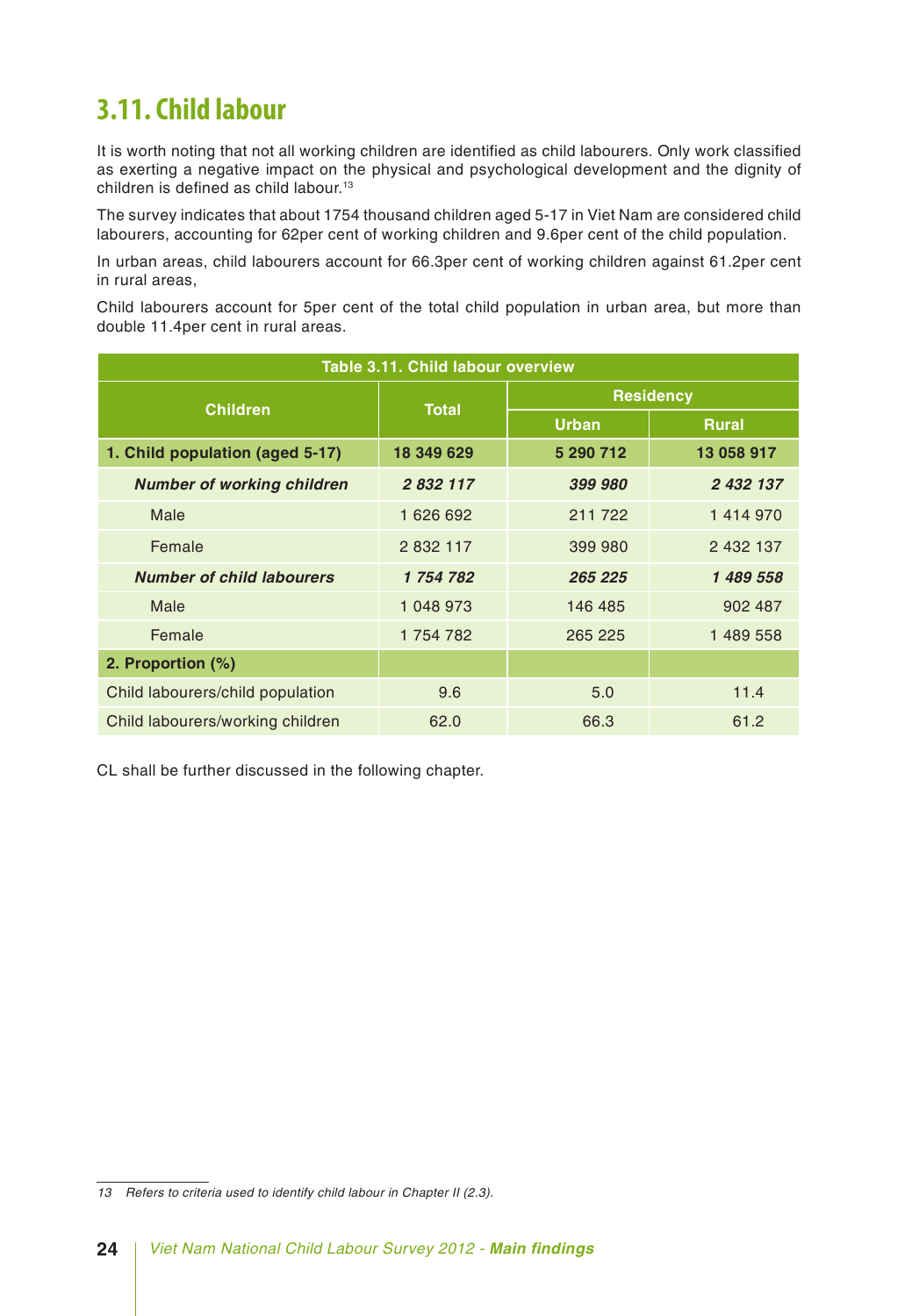# Chapter 4. Child labour

### **4.1. Size and distribution of child labour**

Of Viet Nam's 1.75 million child labourers, an overwhelming 85per cent live in rural areas and 15per cent in urban areas. Compared with the distribution of children engaged in EA (85.8per cent and 14.2per cent, respectively), CL appears to have a much stronger "rural" dimension.

Regarding gender, 60per cent of child labourers are boys and 40per cent are girls. Compared to the ratio of children engaged in EA (57.4per cent and 42.6per cent, respectively), the share of male child labourers is slightly higher and females slightly lower.

| Table 4.1a. Size and distribution of CL |           |             |               |               |  |  |  |  |  |  |
|-----------------------------------------|-----------|-------------|---------------|---------------|--|--|--|--|--|--|
| <b>Area</b>                             | Number of | Rate $(\%)$ | By gender (%) |               |  |  |  |  |  |  |
|                                         | children  |             | <b>Male</b>   | <b>Female</b> |  |  |  |  |  |  |
| <b>Total</b>                            | 1754783   | 100.0       | 59.78         | 40.22         |  |  |  |  |  |  |
| Urban                                   | 265 225   | 15.1        | 59.78         | 40.22         |  |  |  |  |  |  |
| <b>Rural</b>                            | 1 489 558 | 84.9        | 59.78         | 40.22         |  |  |  |  |  |  |

Unsurprisingly, the largest number of child labourers is in the 15-17 age group (58per cent), followed by the 12-14 age group (almost 27per cent) and alarmingly nearly 15per cent in the 5-11 age bracket.

Compared to the age distribution of children in EA, there is an increased percentage of child labourers aged 5-11 (15.5per cent). This means a child aged 5-11 working more than one hour/day or five hours/ week in the reference week is considered a child labourer.

| Table 4.1b. CL by age group and by gender (per cent) |              |                  |               |  |  |  |  |  |  |
|------------------------------------------------------|--------------|------------------|---------------|--|--|--|--|--|--|
|                                                      |              | <b>By gender</b> |               |  |  |  |  |  |  |
| Age group                                            | <b>Total</b> | <b>Male</b>      | <b>Female</b> |  |  |  |  |  |  |
| <b>Total</b>                                         | 100.0        | 100.0            | 100.0         |  |  |  |  |  |  |
| $5 - 11$                                             | 15.5         | 15.1             | 16.1          |  |  |  |  |  |  |
| $12 - 14$                                            | 26.7         | 25.9             | 27.9          |  |  |  |  |  |  |
| $15 - 17$                                            | 57.8         | 58.9             | 56.1          |  |  |  |  |  |  |
| <b>Urban</b>                                         | 100.0        | 100.0            | 100.0         |  |  |  |  |  |  |
| $5 - 11$                                             | 11.4         | 9.8              | 13.3          |  |  |  |  |  |  |
| $12 - 14$                                            | 23.8         | 22.7             | 25.1          |  |  |  |  |  |  |
| $15 - 17$                                            | 64.8         | 67.5             | 61.5          |  |  |  |  |  |  |
| <b>Rural</b>                                         | 100.0        | 100.0            | 100.0         |  |  |  |  |  |  |
| $5 - 11$                                             | 16.2         | 16.0             | 16.6          |  |  |  |  |  |  |
| $12 - 14$                                            | 27.2         | 26.5             | 28.5          |  |  |  |  |  |  |
| $15 - 17$                                            | 56.5         | 57.5             | 54.9          |  |  |  |  |  |  |

Regarding location, children in rural areas tend to gravitate towards EA at a younger age than those in urban areas, thus the CL rates in the 5-11 and 12-14 age groups in rural areas are higher.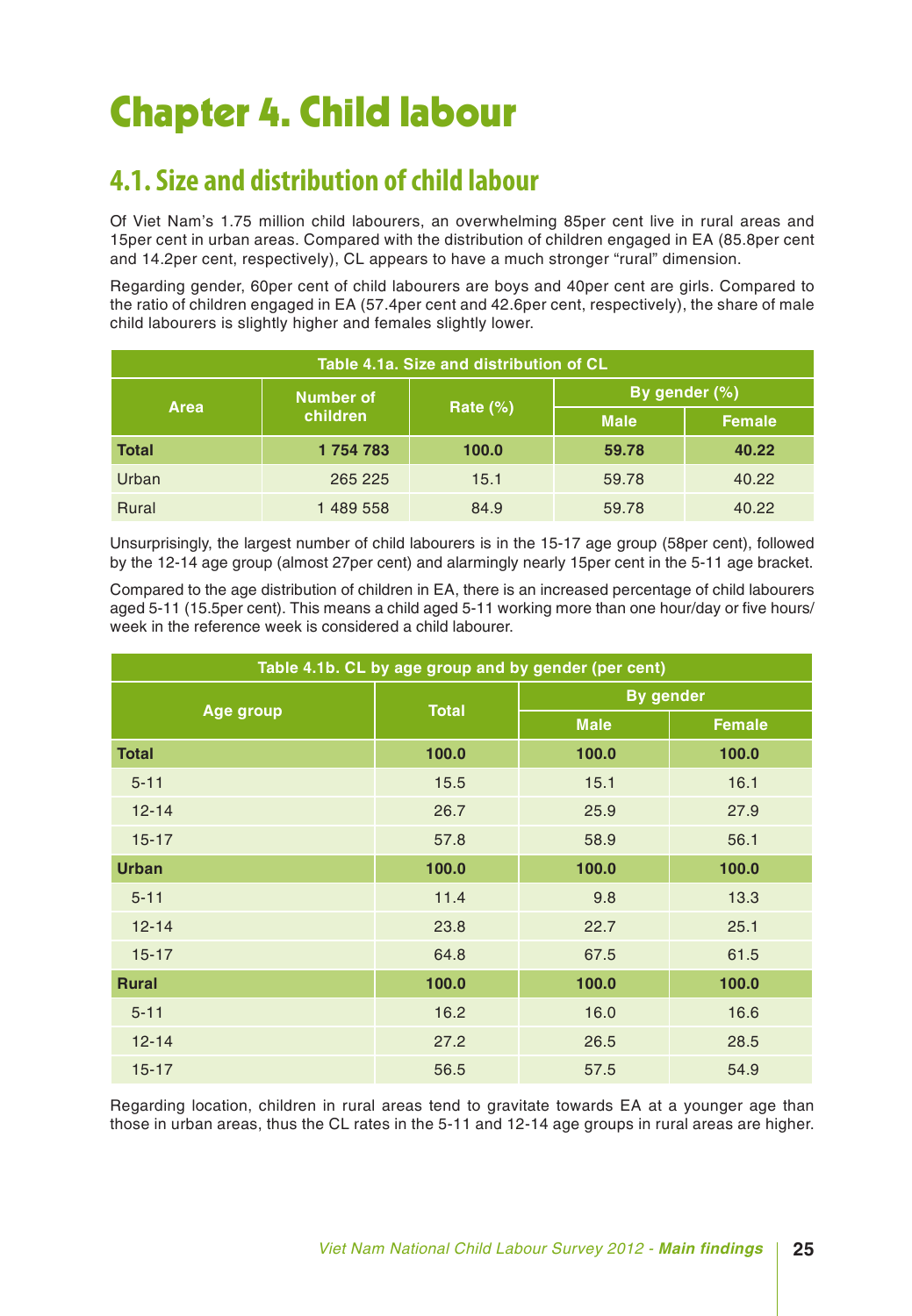### **4.2. School attendance of child labourers**

Out of the 1.75 million child labourers, 45.2per cent managed to attend school, 52per cent had dropped out and 2.8per cent had never attended school. Similar to patterns of children engaged in EA, the proportion of girls who attend school is higher than of boys.

| Table 4.2. CL by school attendance status and gender |           |                                 |                |              |  |  |  |  |  |
|------------------------------------------------------|-----------|---------------------------------|----------------|--------------|--|--|--|--|--|
|                                                      | Number of | By school attendance status (%) |                |              |  |  |  |  |  |
| <b>Gender</b>                                        | children  | <b>Currently</b>                | <b>Used to</b> | <b>Never</b> |  |  |  |  |  |
| <b>Total</b>                                         | 1754782   | 45.2                            | 52.0           | 2.8          |  |  |  |  |  |
| Male                                                 | 1 047 182 | 42.9                            | 54.4           | 2.7          |  |  |  |  |  |
| Female                                               | 704 666   | 48.6                            | 48.5           | 2.9          |  |  |  |  |  |
| Unreported                                           | 2934      |                                 |                |              |  |  |  |  |  |

Of the six regions, the South East has the lowest rate of school attendance by child labourers (17per cent) and a high rate of child labourers who never attend school (5per cent), which is much higher than the national rate of 2.8per cent.

### **4.3. Sectoral composition of child labour**

The vast majority of child labourers are in the agricultural sector with 1.18 million children accounting for 67per cent of child labourers. The manufacturing-construction and services sectors attract 276 thousand (15.8per cent) and 293 thousand (16.6per cent) children, respectively.

 In rural areas, a giant 74per cent of child labourers are in the agricultural sector, while there is an even spread in urban areas with 38.3per cent in services, 32.5per cent in manufacturingconstruction and 28.5per cent in agriculture.

| Table 4.3. Child labour by sector and age group |                  |          |                  |           |         |  |  |  |  |  |
|-------------------------------------------------|------------------|----------|------------------|-----------|---------|--|--|--|--|--|
| <b>Sector</b>                                   | <b>Number of</b> | Rate (%) | By age group (%) |           |         |  |  |  |  |  |
|                                                 | children         |          | $5 - 11$         | $12 - 14$ | $15-17$ |  |  |  |  |  |
| <b>Total</b>                                    | 1754782          | 100.0    | 100.0            | 100.0     | 100.0   |  |  |  |  |  |
| I. Agriculture                                  | 1 176 149        | 67.1     | 74.0             | 77.6      | 60.3    |  |  |  |  |  |
| II. Manufacturing/<br>construction              | 276 166          | 15.8     | 7.5              | 7.5       | 21.7    |  |  |  |  |  |
| III. Services                                   | 292 947          | 16.6     | 17.9             | 14.5      | 17.4    |  |  |  |  |  |
| Unreported                                      | 9 5 20           | 0.5      | 0.6              | 0.4       | 0.6     |  |  |  |  |  |
| <b>Urban</b>                                    | 265 225          | 100.0    | 100.0            | 100.0     | 100.00  |  |  |  |  |  |
| I. Agriculture                                  | 75 721           | 28.5     | 31.3             | 35.6      | 25.5    |  |  |  |  |  |
| II. Manufacturing/ con-<br>struction            | 86 097           | 32.4     | 13.9             | 22.9      | 39.2    |  |  |  |  |  |
| III. Services                                   | 101 431          | 38.3     | 53.3             | 40.5      | 34.8    |  |  |  |  |  |
| Unreported                                      | 1976             | 0.8      | 1.4              | 0.9       | 0.5     |  |  |  |  |  |
| <b>Rural</b>                                    | 1 488 068        | 100.0    | 100.0            | 100.0     | 100.0   |  |  |  |  |  |
| I. Agriculture                                  | 1 100 503        | 73.9     | 79.4             | 84.3      | 67.4    |  |  |  |  |  |
| II. Manufacturing/ con-<br>struction            | 19 0 26          | 1.4      | 0.7              | 0.5       | 1.8     |  |  |  |  |  |
| III. Services                                   | 191 515          | 12.8     | 13.4             | 10.4      | 14.0    |  |  |  |  |  |
| Unreported                                      | 177 024          | 11.9     | 6.5              | 4.8       | 16.8    |  |  |  |  |  |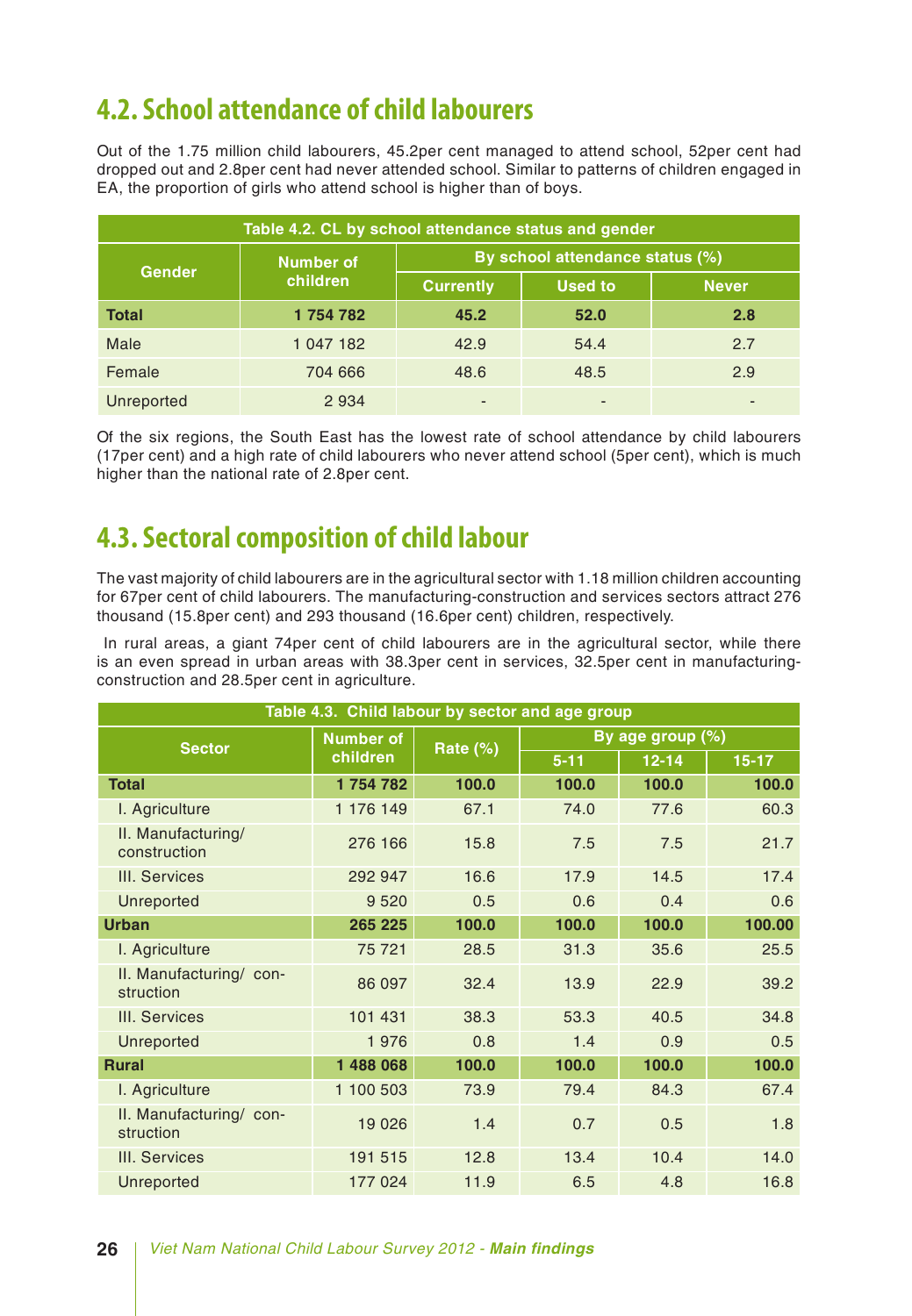Participation by sector changes with children's ages. Children younger than 15 years tend to work in agriculture (75per cent), but this percentage drops to 60per cent in the 15-17 age bracket as some of this group moves to the manufacturing-construction sector.

### **4.4. Type of work performed by child labourers**

 Child labourers are engaged in different types of work in all three economic sectors. The survey identified 111 specific types of children's work, with 18 types attracting almost 1.45 million children (82.37per cent of child labourers). Of these 18 types of work, 11 are in agriculture, three in manufacturing-construction and three in services.

|             | Table 4.4. Child labour by type of work and age group           |           |       |          |                  |         |             |              |  |  |
|-------------|-----------------------------------------------------------------|-----------|-------|----------|------------------|---------|-------------|--------------|--|--|
|             |                                                                 | No of     | Rate  |          | By age group (%) |         | Gender (%)  |              |  |  |
| <b>Code</b> | <b>Type of work</b>                                             | children  | (%)   | $5 - 11$ | $12 - 14$        | $15-17$ | <b>Boys</b> | <b>Girls</b> |  |  |
| 11          | Annual crop cultivation                                         | 485 781   | 27.68 | 8.68     | 25.03            | 66.29   | 58.12       | 41.88        |  |  |
| 14          | Animal husbandry                                                | 210 569   | 12.00 | 38.55    | 38.19            | 23.26   | 65.30       | 34.70        |  |  |
|             | <b>Combination of</b>                                           |           |       |          |                  |         |             |              |  |  |
| 15          | cultivation and animal<br>husbandry                             | 149 512   | 8.52  | 21.79    | 33.09            | 45.13   | 51.75       | 48.25        |  |  |
| 12          | <b>Perennial plantation</b>                                     | 100 648   | 5.74  | 16.29    | 31.77            | 51.94   | 60.63       | 39.37        |  |  |
| 561         | <b>Restaurant and mobile</b><br>catering services               | 61 126    | 3.48  | 15.32    | 23.30            | 61.38   | 35.24       | 64.76        |  |  |
| 22          | Logging, exploitation of<br>timber and other forest<br>products | 58 079    | 3.31  | 18.08    | 41.57            | 40.36   | 62.41       | 37.59        |  |  |
| 13          | Industrial plant<br>propagation and tending                     | 54 124    | 3.08  | 8.04     | 30.77            | 61.18   | 61.87       | 38.13        |  |  |
| 410         | <b>House construction</b>                                       | 51 641    | 2.94  | 0.00     | 9.84             | 90.16   | 98.86       | 1.14         |  |  |
| 31          | Aqua exploitation                                               | 49 390    | 2.81  | 14.07    | 32.78            | 53.15   | 90.15       | 9.85         |  |  |
| 141         | Textile and garment<br>(excluding fur clothing)                 | 41 240    | 2.35  | 7.22     | 6.71             | 86.06   | 20.88       | 79.12        |  |  |
| 563         | <b>Beverages</b>                                                | 39 122    | 2.23  | 16.66    | 35.27            | 48.06   | 38.71       | 61.29        |  |  |
| 478         | Retail and vending                                              | 24 8 21   | 1.41  | 16.64    | 10.49            | 72.87   | 47.93       | 52.07        |  |  |
| 310         | <b>Making furniture</b>                                         | 24 377    | 1.39  | 0.00     | 15.48            | 84.52   | 72.98       | 27.02        |  |  |
| 32          | Aqua farming                                                    | 24 101    | 1.37  | 0.00     | 33.70            | 66.30   | 84.80       | 15.20        |  |  |
| 472         | Vending food, alcohol<br>and tobacco                            | 21 343    | 1.22  | 25.15    | 12.79            | 62.06   | 65.59       | 34.41        |  |  |
| 23          | Small forestry products<br>collection                           | 16870     | 0.96  | 37.15    | 47.45            | 15.41   | 61.80       | 38.20        |  |  |
| 16          | <b>Agricultural service</b><br>activities                       | 16 867    | 0.96  | 5.97     | 23.62            | 70.40   | 88.91       | 11.09        |  |  |
| 102         | Aqua processing and<br>manufacturing                            | 15720     | 0.90  | 1.31     | 44.93            | 53.76   | 47.05       | 52.95        |  |  |
|             | Total of 18 types of work above                                 | 1 445 332 | 82.37 | 82.37    | 15.91            | 28.55   | 55.54       | 59.90        |  |  |
|             | <b>Total of child labourers</b>                                 | 1754782   | 100.0 | 100.0    | 15.51            | 26.72   | 57.77       | 59.78        |  |  |

In agriculture, child labour focuses on annual plant cultivation (28per cent), husbandry (12per cent), cultivation and animal husbandry (8.52per cent), perennial planting (5.74per cent) as well as forest product exploitation and plant propagation. In the manufacturing-construction segment children work in construction (3per cent), garment and textile (2.35per cent), while catering (3.48per cent), retail and vending (1.41per cent) are popular areas of services work.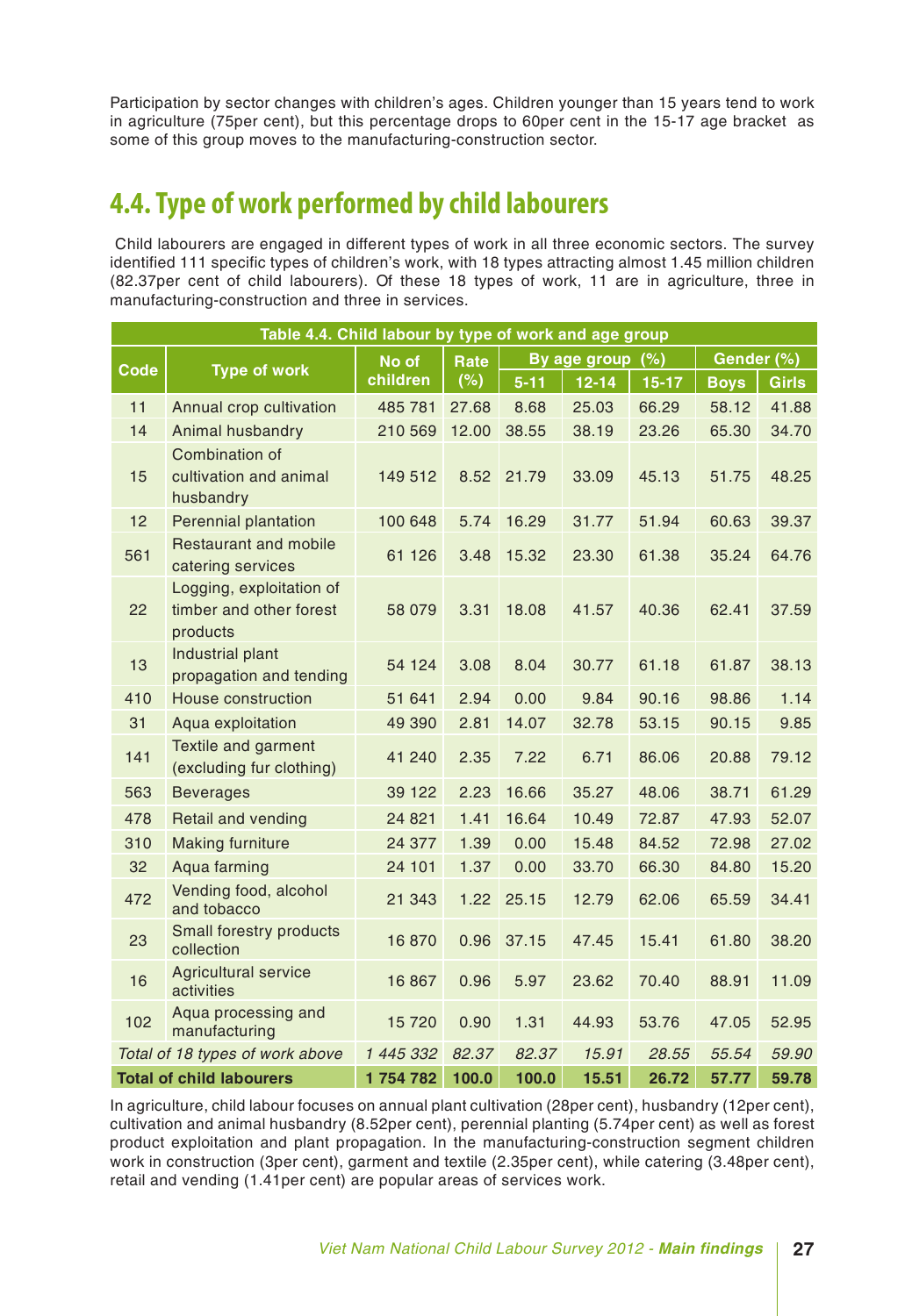Regarding age, 230,000 children aged 5-11 (16.1per cent of child labourers) participate in the 17 most common types of work, a higher rate compared with the share of this age group in the total number of child labourers (15.5per cent). More than 405,000 children in the 12-14 age bracket (28.4per cent) engage in these 17 types of work, also a higher rate compared with the share of this age group in the total number of child labourers (26.7per cent). Respective figures in the 15-17 age group are 794,000 55.6per cent and 57.8per cent, reflecting this age group's higher participation rate in all types of work.

Regarding gender, the ratio of boys to girls participating in these 17 types of work is similar to the general CL ratio.

Out of total 1.75 million child labourers in Viet Nam, 1.31 million (75per cent) participate in hazardousat-risk work prohibited by Circular No.09. This issue will be further reviewed in point 4.10.

### **4.5. Ages that children start work of the child labour group**

As can be seen from Table 4.5, a small number of children start work at an early age of 5-7 (2.6per cent) and the majority starts at 12-13 (25.1per cent) and 14-17 (39.1per cent). Of note, about 11per cent start work when they are aged less than 10.

| Table 4.5. Ages that children start work |                              |          |               |       |               |       |     |     |  |  |  |
|------------------------------------------|------------------------------|----------|---------------|-------|---------------|-------|-----|-----|--|--|--|
|                                          |                              |          | <b>Gender</b> |       |               |       |     |     |  |  |  |
| Age                                      | <b>Number of</b><br>children | Rate (%) | <b>Male</b>   |       | <b>Female</b> |       |     |     |  |  |  |
|                                          |                              |          |               |       | No.           | (%)   | No. | (%) |  |  |  |
| $5 - 7$                                  | 45 110                       | 2.6      | 26 797        | 2.6   | 18 313        | 2.6   |     |     |  |  |  |
| $8 - 9$                                  | 150 861                      | 8.6      | 97 344        | 9.3   | 53 517        | 7.6   |     |     |  |  |  |
| $10 - 11$                                | 317817                       | 18.1     | 164 012       | 15.6  | 153 805       | 21.8  |     |     |  |  |  |
| $12 - 13$                                | 440 703                      | 25.1     | 258 055       | 24.6  | 182 648       | 25.9  |     |     |  |  |  |
| $14 - 17$                                | 685 590                      | 39.1     | 441 140       | 42.1  | 244 450       | 34.6  |     |     |  |  |  |
| Unreported                               | 114 701                      | 6.5      | 61 625        | 5.9   | 53 077        | 7.5   |     |     |  |  |  |
| <b>Total</b>                             | 1,754,782                    | 100.0    | 1,048,973     | 100.0 | 705,810       | 100.0 |     |     |  |  |  |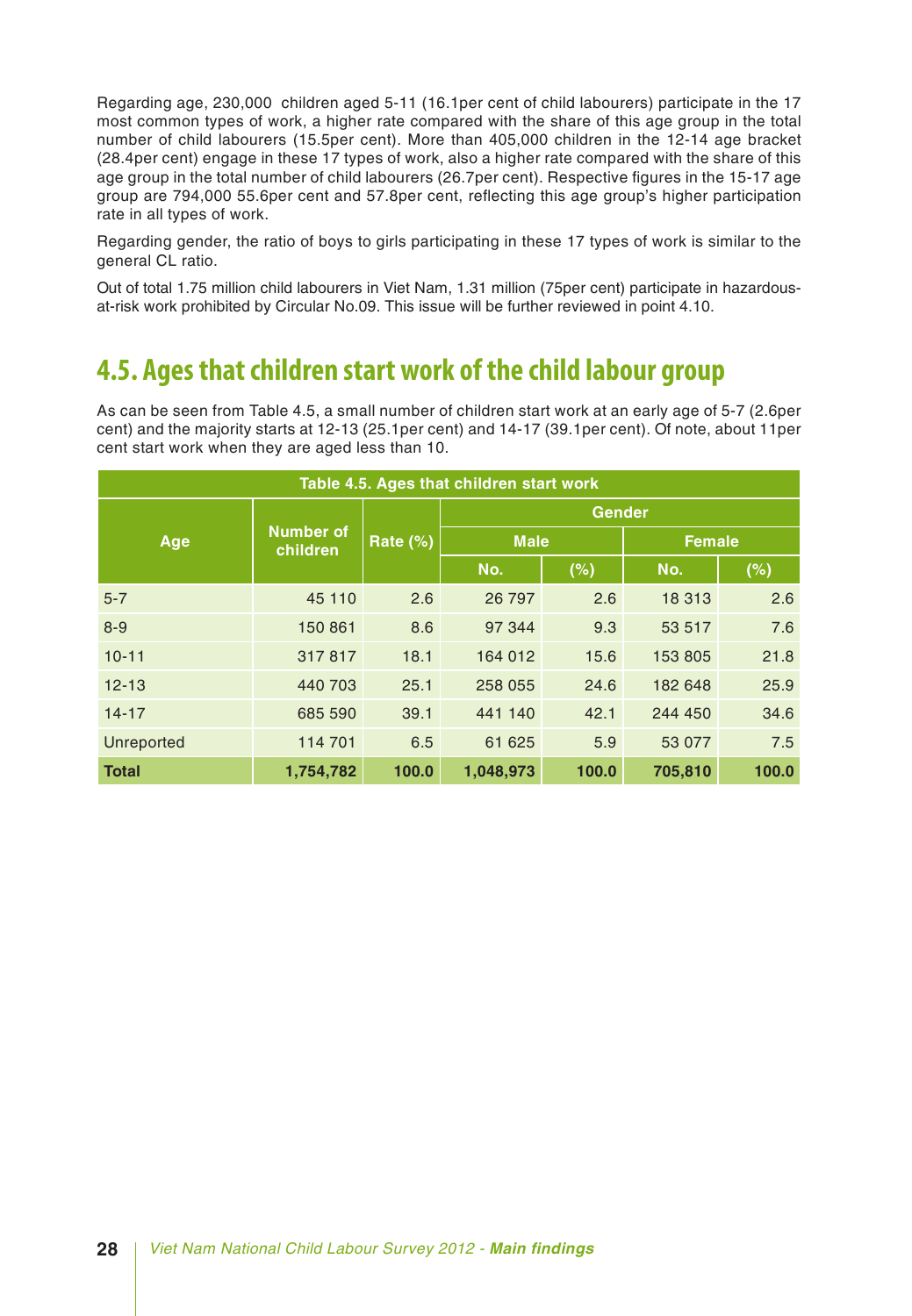### **4.6. Weekly working hours of child labourers**

6About 67per cent of child labourers work less than 42 hours per week, however as many as 569,000 (32.4per cent) exceed 42 hours of weekly work. Most child labourers aged 15-17 fall into the latter group, with half on average working above 42 hours/week. However, 5,000 children aged 5-11 and 12-14 exceed the 42 hour mark. These findings mean this group needs special attention to address these long work hours that exhaust children and have a negative impact on their physical and psychological well-being.

Another interesting finding is boys and child labourers in urban areas work especially longer hours.

Regarding age, the majority of children aged 5-11 (88per cent) work less than 24 hours/week, aged 12-14 (89per cent) less than 42 hours/week, but half of child labourers aged 15-17 exceed 42 hours/week.

| Table 4.6. Child labour by working hour and age group |                  |             |                  |          |                         |         |  |  |  |  |
|-------------------------------------------------------|------------------|-------------|------------------|----------|-------------------------|---------|--|--|--|--|
| <b>Working hour</b>                                   | <b>Number of</b> |             | <b>By gender</b> |          | By age group (per cent) |         |  |  |  |  |
| per week                                              | children         | <b>Male</b> | <b>Female</b>    | $5 - 11$ | $12 - 14$               | $15-17$ |  |  |  |  |
| <b>National</b>                                       | 100.0            | 100.0       | 100.0            | 100.0    | 100.0                   | 100.0   |  |  |  |  |
| $0 - 5$                                               | 4.2              | 3.9         | 4.8              | 7.5      | 7.1                     | 2.1     |  |  |  |  |
| $6 - 24$                                              | 40.3             | 38.7        | 42.7             | 80.4     | 51.1                    | 24.6    |  |  |  |  |
| $25 - 42$                                             | 22.9             | 24.1        | 21.1             | 10.3     | 30.9                    | 22.5    |  |  |  |  |
| > 42                                                  | 32.4             | 33.3        | 31.1             | 1.8      | 10.9                    | 50.6    |  |  |  |  |
| Unreported                                            | 0.1              | 0.0         | 0.3              | 0.0      | 0.0                     | 0.2     |  |  |  |  |
| <b>Urban</b>                                          | 100.0            | 100.0       | 100.0            | 100.0    | 100.0                   | 100.0   |  |  |  |  |
| $0 - 5$                                               | 3.0              | 3.0         | 3.0              | 5.2      | 6.5                     | 1.3     |  |  |  |  |
| $6 - 24$                                              | 29.9             | 24.5        | 36.5             | 74.4     | 41.2                    | 17.9    |  |  |  |  |
| $25 - 42$                                             | 18.5             | 21.6        | 14.6             | 8.2      | 32.1                    | 15.3    |  |  |  |  |
| > 42                                                  | 48.6             | 50.7        | 45.9             | 12.3     | 20.1                    | 65.4    |  |  |  |  |
| Unreported                                            | 0.1              | 0.1         | 0.0              | 0.0      | 0.0                     | 0.1     |  |  |  |  |
| <b>Rural</b>                                          | 100.0            | 100.0       | 100.0            | 100.0    | 100.0                   | 100.0   |  |  |  |  |
| $0 - 5$                                               | 4.5              | 4.0         | 5.1              | 7.7      | 7.1                     | 2.2     |  |  |  |  |
| $6 - 24$                                              | 42.2             | 41.0        | 44.0             | 81.1     | 52.7                    | 25.9    |  |  |  |  |
| $25 - 42$                                             | 23.7             | 24.4        | 22.5             | 10.6     | 30.7                    | 24.0    |  |  |  |  |
| > 42                                                  | 29.5             | 30.5        | 28.0             | 0.5      | 9.5                     | 47.6    |  |  |  |  |
| Unreported                                            | 0.1              | 0.0         | 0.4              | 0.0      | 0.0                     | 0.3     |  |  |  |  |

As stated earlier, long work hours have a serious impact on children's school attendance rates and this will be further examined in this report.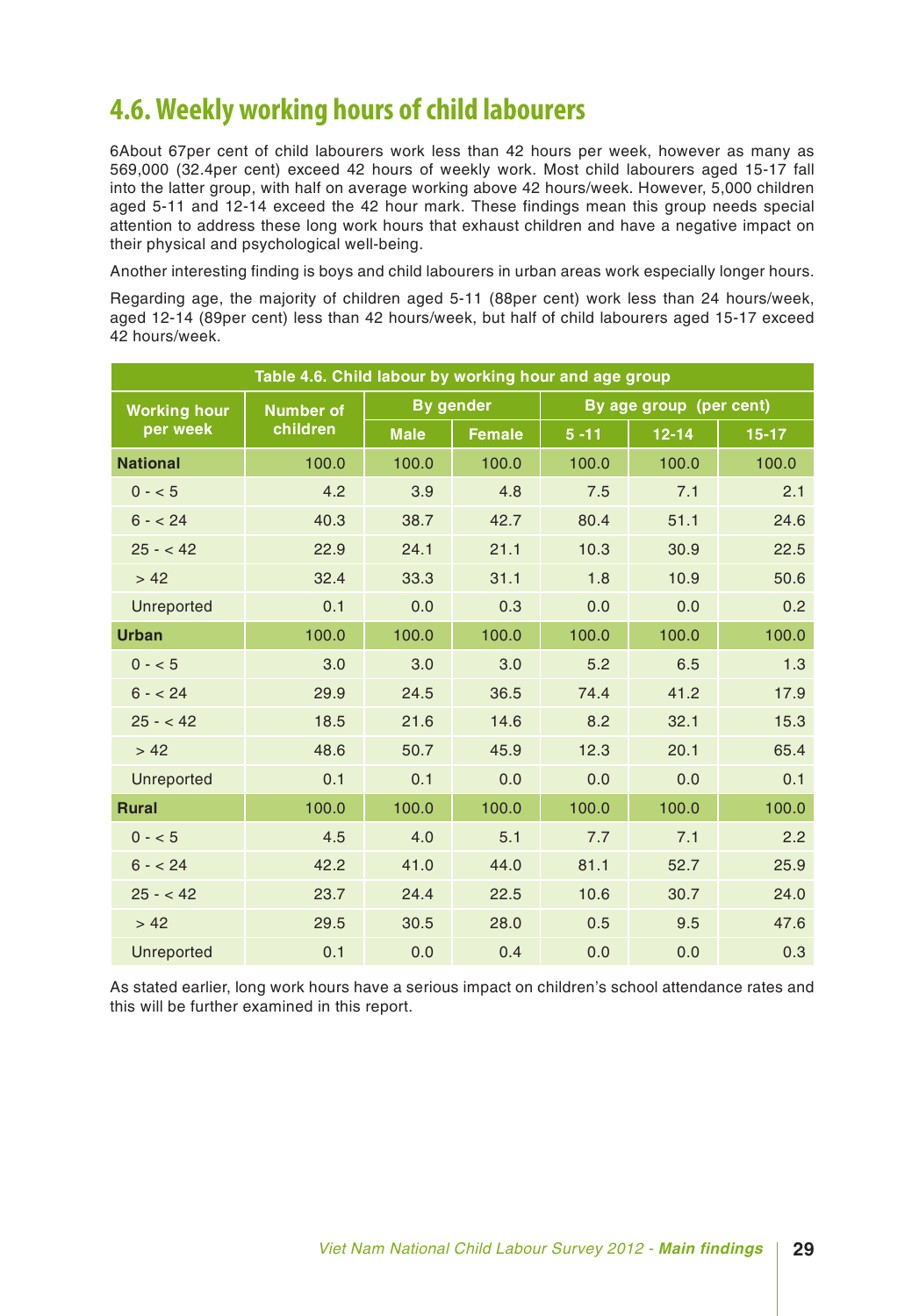### **4.7. Working venues of child labourers**

Concerning work venues, 37.5per cent of child labourers are located on farms/plantations/gardens, 23per cent work at home and 12.4per cent do not have a fixed working venue.

By age, more younger children tend to work at home or in unfixed places than older ones, while more senior aged children work in factories/workshops and restaurants/hotels than younger ones.

| Table 4.7. Child labour by working venue and age group |                              |             |          |       |              |       |           |           |  |
|--------------------------------------------------------|------------------------------|-------------|----------|-------|--------------|-------|-----------|-----------|--|
|                                                        |                              |             |          |       | By age group |       |           |           |  |
| <b>Working venue</b>                                   | <b>Number of</b><br>children | Rate<br>(%) | $5 - 11$ |       | $12 - 14$    |       |           | $15 - 17$ |  |
|                                                        |                              |             | No.      | (%)   | No.          | (%)   | No.       | (%)       |  |
| Home                                                   | 402 365                      | 22.9        | 109 932  | 40.4  | 133 699      | 28.5  | 158 734   | 15.7      |  |
| Client's residence                                     | 61 005                       | 3.5         | 790      | 0.3   | 8 3 3 3      | 1.8   | 51 882    | 5.1       |  |
| <b>Office</b>                                          | 18 379                       | 1.0         |          | 0.0   | 1 380        | 0.3   | 17 000    | 1.7       |  |
| Manufacturing<br>establishment                         | 106 200                      | 6.1         | 3785     | 1.4   | 11 474       | 2.4   | 90 941    | 9.0       |  |
| Field/farm                                             | 658 805                      | 37.5        | 87796    | 32.3  | 193 578      | 41.3  | 377 431   | 37.2      |  |
| <b>Construction site</b>                               | 15719                        | 0.9         |          | 0.0   |              | 0.0   | 15719     | 1.6       |  |
| Mine/stone<br>quarry                                   | 191                          | 0.0         |          | 0.0   |              | 0.0   | 191       | 0,0       |  |
| Bar/restaurant/<br>hotel                               | 38 869                       | 2.2         |          | 0.0   |              | 0.0   | 38 869    | 3.8       |  |
| Mobile/Unfixed                                         | 217 429                      | 12.4        | 57 326   | 21.1  | 75 880       | 16.2  | 84 222    | 8,3       |  |
| Street/wet market                                      | 48 965                       | 2.8         | 2 6 3 6  | 1.0   | 7951         | 1.7   | 38 379    | 3.8       |  |
| River/lake/swamp                                       | 27 568                       | 1.6         | 673      | 0.2   | 9515         | 2.0   | 17 380    | 1.7       |  |
| <b>Others</b>                                          | 158 213                      | 9.0         | 9 2 9 5  | 3.4   | 27 042       | 5.8   | 121 876   | 12.0      |  |
| Unreported                                             | 1 0 7 4                      | 0.1         |          | 0.0   |              | 0.0   | 1 0 7 4   | 0.1       |  |
| <b>Total</b>                                           | 1754782                      | 100.0       | 272 231  | 100.0 | 468 852      | 100.0 | 1 013 699 | 100.0     |  |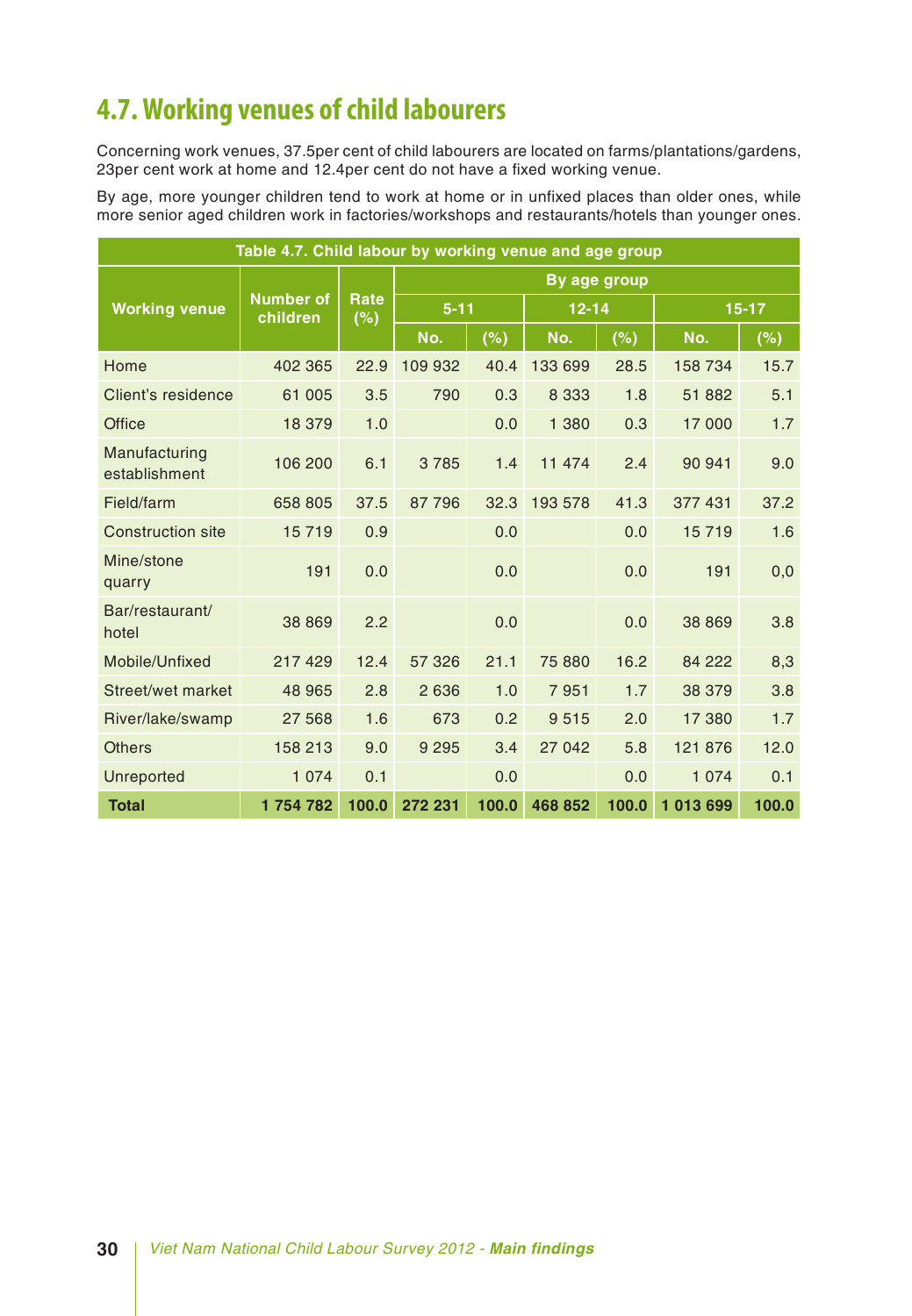### **4.8. Income of households with child labourers**

Households with child labourers typically earn VND2.5 - <4.5 million per month and 38.2per cent exceed VND4.5 million per month. However, a chunk of households (24per cent) earn less than VND2.5 million a month (below the poverty line).

The average income of a family with child labourer(s) in urban areas is higher than rural areas, with nearly 65per cent of urban households pulling in more than VND4.5 million a month, while less than 34per cent of such families in rural areas earn as much.

Of those households raking in VND4.5 million per month, 15per cent have child labourers aged 5-11 years, 26.7per cent aged 12-14 years and 62.1per cent aged 15-17 years.

Compared with the income of families with children engaged in EA, those with CL earn a higher income on average, but the gap is insignificant. Hence, there is great scope for support programmes to assist working children and help prevent them becoming child labourers.

|                | Table 4.8. Average monthly income of households with child labourers |                      |          |                  |           |
|----------------|----------------------------------------------------------------------|----------------------|----------|------------------|-----------|
|                |                                                                      | (thousand VND/month) |          |                  |           |
| <b>Income</b>  | <b>Number of</b>                                                     | Rate $(\%)$          |          | By age group (%) |           |
| (thousand VND) | children                                                             |                      | $5 - 11$ | $12 - 14$        | $15 - 17$ |
| $\leq 500$     | 18 338                                                               | 1.0                  | 22.5     | 34.1             | 43.4      |
| $\leq 1500$    | 137 535                                                              | 7.8                  | 25.2     | 33.4             | 41.5      |
| $\leq$ 2 500   | 276 197                                                              | 15.7                 | 22.3     | 29.7             | 48.0      |
| $\leq$ 3 500   | 310 740                                                              | 17.7                 | 15.9     | 27.0             | 57.1      |
| $\leq 4$ 500   | 284 117                                                              | 16.2                 | 15.0     | 26.0             | 59.0      |
| > 4500         | 670 993                                                              | 38.2                 | 11.6     | 26.3             | 62.1      |
| Unreported     | 56 862                                                               | 3.2                  | 3.3      | 0.3              | 96.4      |
| <b>Total</b>   | 1754782                                                              | 100.0                | 15.5     | 26.7             | 57.8      |

### **4.9. Health and work safety issues**

This survey's questionnaire was designed to also gather information about health and work safety issues faced by CL, who are especially vulnerable to such risks.

Of the surveyed CL having suffered accidents or injuries while working, insect bites affected 27.5per cent, abrasions (19per cent), fatigue (13per cent), fractures (4per cent) and respiratory problems (2per cent) (Table 4.9a).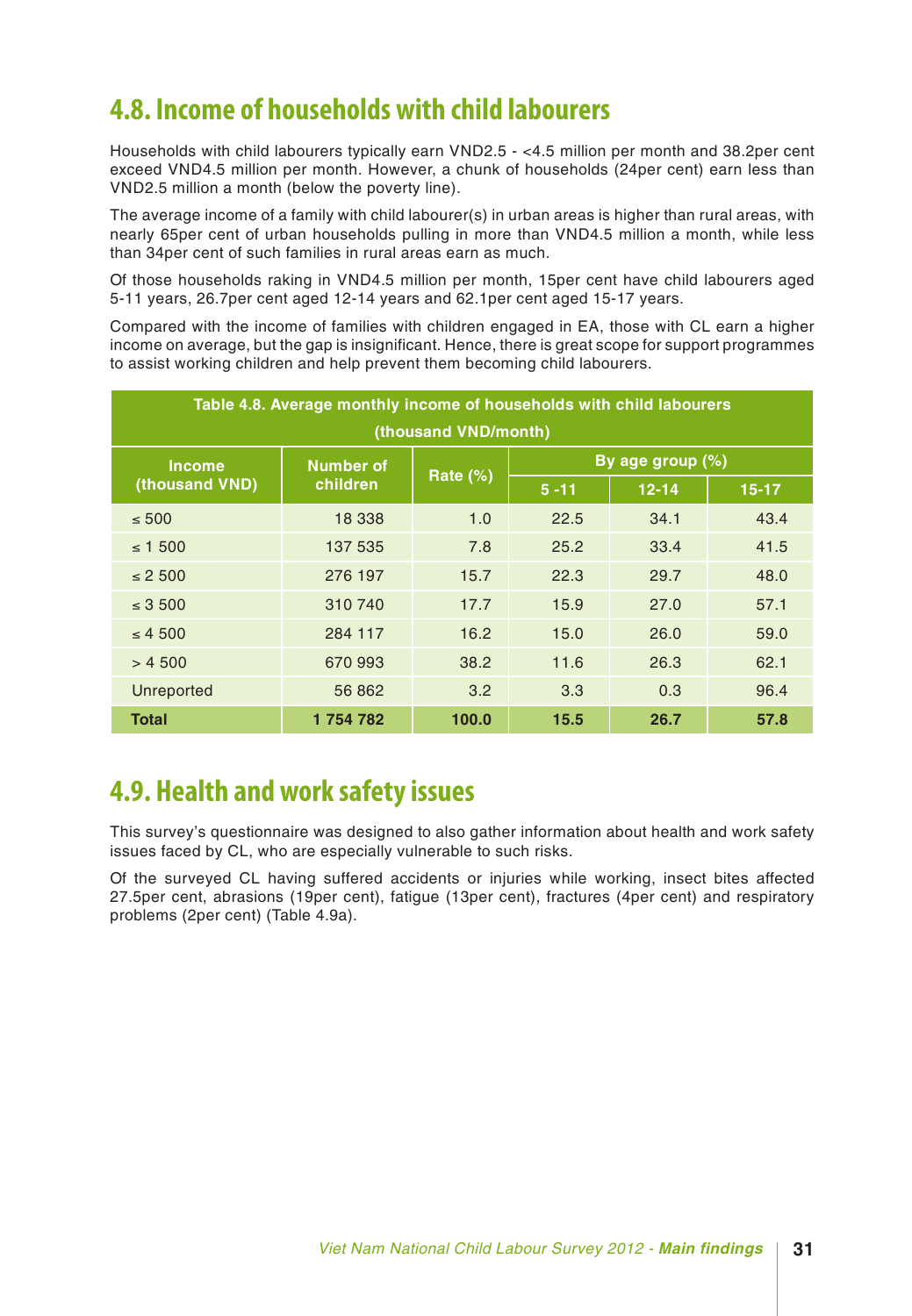| affected<br>(%)<br>$15 - 17$<br>256316<br>191 374<br>2618<br>44 213<br>16792<br>20 390<br>24 194<br>89855<br>154 974<br>3322<br>47 217<br>14757<br>34 271<br>$\frac{\dot{\mathsf{o}}}{\mathsf{z}}$<br>10.5<br>24.3<br>0.6<br>19.3<br>$0.\overline{3}$<br>$\frac{2}{1}$<br>2.3<br>$\frac{8}{1}$<br>$4.\overline{8}$<br>$\frac{0}{1}$<br>$\frac{0}{1}$<br>$\overline{1}$ .<br>$\frac{1}{4}$<br>affected<br>(%)<br>By age group<br>$12 - 14$<br>90449<br>218<br>7743<br>5436<br>10815<br>19 154<br>920<br>49043<br>114 124<br>2764<br>22 454<br>4 697<br>8 671<br>$\frac{\dot{\mathsf{o}}}{\mathsf{z}}$<br>4<br>$\overline{\phantom{0}}$<br>(%) affected<br>17.5<br>0.9<br>4.0<br>2.0<br>$\frac{8}{1}$<br>$\frac{0}{2}$<br>2.2<br>7.5<br>10.0<br>41.4<br>0.4<br>$\frac{0}{1}$<br>0.9<br>$5 - 11$<br>47 676<br>2488<br>10766<br>476<br>089<br>380<br>894<br>20428<br>27 293<br>562<br>112 694<br>004<br>203<br><u>ة</u><br>Ю<br>ယ<br>ယ<br>τυ<br>$\overline{\mathsf{c}}$<br>5<br>$\overline{\phantom{0}}$<br>$\frac{2}{4}$<br>$\frac{0}{2}$<br>3.6<br>$\frac{8}{2}$<br>7.6<br>13.2<br>27.5<br>18.8<br>0.4<br>c.<br>$\frac{0}{1}$<br>$\frac{3}{2}$<br>0.4<br>$\overline{\phantom{0}}$<br>affected<br>Rate<br>(%)<br>329 500<br>48836<br>016<br>324<br>33<br>33 513<br>635<br>63508<br>231 310<br>34<br>7290<br>132737<br>801<br>Number of<br>children<br>$\circ$<br>$\overline{2}$<br>34<br>483<br>26<br>74<br>Stomach, digestion problems<br>Burned/scraped/scratched<br><b>Issues</b><br>Abrasion or open wound<br>Respiratory problems<br>Exhaustion, fatigue<br>Bitten by snakes<br>Bitten by insects<br>Luxation/sprain<br>Skin problems<br>Eye problems<br>Coughing<br>Fracture<br>Others |  |  | Table 4.9a. Health and work safety issues in child labour |  |  |
|-------------------------------------------------------------------------------------------------------------------------------------------------------------------------------------------------------------------------------------------------------------------------------------------------------------------------------------------------------------------------------------------------------------------------------------------------------------------------------------------------------------------------------------------------------------------------------------------------------------------------------------------------------------------------------------------------------------------------------------------------------------------------------------------------------------------------------------------------------------------------------------------------------------------------------------------------------------------------------------------------------------------------------------------------------------------------------------------------------------------------------------------------------------------------------------------------------------------------------------------------------------------------------------------------------------------------------------------------------------------------------------------------------------------------------------------------------------------------------------------------------------------------------------------------------------------------------------------------------------------------------------------------------------------------------------------|--|--|-----------------------------------------------------------|--|--|
| 25.3<br>18.9<br>2.0<br>15.3<br>$1.\overline{5}$<br>$0.\overline{3}$<br>$0.\overline{3}$<br>$2\frac{4}{5}$<br>3.4<br>8.9<br>4.4<br>7.7<br>4.7                                                                                                                                                                                                                                                                                                                                                                                                                                                                                                                                                                                                                                                                                                                                                                                                                                                                                                                                                                                                                                                                                                                                                                                                                                                                                                                                                                                                                                                                                                                                              |  |  |                                                           |  |  |
|                                                                                                                                                                                                                                                                                                                                                                                                                                                                                                                                                                                                                                                                                                                                                                                                                                                                                                                                                                                                                                                                                                                                                                                                                                                                                                                                                                                                                                                                                                                                                                                                                                                                                           |  |  |                                                           |  |  |
|                                                                                                                                                                                                                                                                                                                                                                                                                                                                                                                                                                                                                                                                                                                                                                                                                                                                                                                                                                                                                                                                                                                                                                                                                                                                                                                                                                                                                                                                                                                                                                                                                                                                                           |  |  |                                                           |  |  |
|                                                                                                                                                                                                                                                                                                                                                                                                                                                                                                                                                                                                                                                                                                                                                                                                                                                                                                                                                                                                                                                                                                                                                                                                                                                                                                                                                                                                                                                                                                                                                                                                                                                                                           |  |  |                                                           |  |  |
|                                                                                                                                                                                                                                                                                                                                                                                                                                                                                                                                                                                                                                                                                                                                                                                                                                                                                                                                                                                                                                                                                                                                                                                                                                                                                                                                                                                                                                                                                                                                                                                                                                                                                           |  |  |                                                           |  |  |
|                                                                                                                                                                                                                                                                                                                                                                                                                                                                                                                                                                                                                                                                                                                                                                                                                                                                                                                                                                                                                                                                                                                                                                                                                                                                                                                                                                                                                                                                                                                                                                                                                                                                                           |  |  |                                                           |  |  |
|                                                                                                                                                                                                                                                                                                                                                                                                                                                                                                                                                                                                                                                                                                                                                                                                                                                                                                                                                                                                                                                                                                                                                                                                                                                                                                                                                                                                                                                                                                                                                                                                                                                                                           |  |  |                                                           |  |  |
|                                                                                                                                                                                                                                                                                                                                                                                                                                                                                                                                                                                                                                                                                                                                                                                                                                                                                                                                                                                                                                                                                                                                                                                                                                                                                                                                                                                                                                                                                                                                                                                                                                                                                           |  |  |                                                           |  |  |
|                                                                                                                                                                                                                                                                                                                                                                                                                                                                                                                                                                                                                                                                                                                                                                                                                                                                                                                                                                                                                                                                                                                                                                                                                                                                                                                                                                                                                                                                                                                                                                                                                                                                                           |  |  |                                                           |  |  |
|                                                                                                                                                                                                                                                                                                                                                                                                                                                                                                                                                                                                                                                                                                                                                                                                                                                                                                                                                                                                                                                                                                                                                                                                                                                                                                                                                                                                                                                                                                                                                                                                                                                                                           |  |  |                                                           |  |  |
|                                                                                                                                                                                                                                                                                                                                                                                                                                                                                                                                                                                                                                                                                                                                                                                                                                                                                                                                                                                                                                                                                                                                                                                                                                                                                                                                                                                                                                                                                                                                                                                                                                                                                           |  |  |                                                           |  |  |
|                                                                                                                                                                                                                                                                                                                                                                                                                                                                                                                                                                                                                                                                                                                                                                                                                                                                                                                                                                                                                                                                                                                                                                                                                                                                                                                                                                                                                                                                                                                                                                                                                                                                                           |  |  |                                                           |  |  |
|                                                                                                                                                                                                                                                                                                                                                                                                                                                                                                                                                                                                                                                                                                                                                                                                                                                                                                                                                                                                                                                                                                                                                                                                                                                                                                                                                                                                                                                                                                                                                                                                                                                                                           |  |  |                                                           |  |  |
|                                                                                                                                                                                                                                                                                                                                                                                                                                                                                                                                                                                                                                                                                                                                                                                                                                                                                                                                                                                                                                                                                                                                                                                                                                                                                                                                                                                                                                                                                                                                                                                                                                                                                           |  |  |                                                           |  |  |
|                                                                                                                                                                                                                                                                                                                                                                                                                                                                                                                                                                                                                                                                                                                                                                                                                                                                                                                                                                                                                                                                                                                                                                                                                                                                                                                                                                                                                                                                                                                                                                                                                                                                                           |  |  |                                                           |  |  |
|                                                                                                                                                                                                                                                                                                                                                                                                                                                                                                                                                                                                                                                                                                                                                                                                                                                                                                                                                                                                                                                                                                                                                                                                                                                                                                                                                                                                                                                                                                                                                                                                                                                                                           |  |  |                                                           |  |  |

Working also poses other dangers to children's physical development. This is evidenced by 38per cent of surveyed child labourers being affected by smoke,<br>dust and rubbish, more than 29per cent forced to work with tools/equ Working also poses other dangers to children's physical development. This is evidenced by 38per cent of surveyed child labourers being affected by smoke, dust and rubbish, more than 29per cent forced to work with tools/equipment that could potentially harm them, almost 21per cent work in environments with extreme temperatures and almost 10per cent face environments containing hazardous chemicals (Table 4.9.b)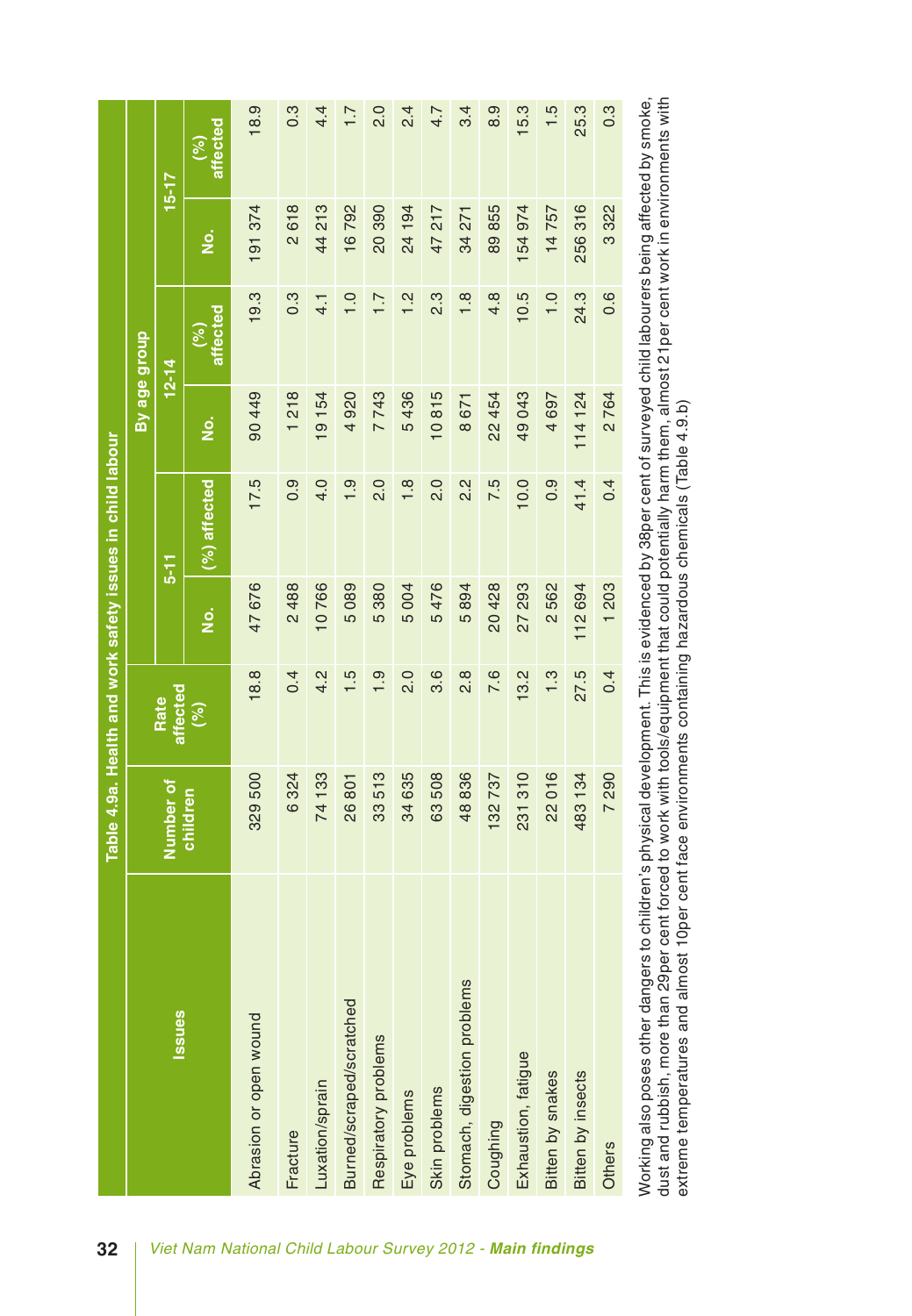|                                              |                       |                  | Table 4.9.b. Adverse health impacts of working on Child labour |                  |                       |                  |           |                  |
|----------------------------------------------|-----------------------|------------------|----------------------------------------------------------------|------------------|-----------------------|------------------|-----------|------------------|
|                                              |                       |                  |                                                                |                  | By age group          |                  |           |                  |
| Adverse health impacts                       | <b>Total</b>          |                  | $5 - 11$                                                       |                  | $12 - 14$             |                  | $15 - 17$ |                  |
|                                              | Number of<br>children | Rate (%)         | .<br>2                                                         | (%)              | <u>ہ</u><br>2         | (%)              | ن<br>Z    | (%)              |
| Smoke, dust and rubbish                      | 670 427               | 38.2             | 72871                                                          | 26.8             | 196333                | 41.9             | 401 223   | 39.6             |
| Fire, combustion gas                         | 148 424               | 8.5              | 10510                                                          | 3.9              | 42 947                | 9.2              | 94 968    | 9.4              |
| Noise, vibrations                            | 195769                | 11.2             | 4215                                                           | 1.5              | 36 244                | 7.7              | 155310    | 15.3             |
| Too hot or too cold                          | 363 604               | 20.7             | 32 194                                                         | 11.8             | 104210                | 22.2             | 227199    | 22.4             |
| Dangerous tools, devices                     | 511 516               | 29.1             | 36800                                                          | 13.5             | 156 090               | 33.3             | 318626    | 31.4             |
| Working underground                          | 3952                  | $0.\overline{2}$ |                                                                | 0.0              | 154                   | 0.0              | 3798      | 0.4              |
| Working at high altitude                     | 47979                 | 2.7              | 6932                                                           | 2.5              | 9401                  | 2.0              | 31 646    | 3.1              |
| Working underwater                           | 129895                | 7.4              | 11995                                                          | 4.4              | 40 351                | 8.6              | 77549     | 7.7              |
| Working in environments that are<br>too dark | 29742                 | $\overline{1}$ . | 5522                                                           | 2.0              | 9355                  | $\frac{0}{2}$    | 14866     | $\frac{1}{5}$    |
| Stuffy                                       | 45 269                | 2.6              | 4943                                                           | 1.8              | 10595                 | $2.\overline{3}$ | 29731     | $\frac{9}{2}$    |
| Hazardous chemicals                          | 168 204               | 0.6              | 5110                                                           | 1.9              | 38 699                | 8.3              | 124 394   | 12.3             |
| Explosives                                   | 57917                 | $3.\overline{3}$ | 3 251                                                          | 1.2              | 11 047                | 2.4              | 43619     | 4.3              |
| <b>Drugs</b>                                 | 2902                  | $0.\overline{2}$ | 0                                                              | 0.0              | 875<br>$\overline{ }$ | 0.4              | 1027      | $\overline{0}$ : |
| Weapons                                      | 191                   | 0.0              | $\circ$                                                        | 0.0              |                       | 0.0              | 191       | 0.0              |
| Others                                       | 6537                  | 0.4              | 693                                                            | $0.\overline{3}$ | 3700                  | $0.\overline{8}$ | 2145      | $0.\overline{2}$ |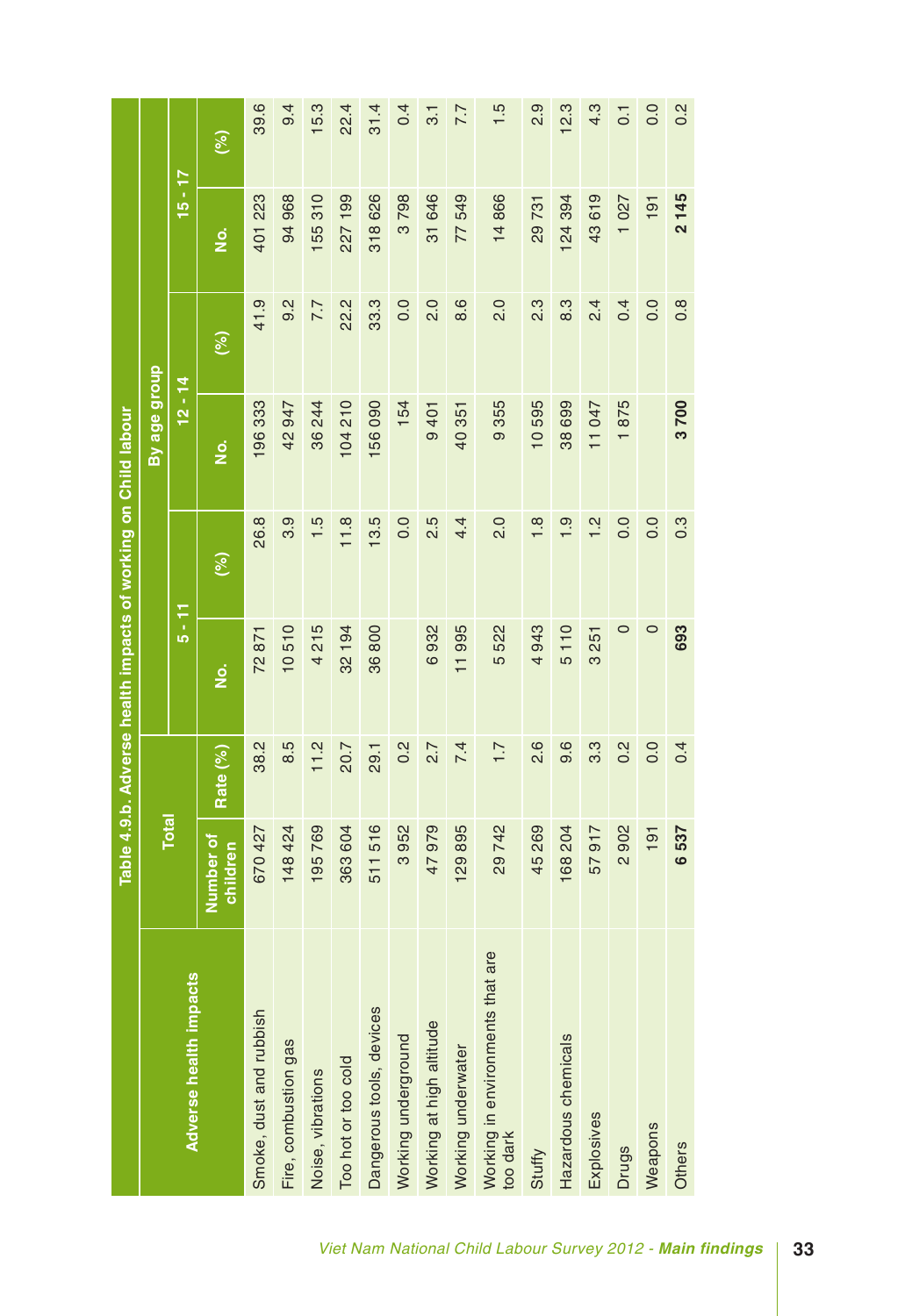### **4.10. Children in hazardous-at-risk work**

### **4.10.1 Size**

As shown in this survey, 1315 thousand children (75per cent of child labourers) do work verging on that banned for junior workers and/or in environments negatively affecting children's development. The data collected in this survey, however, was insufficient to identify if working children contravene the banned list of employment defined in the Inter-ministerial Circular No.9/TT-LB. Hence, these working children are classified as only AT RISK of doing hazardous work. Further study into this group of working children is needed.

|                     |                  |             |          | Table 4.10.1. Children in hazardous-at-risk work by age group and gender |           |
|---------------------|------------------|-------------|----------|--------------------------------------------------------------------------|-----------|
| <b>Area/ Gender</b> | <b>Number of</b> |             |          | By age group (%)                                                         |           |
|                     | children         | Rate $(\%)$ | $5 - 11$ | $12 - 14$                                                                | $15 - 17$ |
| <b>National</b>     |                  |             |          |                                                                          |           |
| Total               | 1 315 406        | 100.0       | 9.7      | 29.3                                                                     | 61.0      |
| Male                | 798 688          | 60.7        | 9.4      | 28.2                                                                     | 62.4      |
| Female              | 516718           | 39.3        | 10.2     | 31.0                                                                     | 58.8      |
| <b>Urban</b>        |                  |             |          | ×.                                                                       |           |
| Total               | 174 221          | 100.0       | 6.2      | 27.4                                                                     | 66.4      |
| Male                | 101 978          | 58.5        | 5.7      | 24.9                                                                     | 69.4      |
| Female              | 72 244           | 41.5        | 6.9      | 30.9                                                                     | 62.2      |
| <b>Rural</b>        |                  |             |          |                                                                          |           |
| Total               | 1 141 184        | 100.0       | 10.3     | 29.6                                                                     | 60.2      |
| Male                | 696 710          | 61.1        | 100      | 28.6                                                                     | 61.4      |
| Female              | 444 475          | 38.9        | 10.7     | 31.0                                                                     | 58.3      |

### **4.10.2. School attendance status**

Of children in hazardous-at-risk work, 48.1per cent attend school, 49.3per cent had quit school and 2.4per cent had never gone to school. This group's school attendance rate is lower than that of working children in general, while more boys in hazardous-at-risk work do not go to school compared to girls.

| Table 4.10.2 Children in hazardous-at-risk work by school attendance status |                              |             |               |                  |               |       |
|-----------------------------------------------------------------------------|------------------------------|-------------|---------------|------------------|---------------|-------|
|                                                                             |                              |             |               | <b>By gender</b> |               |       |
| <b>School attendance</b><br><b>status</b>                                   | <b>Number of</b><br>children | Rate<br>(%) | <b>Male</b>   |                  | <b>Female</b> |       |
|                                                                             |                              |             | <b>Number</b> | (%)              | <b>Number</b> | (%)   |
| Attending school                                                            | 632 544                      | 48.11       | 358 726       | 44.9             | 273 817       | 53.0  |
| Not attending school                                                        | 648 873                      | 49.3        | 419 490       | 52.5             | 229 382       | 44.4  |
| Never attended school                                                       | 31 529                       | 2.4         | 18 680        | 2.3              | 12 848        | 2.5   |
| Unreported                                                                  | 2 4 6 1                      | 0.2         | 1 7 9 1       | 0.2              | 670           | 0.1   |
| <b>Total</b>                                                                | 1 315 406                    | 100.0       | 798 688       | 100.0            | 516 718       | 100.0 |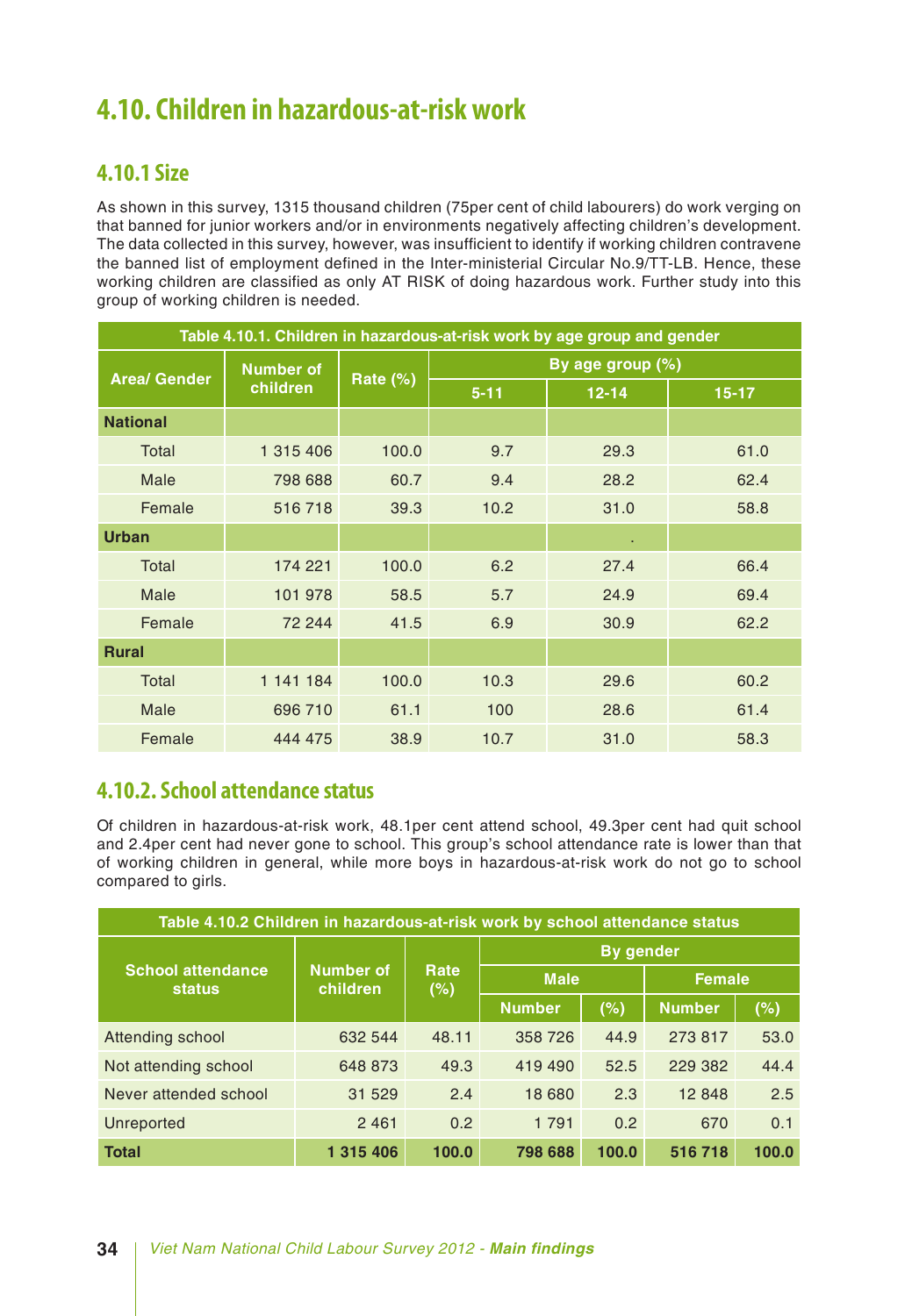### **4.11. Children working excessive hours**

### **4.11.1. Size**

Some 569 thousand out of 1.75 million child labourers clocked more than 42 hours in the reference week (hereinafter called CL42). "CL42" is largely concentrated in rural areas with 439 thousand CLs. Overall, 512 thousand "CL42" is aged 15-17. Alarmingly, almost 5,000 members of "CL42" are aged 5-11 years. This group needs particular attention and support as such excessive work at a young age will seriously affect development and education.

| Table 4.11.1. Children working more than 42 hours/week by region and gender |                  |          |          |                  |           |
|-----------------------------------------------------------------------------|------------------|----------|----------|------------------|-----------|
| <b>Area/ Gender</b>                                                         | <b>Number of</b> | Rate (%) |          | By age group (%) |           |
|                                                                             | children         |          | $5 - 11$ | $12 - 14$        | $15 - 17$ |
| <b>National</b>                                                             |                  |          |          |                  |           |
| Total                                                                       | 568 723          | 100.0    | 0.9      | 9.0              | 90.1      |
| Male                                                                        | 349 527          | 61.5     | 0.6      | 10.0             | 89.4      |
| Female                                                                      | 219 196          | 38.5     | 1.4      | 7.4              | 91.3      |
| <b>Urban</b>                                                                |                  |          |          |                  |           |
| Total                                                                       | 128 788          | 100.0    | 2.9      | 9.8              | 87.3      |
| Male                                                                        | 74 247           | 57.7     | 1.7      | 8.9              | 89.5      |
| Female                                                                      | 54 541           | 42.3     | 4.6      | 11.2             | 84.3      |
| <b>Rural</b>                                                                |                  |          |          |                  |           |
| Total                                                                       | 439 935          | 100.0    | 0.3      | 8.7              | 91.0      |
| Male                                                                        | 275 280          | 62.6     | 0.3      | 10.3             | 89.4      |
| Female                                                                      | 164 655          | 37.4     | 0.3      | 6.1              | 93.6      |

The gender breakdown of "CL42" is boys (61.5per cent) and girls (38.5per cent).

### **4.11.2. School attendance status**

Almost all of "CL42" do not attend school and there are negligible differences between children in urban and rural areas or boys and girls. The survey identified that 96.2per cent of "CL42" does not attend school, of which 3per cent never attended school.

| Table 4.11.2. Children working more than 42 hours/week by school attendance status |                              |             |               |       |                  |       |
|------------------------------------------------------------------------------------|------------------------------|-------------|---------------|-------|------------------|-------|
|                                                                                    |                              |             |               |       | <b>By gender</b> |       |
| <b>School attendance</b>                                                           | <b>Number of</b><br>children | Rate<br>(%) | <b>Male</b>   |       | <b>Female</b>    |       |
|                                                                                    |                              |             | <b>Number</b> | (%)   | <b>Number</b>    | (%)   |
| <b>National</b>                                                                    | 568723                       | 100.0       | 349 527       | 100.0 | 219 196          | 100.0 |
| Attending school                                                                   | 1 502                        | 0.3         | 53            | 0.0   | 1 4 4 9          | 0.7   |
| Not attending school                                                               | 547 334                      | 96.2        | 339 321       | 97.1  | 208 013          | 94.9  |
| Never attending school                                                             | 18 948                       | 3.3         | 9934          | 2.8   | 9 0 1 4          | 4.1   |
| Unreported                                                                         | 940                          | 0.2         | 219           | 0.1   | 721              | 0.3   |
| <b>Urban</b>                                                                       | 128 788                      | 100.0       | 74 247        | 100.0 | 54 541           | 100.0 |
| Attending school                                                                   | 726                          | 0.6         | 53            | 0.1   | 673              | 1.2   |
| Not attending school                                                               | 121 352                      | 94.2        | 70 772        | 95.3  | 50 580           | 92.7  |
| Never attending school                                                             | 6 5 5 8                      | 5.1         | 3 4 2 2       | 4.6   | 3 1 3 5          | 5.7   |
| Unreported                                                                         | 153                          | 0.1         |               | 0.0   | 153              | 0.3   |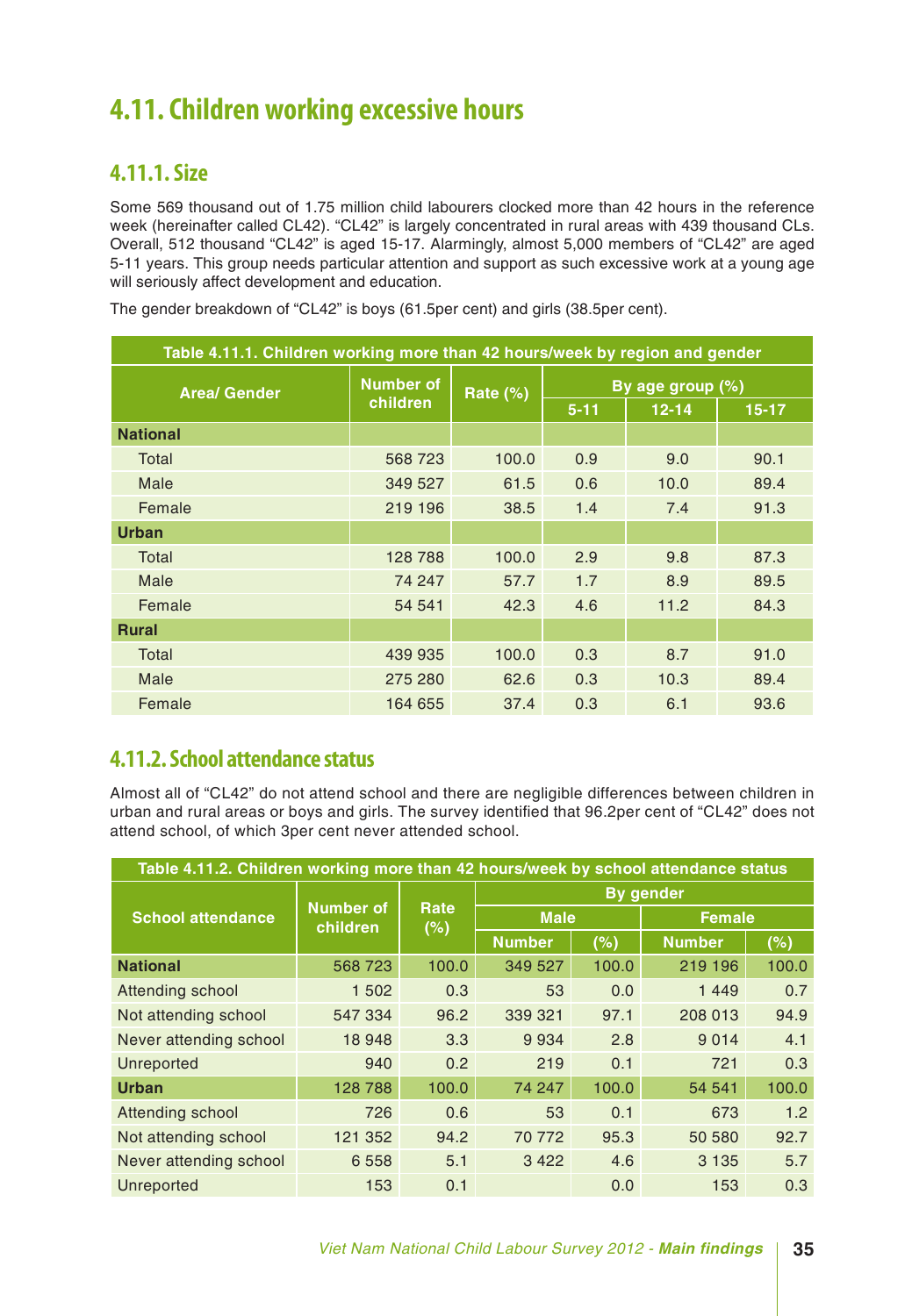| <b>Rural</b>           | 400 247 | 100.0 | 246 112 | 100.0 | 154 136 | 100.0 |
|------------------------|---------|-------|---------|-------|---------|-------|
| Attending school       | 776     | 0.2   |         |       | 776     | 0.5   |
| Not attending school   | 389 125 | 97.2  | 241 579 | 98.2  | 147 547 | 95.7  |
| Never attending school | 9 5 5 9 | 2.4   | 4 3 1 3 | 1.8   | 5 2 4 5 | 3.4   |
| Unreported             | 787     | 0.2   | 219     | 0.1   | 568     | 0.4   |

### **4.11.3. Economic working sector**

Compared to average child labourers, the "CL42" group is relatively evenly distributed across agriculture (42.8per cent), manufacturing-construction (32.5per cent) and services (24per cent).

In urban areas, "CL42" is mainly in manufacturing-construction and services, accounting for 46.3per cent and 38.8per cent, respectively. In rural areas, almost 50per cent of "CL42" work in agriculture.ble

| Table 4.11.3 Child labourers working more than 42 hours/week by economic sector |                  |          |          |                  |         |
|---------------------------------------------------------------------------------|------------------|----------|----------|------------------|---------|
| <b>Sector</b>                                                                   | <b>Number of</b> |          |          | By age group (%) |         |
|                                                                                 | children         | Rate (%) | $5 - 11$ | $12 - 14$        | $15-17$ |
| <b>National</b>                                                                 | 568723           | 100.0    | 0.9      | 9.0              | 90.1    |
| Agriculture                                                                     | 243 230          | 42.8     | 0.6      | 10.4             | 88.9    |
| Manufacturing-<br>Construction                                                  | 184 691          | 32.5     | 1.5      | 6.5              | 92.0    |
| <b>Services</b>                                                                 | 137 779          | 24.2     | 0.5      | 10.0             | 89.5    |
| <b>Unreported</b>                                                               | 3 0 2 4          | 0.5      | 0.0      | 0.0              | 100.0   |
| <b>Urban</b>                                                                    | 128 788          | 100.0    | 2.9      | 9.8              | 87.3    |
| Agriculture                                                                     | 18821            | 14.6     | 1.6      | 7.9              | 90.5    |
| Manufacturing-<br>Construction                                                  | 59 683           | 46.3     | 4.5      | 8.0              | 87.5    |
| <b>Services</b>                                                                 | 50 005           | 38.8     | 1.4      | 12.8             | 85.7    |
| Unreported                                                                      | 280              | 0.2      | 0.0      | 0.0              | 100.0   |
| <b>Rural</b>                                                                    | 439 935          | 100.0    | 0.3      | 8.7              | 91.0    |
| Agriculture                                                                     | 224 408          | 51.0     | 0.5      | 10.6             | 88.8    |
| Manufacturing-<br>Construction                                                  | 125 008          | 28.4     | 0.0      | 5.8              | 94.2    |
| <b>Services</b>                                                                 | 87 774           | 20.0     | 0.0      | 8.4              | 91.6    |
| Unreported                                                                      | 2 7 4 4          | 0.6      | 0.0      | 0.0              | 100.0   |

Younger children tend to work in agriculture and services, while older ones focus on the manufacturing-construction sector.

### **4.11.4. Type or work and working venue of children working excessive hours**

"CL42" engages in similar jobs to child labourers, but is more concentrated in 26 major activities (82per cent of CL42). In general, members of "CL42" aged 5-11 are just engaged in annual crop cultivation, animal husbandry, embroidery and restaurant work, while the 12-14 and 15-17 age brackets engage in the vast majority of the 26 activities (23/26 and 26/26, respectively).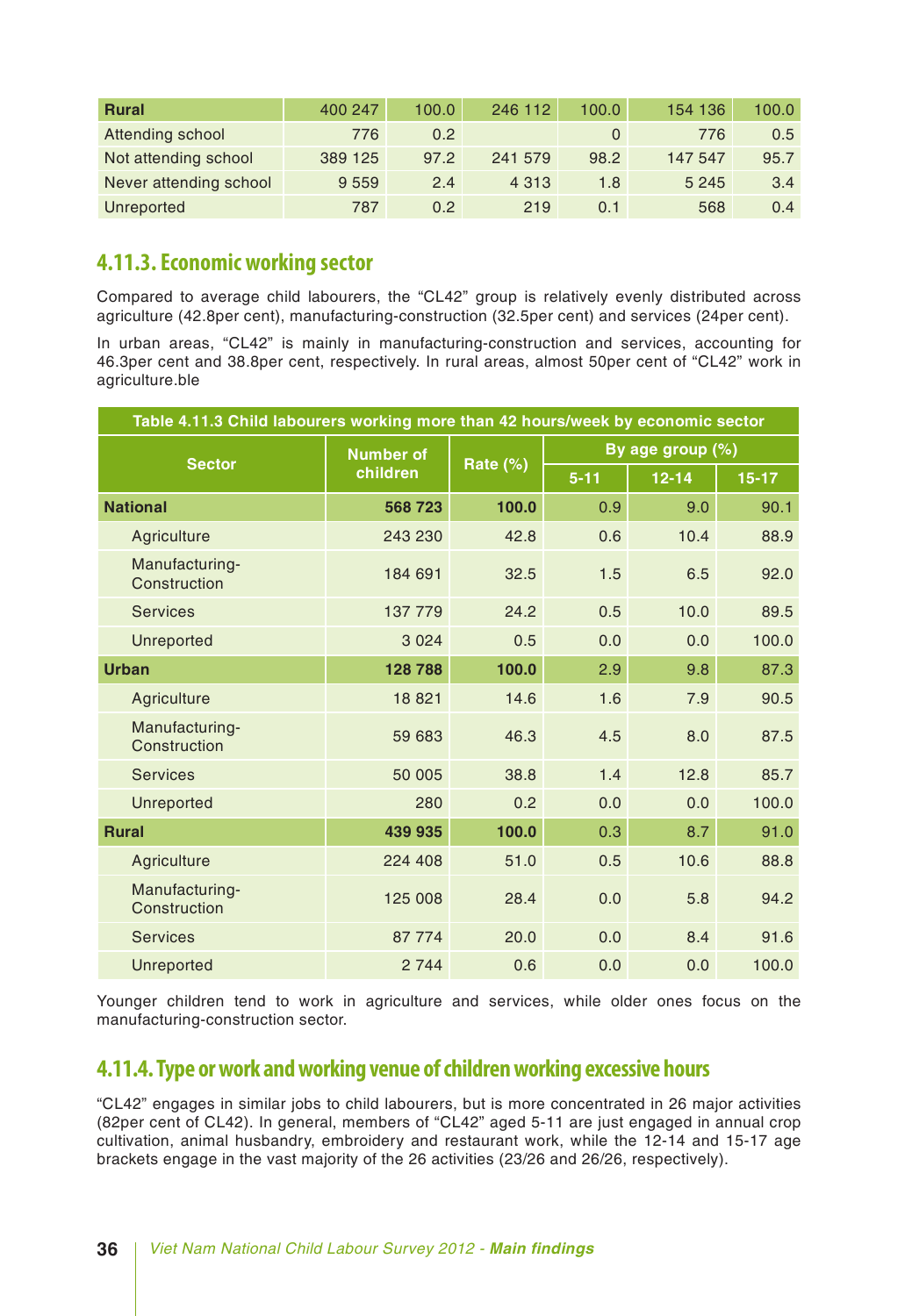|             | Table 4.11.4a. Type of work of children working excessive hours                |                  |             |          |                  |           |
|-------------|--------------------------------------------------------------------------------|------------------|-------------|----------|------------------|-----------|
| <b>Code</b> |                                                                                | <b>Number of</b> | <b>Rate</b> |          | By age group (%) |           |
|             | <b>Type</b>                                                                    | children         | (%)         | $5 - 11$ | $12 - 14$        | $15 - 17$ |
| 11          | Annual crop cultivation                                                        | 137 310          | 24.1        | 0.7      | 6.7              | 92.6      |
| 12          | <b>Perennial plantations</b>                                                   | 19 990           | 3.5         | 0.0      | 8.8              | 91.2      |
| 13          | Industrial plant propagation and<br>tending                                    | 14 3 69          | 2.5         | 0.0      | 9.1              | 90.9      |
| 14          | Animal husbandry                                                               | 18 0 16          | 3.2         | 2.9      | 30.0             | 67.1      |
| 15          | Combination of cultivation and animal<br>husbandry                             | 10876            | 1.9         | 0.0      | 1.2              | 98.8      |
| 16          | Agricultural service activities                                                | 6 1 1 0          | 1.1         | 0.0      | 14.8             | 85.2      |
| 22          | Logging, exploitation of timber and<br>other forest products                   | 6428             | 1.1         | 0.0      | 0.0              | 100.0     |
| 31          | Aqua exploitation                                                              | 19629            | 3.5         | 0.0      | 15.2             | 84.8      |
| 32          | Aqua farming                                                                   | 5 6 9 1          | 1.0         | 0.0      | 61.1             | 38.9      |
| 102         | Aqua processing and manufacturing                                              | 11 591           | 2.0         | 0.0      | 35.4             | 64.6      |
| 103         | Vegetable processing and<br>manufacturing                                      | 5977             | 1.1         | 0.0      | 2.7              | 97.3      |
| 141         | Textile and garments (excluding fur<br>clothing)                               | 35 063           | 6.2         | 4.6      | 2.8              | 92.6      |
| 152         | Footwear production                                                            | 9756             | 1.7         | 0.0      | 2.2              | 97.8      |
| 239         | Manufacturing of unclassified non-<br>metallic mineral products                | 7843             | 1.4         | 0.0      | 0.0              | 100.0     |
| 310         | Wooden furniture production                                                    | 13 670           | 2.4         | 0.0      | 0.0              | 100.0     |
| 410         | Construction                                                                   | 38 839           | 6.8         | 0.0      | 7.4              | 92.6      |
| 454         | Sale, maintenance and repair<br>of motorcycles, spare parts and<br>accessories | 7742             | 1.4         | 0.0      | 33.5             | 66.5      |
| 472         | Retail of food, beverage and tobacco                                           | 9 4 6 8          | 1.7         | 0.0      | 8.9              | 91.1      |
| 477         | Retail of other goods                                                          | 7 4 0 8          | 1.3         | 0.0      | 1.6              | 98.4      |
| 478         | Market and mobile vendors                                                      | 13 203           | 2.3         | 0.0      | 0.4              | 99.6      |
| 479         | Other forms of retail                                                          | 5 4 7 7          | 1.0         | 0.0      | 20.0             | 80.0      |
| 561         | Restaurant and mobile catering<br>service                                      | 24 217           | 4.3         | 2.9      | 5.7              | 91.4      |
| 563         | D63 catering                                                                   | 17 594           | 3.1         | 0.0      | 16.4             | 83.6      |
| 920         | <b>Entertainment and lottery</b>                                               | 5 5 21           | 1.0         | 0.0      | 16.4             | 83.6      |
| 963         | Other personal service activities not<br>elsewhere classified                  | 8 2 8 5          | 1.5         | 0.0      | 0.0              | 100.0     |

Of the 569 thousand members of "CL42", 151 thousand (26.6per cent) work on plantations/farms/ gardens, while 15.6per cent work in factories/workshops and 7per cent at home.

Regarding age groups, younger children tend to work at home or have unfixed working venues, while older ones are more common in factories/workshops or restaurants.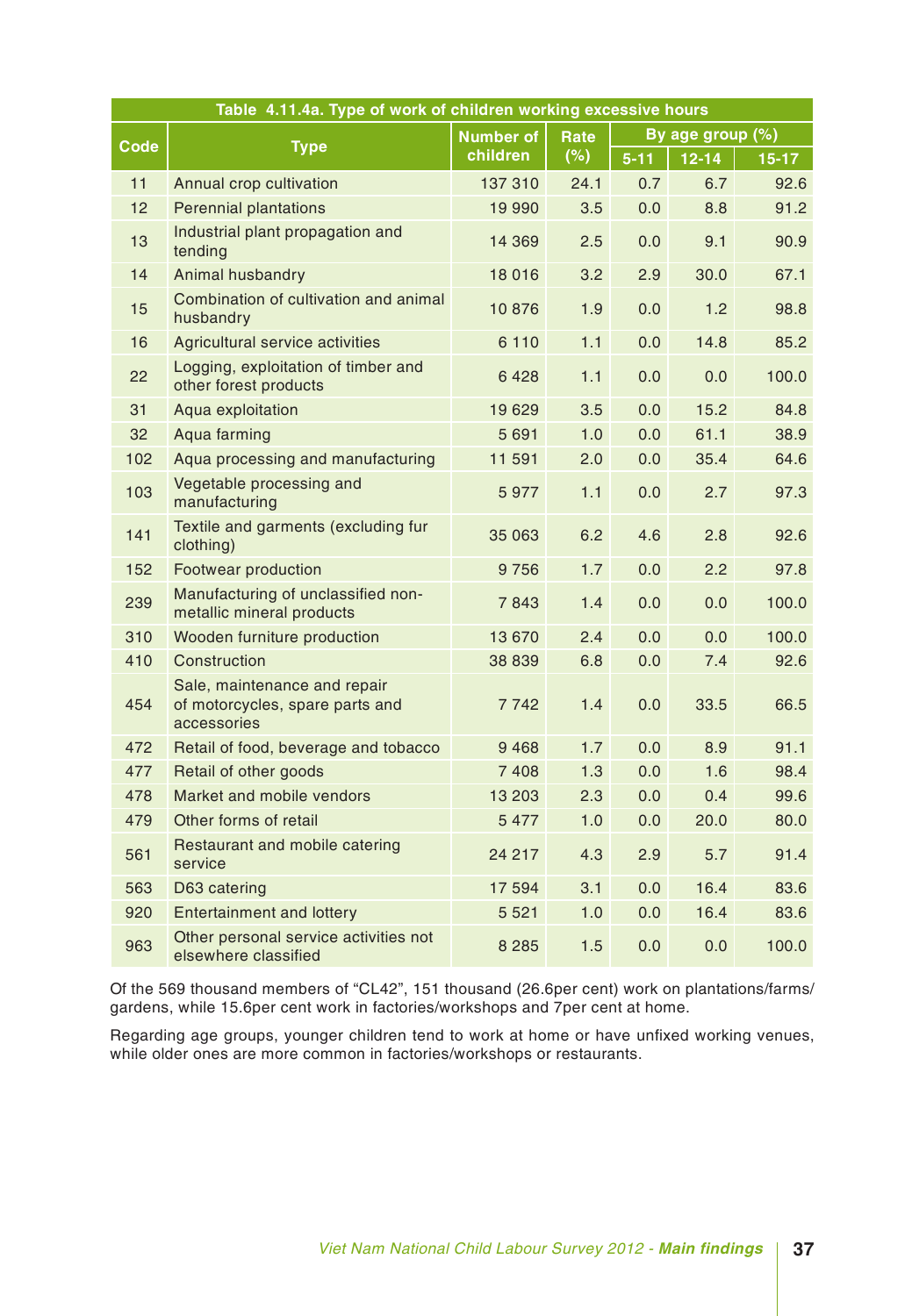|                                                                           |                  |                       | (%)    | 6.3                                                        | 6.9              | 3.0            | 15.4                        | 26.3                   | 2.2               | 0.0                      | 6.6              | 5.9     | 5.1            | $\overline{1}$ .        | 21.0             | 0.1           | 100.0        |
|---------------------------------------------------------------------------|------------------|-----------------------|--------|------------------------------------------------------------|------------------|----------------|-----------------------------|------------------------|-------------------|--------------------------|------------------|---------|----------------|-------------------------|------------------|---------------|--------------|
|                                                                           |                  | $15 - 17$             |        |                                                            |                  |                |                             |                        |                   |                          |                  |         |                |                         |                  |               |              |
|                                                                           |                  |                       | Number | 32 449                                                     | 35 238           | 15 144         | 78980                       | 134 974                | 11 397            | 191                      | 34 029           | 30044   | 26219          | 5 663                   | 107858           | 459           | 512 643      |
|                                                                           | By age group (%) |                       | (%)    | 11.1                                                       | $\overline{8}$ . | $\overline{1}$ | 14.2                        | 30.1                   | 0.0               | 0.0                      | 0.0              | 15.3    | 5.4            | 0.0                     | 14.7             | 0.0           | 100.0        |
|                                                                           |                  | $12 - 14$             | Number | 5678                                                       | 4122             | 580            | 249<br>$\overline{a}$       | 15395                  |                   |                          |                  | 7848    | 2755           |                         | 7534             |               | 51162        |
|                                                                           |                  |                       | (%)    | 7.7                                                        | 0.0              | 0.0            | 55.0                        | 21.8                   | 0.0               | 0.0                      | 0.0              | 8.9     | 0.0            | 0.0                     | 6.7              | 0.0           | 100.0        |
|                                                                           |                  | $5 - 1$               | Number | 378                                                        |                  |                | 2705                        | 1071                   |                   |                          |                  | 436     |                |                         | 329              |               | 4918         |
|                                                                           | Rate<br>(%)      |                       | 6.8    | 6.9                                                        | $\frac{8}{2}$    | 15.6           | 26.6                        | 2.0                    | 0.0               | 0.5                      | 6.7              | 5.1     | $\frac{0}{1}$  | 20.3                    | $\overline{0}$ . | 100.0         |              |
| Table 4.11.4b. Working venues of children working more than 42 hours/week |                  | Number of<br>children |        | 38 505                                                     | 361<br>39        | 15724          | 88 934                      | 151 440                | 11 397            | 191                      | 34 029           | 38 327  | 28 974         | 5 663                   | 115721           | 459           | 568723       |
|                                                                           |                  | <b>Working venue</b>  |        | Home                                                       | Home delivery    | Office         | Manufacturing establishment | Plantation/farm/garden | Construction site | Stone quarry             | Restaurant/hotel | Unfixed | Street/market  | River/pond/swamp        | Others           | Unreported    | <b>Total</b> |
|                                                                           |                  | $\frac{1}{2}$         |        |                                                            | 2                | ო              | 4                           | 5                      | ဖ                 | $\overline{\phantom{0}}$ | $\infty$         | တ       | $\overline{0}$ | $\overline{\mathbf{r}}$ | $\frac{2}{1}$    | $\frac{3}{5}$ |              |
| 38                                                                        |                  |                       |        | Viet Nam National Child Labour Survey 2012 - Main findings |                  |                |                             |                        |                   |                          |                  |         |                |                         |                  |               |              |

| 38 | Viet Nam National Child Labour Survey 2012 - Main findings |  |  |  |  |  |  |  |
|----|------------------------------------------------------------|--|--|--|--|--|--|--|
|----|------------------------------------------------------------|--|--|--|--|--|--|--|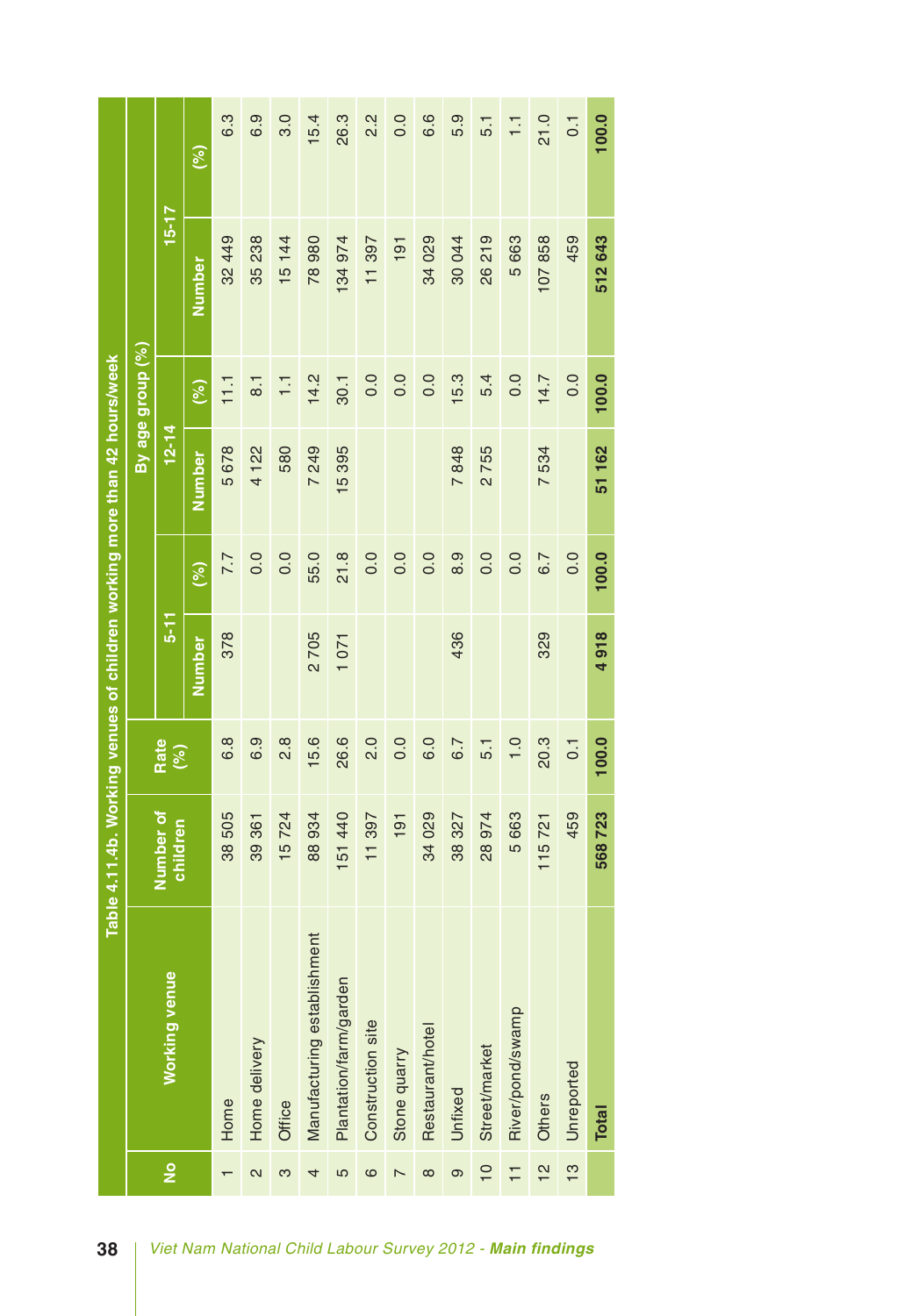# Conclusions and recommendations

### **Conclusions**

- 1. Out of 2.83 million children engaged in EA (9.6per cent of the national child population), 1.75 million are classified as child labourers and one-third must work more than 42 hours/week. The data underlines the need for the CL issue to be more comprehensively addressed.
- 2. Almost 85per cent of CL cases are reported in rural areas where a high rate of working children is also observed (18.62per cent against 7.56per cent in urban areas). These findings underline that CL prevention measures should especially focus on rural areas.
- 3. The rate of boys engaged in EA (in all forms) is higher than that of girls.
- 4. Most working children belong to the 15-17 age bracket, but 15per cent are aged 5-11. All possible forms of forced or compulsory labour must be eliminated in this latter group.
- 5. Children's engagement in EA negatively affects their participation in education, as the rate of children who stop attending school rises in step with the level of working engagement. Specifically, the overall rate of non-attendance at school for working children (41.6per cent), rises to almost 55per cent for CL and a revealing 96.4per cent for children working more than 42 hours/week.
- 6. More than two-thirds of child labourers are unpaid family workers and contribute to household income. This means prevention and/or intervention measures should target households and the parents of children.
- 7. More than two-thirds of child labourers work in agriculture, which is labour-intensive but produces less surplus value than manufacturing and services. As a result, agricultural and rural economic restructuring will play an important part in reducing the prevalence of CL.

### **Recommendations**

- 1. Child labour, despite significant progress in addressing it, still remains a serious issue for Viet Nam. To further help policy-makers tackle the issue, this report makes the following recommendations:
- 2. Continue to review the number of child labourers in employment AT RISK of falling into the list of prohibited work for junior workers and/or in environments negatively affecting the children's development.
- 3. Continue to improve national legislation and policies focusing on child care, protection and CL as well as ensure these documents are in accordance with related international laws and the current situation in Viet Nam. Sanctions and penalties for CL violations should be strengthened.
- 4. Efforts to address CL should be mainstreamed into socio-economic development policies in rural areas (encompassing rural development and modernisation, commodity economic development, education and training, hunger reduction and poverty eradication) to eliminate CL.
- 5. Family plays a key role in the employment of the children. As a result, households should be the centre of outreach efforts to raise awareness of working children issues. Educational assistance should also help households with substitute incomes when children resume schooling. Though hazardous work must be eliminated, children can still help their families with housework for certain number of working hours.
- 6. National programmes on child protection need to be developed and implemented to offer protection from different dimensions, especially preventing, intervening and supporting working children in manufacturing and services, in urban areas and those less than 11 years old. Furthermore, social bonds between children, families, schools and social workers should be strengthened.
- 7. Leadership offered by authorities and media campaigns must be strengthened to fight CL with full engagement from State offices, socio-political organizations, the community and individuals.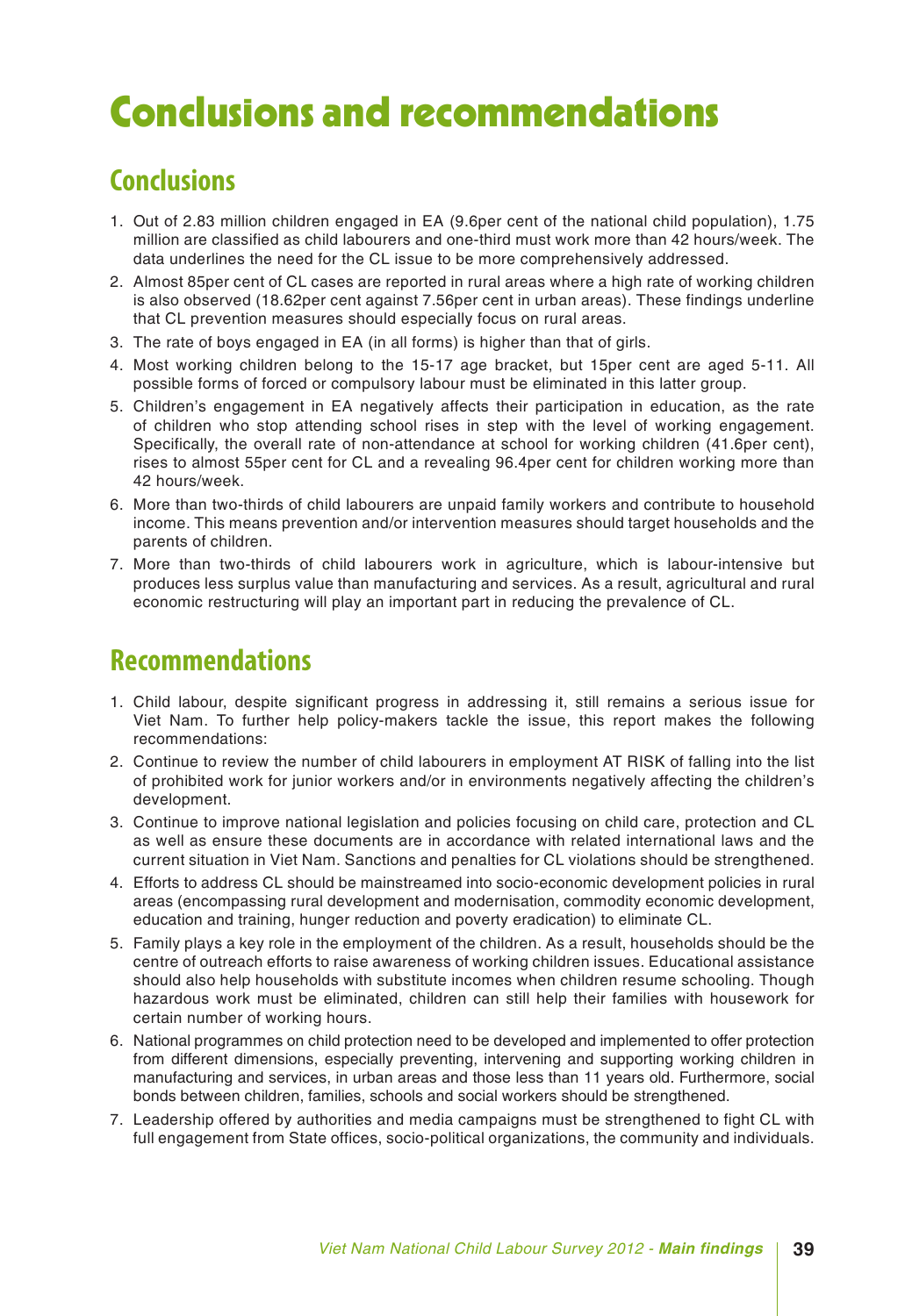### **References**

### *Viet Nam's Legislation and Policies*

- 1. The Party's Secretariat Directive No38-CT/TW on 30 May 1994, the Politburo Directive No55- CT/TW on 26 August 2000 on the strengthening of the Party's leadership at local levels on child protection, care and education.
- 2. Labour Code 2007
- 3. Civil Code 2005
- 4. Penal Code 1999
- 5. Civil Procedure Code 2004
- 6. The Law on Child Protection, Care and Education 2004
- 7. The Law on Marriage and Family 2000
- 8. The Law on Domestic Violence Prevention and Control 2007
- 9. Military Service Law 2005
- 10. National Plan of Action for Children for 1991-2000
- 11. National Plan of Action for Children for 2001-2010 (Decision No 23/2001/QD-TTg on 26/2/2001)
- 12. National Plan of Action for the Protection of Children Living in Special Circumstances for 1999- 2002 (Decision No.134/1999 on 31/5/1999)
- 13. National Programme of Action for Preventing the Issues of Street Children, Sexually Abused Children and Children Working in Hazardous Environments for 2004-2010
- 14. National Plan of Action for Children for 2011-2015 (Decision No.267/QD-TTg on 22/2/2011)
- 15. MOLISA and MOH, Joint Circular No.09/TT-LB on 13 April 1995 stipulating harmful working conditions and jobs where the employment of junior workers is banned
- 16. MOLISA, Circular No.21/1999/TT-BLDTBXH on 11 September 1999 on employing children not 15 years of age.

#### *International Law*

- 17. United Nations, Convention on the Rights of the Child, 1990
- 18. ILO, Convention No.138 and Recommendation No.146 on the minimum age of admission to employment, 1973
- 19. ILO, Convention No.182 and Recommendation No.190 on the Prohibition and Immediate Action for the Elimination of the worst forms of CL, 1999
- 20. ILO, Resolution II on statistics of CL, 5 December 2008
- 21. ILO, Convention No.189 and Recommendation No.201 on decent work for domestic workers, 2011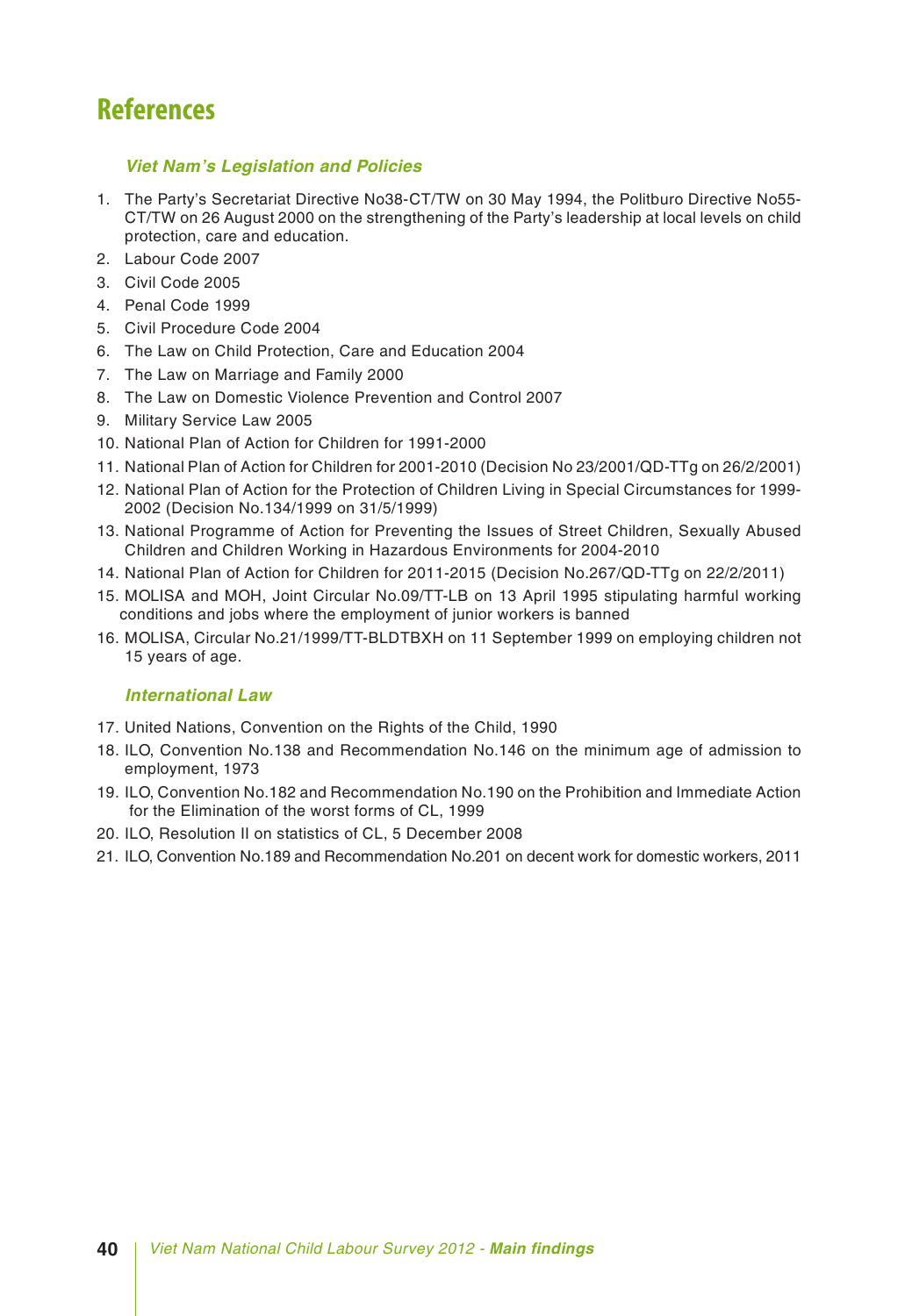

#### **MINISTRY OF LABOUR, WAR INVALIDS AND SOCIAL AFFAIRS-MINISTRY OF HEALTH**

#### **SOCIALIST REPUBLIC OF VIET NAM**

**Independence - Freedom - Happiness**

**---------------**

**--------**

No: 09-TT/LB *Ha Noi, day 13 month 4 year 1995*

#### **INTER-MINISTERIAL CIRCULAR No.9/TTLB ON THE 13TH OF APRIL 1995 DEFINING THE HARMFUL WORKING CONDITIONS AND JOBS WHERE THE EMPLOYMENT OF JUNIOR WORKERS IS BANNED**

*Pursuant to Article 121 of the Labour Code on 23 June 1994;*

*To ensure a comprehensive development of the physical and intellectual power and the character of junior workers and labour safety for them, the MOLISA and the MOH hereby define the harmful working conditions and jobs where the employment of junior workers is banned.*

#### **A. THE ORGANIZATIONS CONCERNED AND THE SCOPE OF REGULATION**

The following enterprises, agencies and organizations are banned from employing junior workers in the jobs with harmful conditions and in the types of job stipulated in this Circular:

- State-owned enterprises

- Enterprises in other economic sectors, those organizations and individuals that hire labour

Foreign-invested enterprises, the enterprises in the export processing zones and industrial parks, the foreign agencies and organizations or international organizations based in Viet Nam which hire Vietnamese labour

- The administrative, business and service units in administrative and public service offices, mass organizations, and other political and social organizations, the people's armed forces, and the people's police.

#### **B. THE HARMFUL WORKING CONDITIONS WHERE THE EMPLOYMENT OF JUNIOR LA-BOUR IS BANNED:**

- 1. Extra-heavy labour (consuming more than 4 kcal/minute, heartbeat 120/minute)
- 2. Compressed working posture, lack of oxygen
- 3. Direct contact with the chemicals that may cause genetic change, affect the transformation of cells, cause cancer, cause long-term harm to the reproductive organs (testicular and ovarial deficiency), cause occupational diseases, and other harmful effects
- 4. Contact with the factors that may cause contagious diseases
- 5. Contact with radioactive substances (including X-ray equipment)
- 6. Contact with an electric field which is stronger than the permissible level
- 7. In an environment with more vibration and noise than the permissible level

8. The temperature in the workshop rises above 400C in summer and above 350C in winter, or heat radiation is too high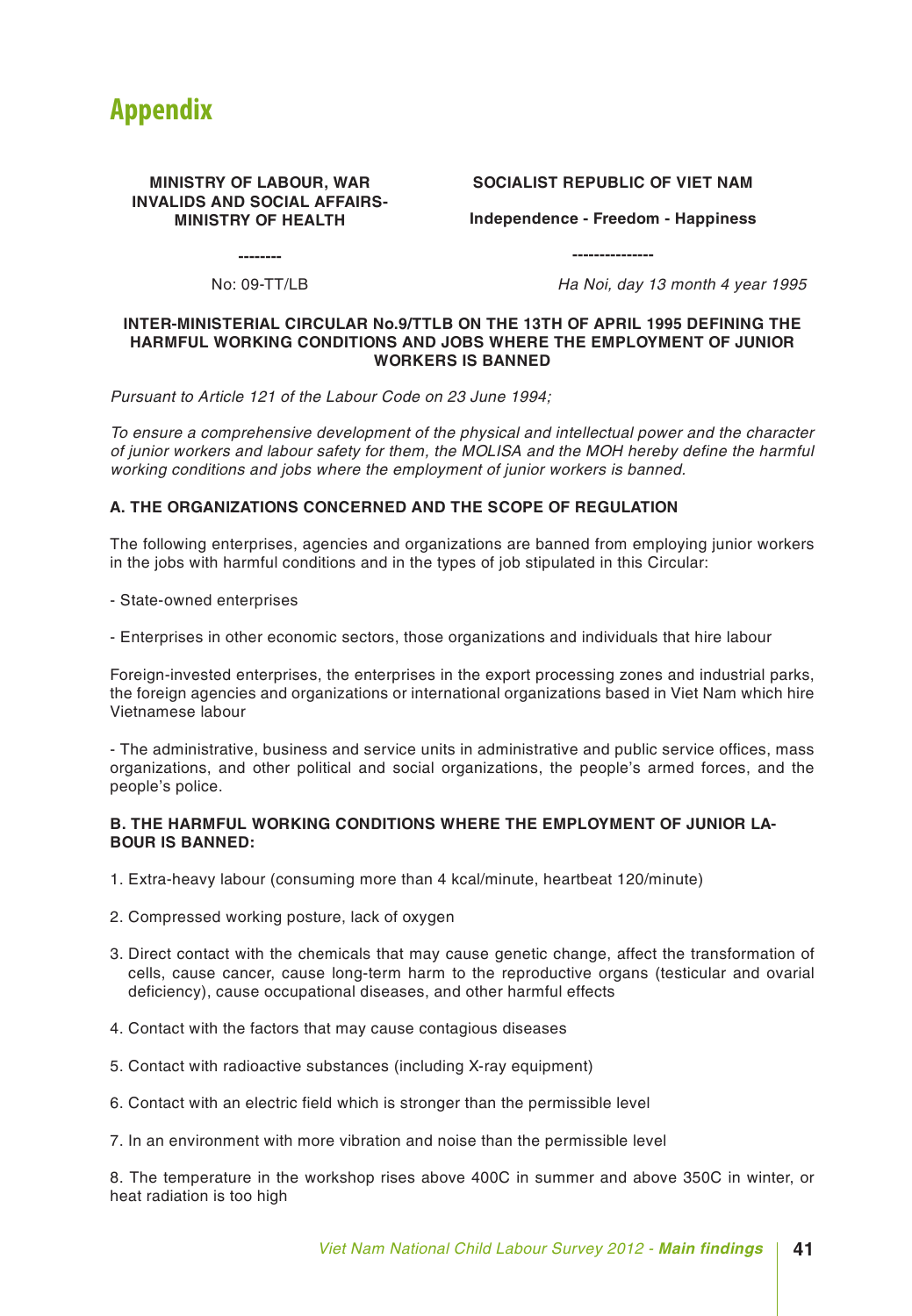- 9. Where atmospheric pressure is higher or lower than normal
- 10. Underground
- 11. At dangerously high altitudes
- 12. At work places which are not suitable to the nerves and psychology of minors
- 13. At the places that may affect the formation of personality.

#### **C. LIST OF JOBS WHERE THE EMPLOYMENT OF JUNIOR WORKERS IS BANNED**

- 1. The list of jobs where the employment of junior workers is banned (See supplement) issued attached to this Circular.
- 2. The ministries, branches or units which have working conditions or jobs (not yet included in the list attached to this Circular) would report it to the MOLISA and the MOH to add it to the list.

#### **D. ORGANIZATION OF IMPLEMENTATION**

- 1. The Labour, War Invalids and Social Affairs Services and the Medical Services of the provinces and cities directly under the Central Government shall have to cooperate with the Workers' Unions of the same level to increase inspection of the implementation of this Circular at the grassroots units.
- 2. The State Inspector on Labour Safety and the State Inspector on Labour Hygiene shall have to closely inspect those units which employ junior workers in order to detect and handle violations in accordance with law.
- 3. The enterprises, public offices, organizations and individuals shall have to base themselves on the harmful working conditions and the jobs stipulated in this Circular to immediately take the following measures:

a/ Review the jobs which junior workers are doing, and re-arrange them to suit their health. Two months at the latest after this Circular is issued, they should not let junior workers work in the working conditions and do the jobs stipulated in this Circular.

b/ Keep a record with full names, dates of birth, and the jobs junior workers are doing; check the health of applicants before recruiting them; conducting periodical health checkups.

This Circular takes effect from the date of its signing.

**MINISTRY OF HEALTH MINISTRY OF LABOUR, INVALIDS AND**

**Vice Minister**

**Le Duy Dong**

**Le Ngoc Trong**

**SOCIAL AFFAIRS**

**Vice Minister**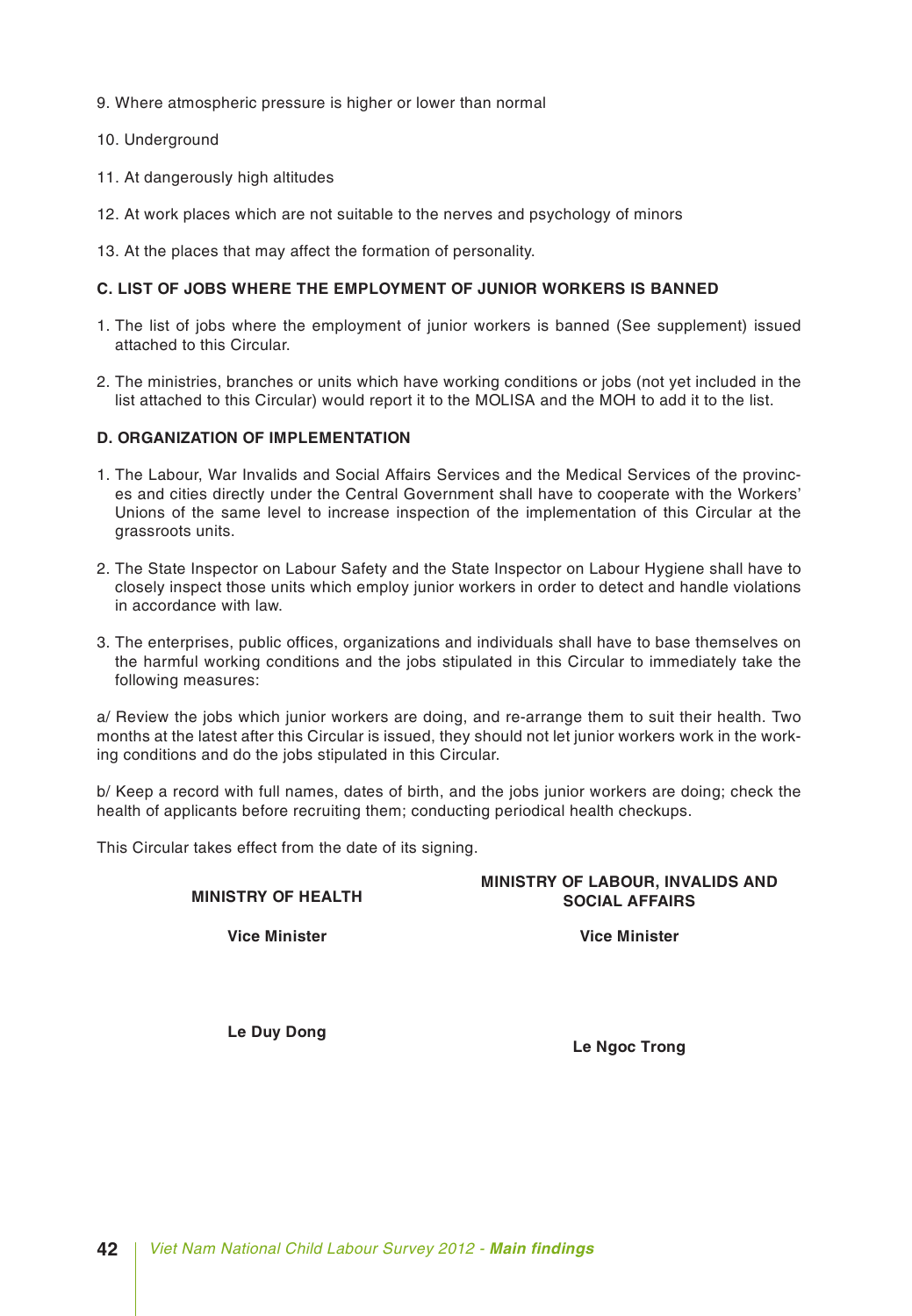#### **LIST OF WORK BANNING THE EMPLOYMENT OF JUNIOR WORKERS**

*(Attached to Circular No.09 on 13 April 1995 of the Ministries of Labour, War Invalids and Social Affairs and Health)*

1. Directly heating, pouring and transporting molten metal, removing moulds, and cleaning products cast in foundries:

- Arc furnace (of any capacity)

- Fixed steel furnace.
- Tipper steel furnace.
- Blast furnace.
- Pig iron furnace.

2. Rolling hot metal.

- 3. Directly heating non-ferrous metals (copper, lead, tin, mercury, zinc, silver).
- 4. Igniting and pouring out coke from a furnace.
- 5. Igniting the boiler in a steam engine.
- 6. Welding in a closed container, welding at an altitude of more than 5 meters above the ground.
- 7. Digging pits.
- 8. Digging a tunnel and doing other work in a tunnel, or working in pits more than 5 meters deep.
- 9. Breaking and removing rock on a mountain.
- 10. Installing a drill rig.
- 11. Working on an offshore drill rig.
- 12. Making exploratory drills for an oil and gas well.
- 13. Making exploratory drills, drilling holes to lay and explode mines.

14. Using hand-operated pressure machines with an atmospheric pressure of 4 degrees upwards (such as drilling and hammering machines and similar machines which cause unusual vibrations for the human body).

15. Driving motor-vehicles.

16. Operating horizontal cranes, cranes, trolley cranes, and electric pulleys (except hand-operated pulleys).

17. Hooking or tying weights to horizontal cranes, cranes, trolley cranes, and electric pulleys.

- 18. Operating lifts for passengers and freights, or special lifts for freights operating forklifts.
- 19. Driving construction machines (excavators, bulldozers, caterpillars)
- 20. Driving tractors.
- 21. Operating dredgers.
- 22. Operating steam boilers.
- 23. Operating machines for starching cloth and cotton yarns.
- 24. Rolling and pressing large pieces of hard leather.
- 25. Surveying waterways.
- 26. Pouring concrete underwater.
- 27. Diving.
- 28. Working in an underwater container.
- 29. Working in an aircraft.

30. Repairing electric cable lines in a tunnel or on an open-air post, and high-voltage transmission lines, installing high-voltage electric pylons.

31. Installing or repairing underground cable lines and open-air cable lines of the electric communication lines.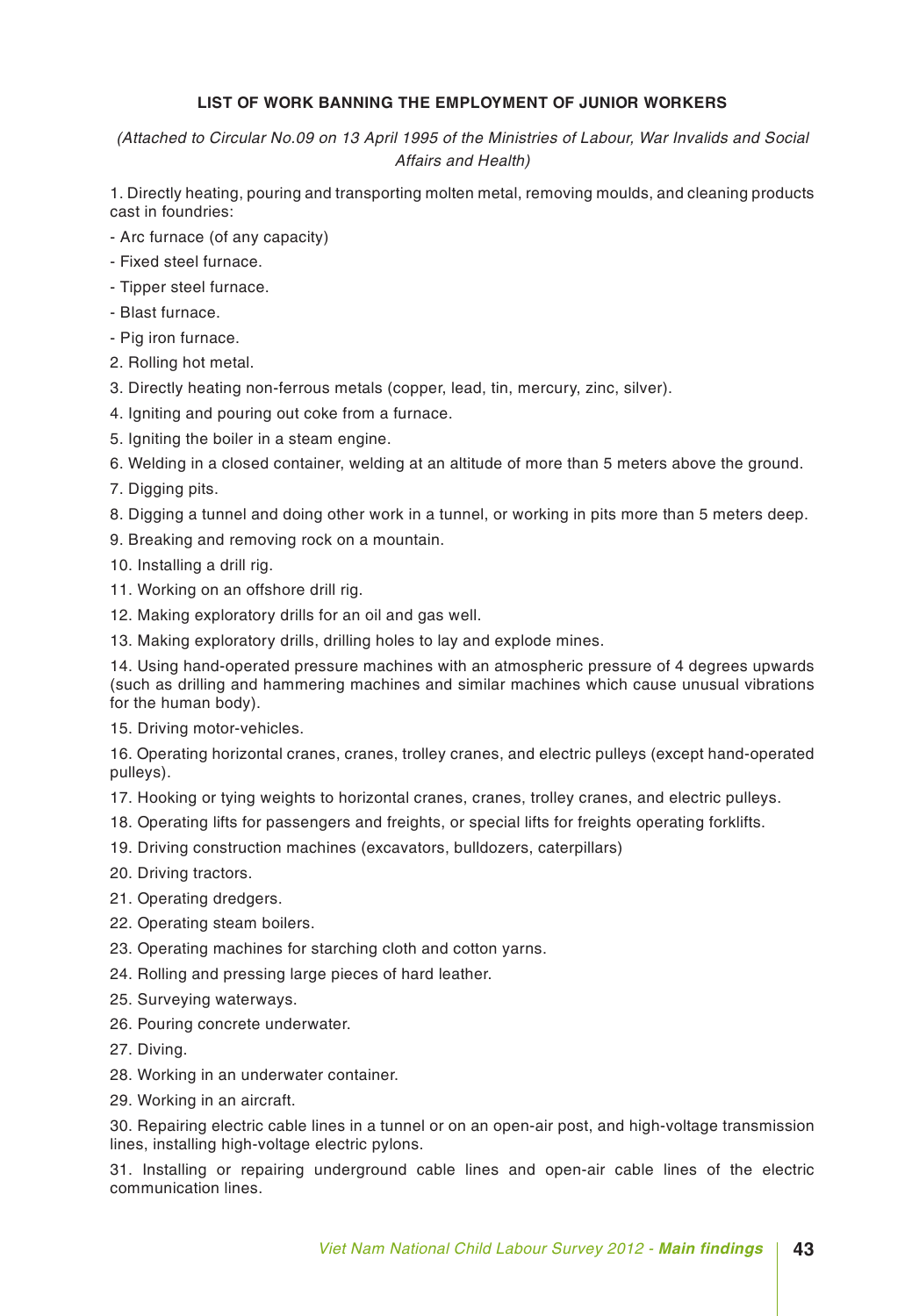32. Directly digging up a tree root more than 40cm in diameter.

33. Felling vertical tree trunks from 35cm in diameter upwards, sawing, cutting or trimming branches high above the ground.

34. Transporting, moving and loading logs from 35cm in diameter upwards by hand, by wooden chutes or wooden slides.

35. Operating a raft on a river with many cascades.

36. Salvaging sunken logs, pulling logs in the dockyard, pulling logs ashore.

37. Sawing a log by hand by two persons (banned to female minors only).

38. Working in a scaffold or on a beam more than 5m above the ground, and similar work.

39. Fixing, dismantling or changing a scaffold (except working as assistant on the ground or on the floor).

40. Collecting salangane nests, collecting bat manure.

41. Working on an ocean-going ship.

42. Keeping guard on a ship, keeping watch of a ship in the dockyard or on a river bank.

43. Working alone on a railway track; in a mountain cave; in underground projects; or in a place where the worker cannot see farther than 400m; or in places very difficult to access.

44. Moving, connecting or disconnecting carriages in a locomotive workshop, on a railway track.

45. Cutting logs with a disc saw or a circular saw.

46. Feeding materials into stone-grinding machine and operating a stone-grinding machine.

47. Operating planing machines in carpentry.

48. Handling steam, pressure or power-operated machines for forging, hammering, pressing, and cutting metals.

49. Assembling, repairing, and cleaning moulds of forging, hammering, pressing and cutting machines (either steam, pressure, power or hand-operated).

50. Building a ship (wooden or steel ships), carrying or fixing a weight of 20kg or more.

51. Carrying weights heavier than the following limits:

| <b>Classification</b>               | On-and-off work (kg) | <b>Continuous work (kg)</b> |
|-------------------------------------|----------------------|-----------------------------|
| From 15 years (180 months) to under | Female: 12           | 8                           |
| 16 years (192 months)               | Male: 15             | 10                          |
| From 16 years (192 months) to under | Female: 25           | 15                          |
| 18 years (216 months)               | Male: $30$           | 20                          |

52. Operating or doing duty at low-voltage, medium-voltage, and high-voltage stations.

53. Checking, repairing, and handling electric circuits with a voltage of over 700v in a direct current; of over 220v in an alternating current and things to maintain such electric circuits.

54. Igniting a petrol-fired machine which consumes more than 400 liters/hour.

55. Manufacturing, using and transporting dangerous products: explosives, inflammable substances, oxidized substances, gas, gunpowder, ammunition, and artillery pieces which may cause explosion or fire.

56. Operating systems for producing and loading acetylene, oxygen, hydrogen, chlorine, and liquefied gases.

57. Operating a refrigerating system (for making ice or freezing).

58. Working in place polluted by earth and rock dust or powder, cement dust, coal dust, animal fur, and other dust surpassing the permissible level.

59. Repairing furnaces, containers, closed towers, and pipes in chemical production.

60. Working at tobacco-fermenting ovens and cigarettes-drying ovens.

61. Igniting glass-melting furnace; blowing glass products with the mouth.

62. Covering the inside of liquor containers with layers of paraffin wax.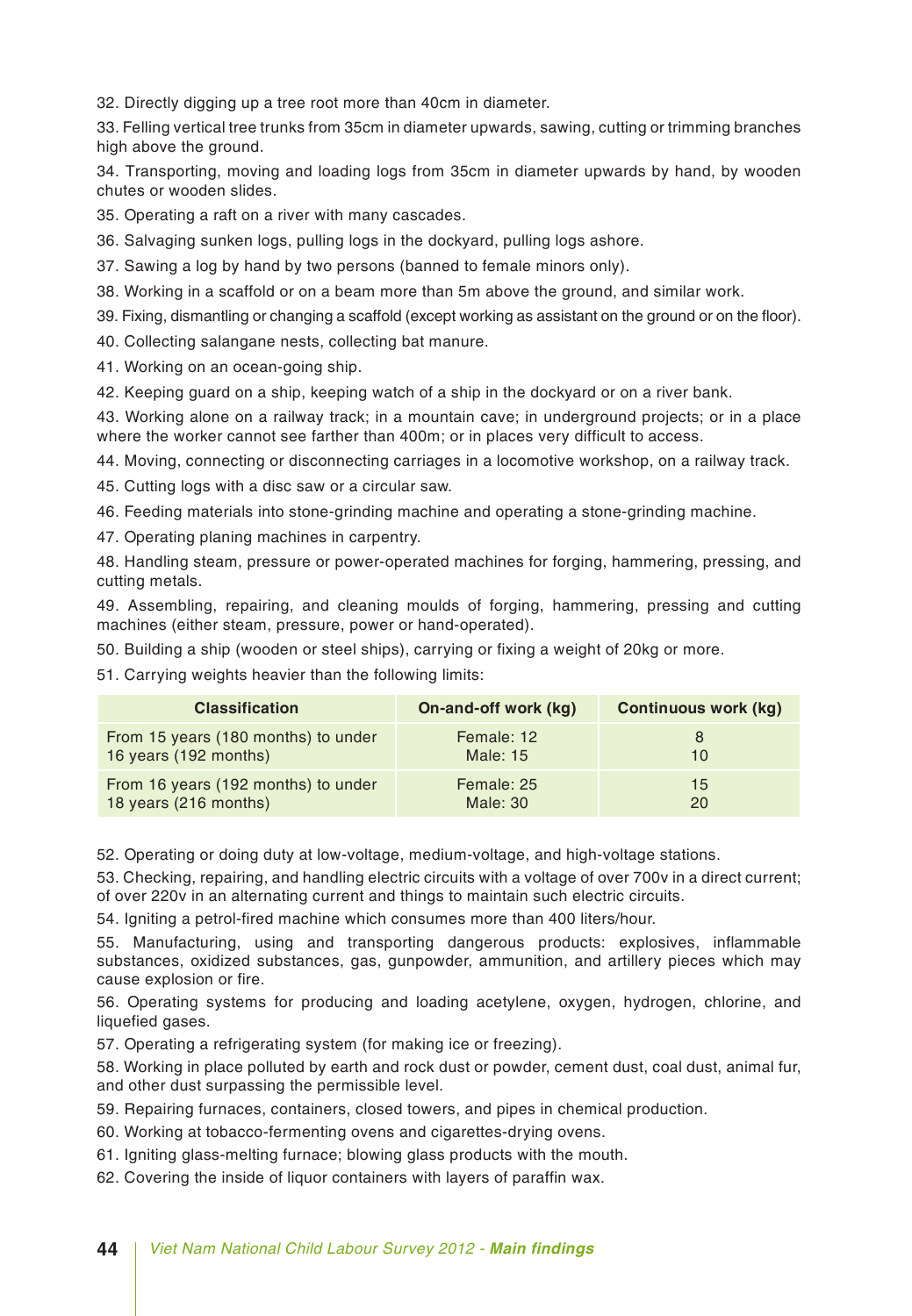63. Working in contact with petrol in caves and tunnels: delivering or taking delivery of petrol, maintaining and operating petrol pumping and counting machines.

64. Screening lead ores.

65. Rolling, spinning and hammering lead products, galvanizing products with lead.

66. Sulfurizing, shaping or removing large rubber products such as fuel containers and tanks, car tyres...

67. Working in contact with organic solvents such as soaking sleepers, spreading emulsion on photographic paper, printing flowers on polyethylene sheets, and printing labels on polyethylene paper, rolling and pressing phenol, operating phenol boilers.

68. Dredging underground sewers, working in dirty water.

69. Working in crematoria and slaughter houses.

70. Making an autopsy, shrouding and burying a dead person, exhuming and moving remains of a dead person to another place.

71. Working in a prison or in a mental hospital.

72. Serving at cocktails, dancing floors, or in entertainment business.

73. Directly raising ferocious beasts or poisonous animals.

74. Working in contact with radiation, X-ray and other harmful rays.

75. Working at broadcasting stations such as radio and television stations, radar stations, groundsatellite telecommunications stations... which have a magnetic field surpassing the permissible level.

76. Working in direct contact with chemicals causing gene mutation:

- 5 Flour uracyl
- Benzene

77. Working in direct contact with a number of chemicals which may cause long-term damage to the reproductive organs (testicular or ovary deficiency):

- Estrogen
- Cysretionic acid
- Carbaryl
- Dibromide cholralpropane (DBCP)
- Toluenediamine and dinitrotoluene
- Polychlorine biphenyl (PCBs)
- Polybromidebiphenyl (PBBs).

78. Working in direct contact (including manufacture, packaging, preparing, spraying, store disinfecting) with insecticide, weed killer, mosquito killer, termite killer, moth killer, rat killer containing organic chloral and some other chemicals liable to cause cancer such as:

- 1,4 Butanediol, dimethalsulfate
- 4 aminobiphenyl
- Asbestos of amosite, crysotyl, crosidolite types
- Arsenic, arsenate calcium
- Dioxin
- Dichloromethyl-ether
- Insoluble chromate salts
- Coal tar, coal tar vapour
- Cyclophosphamide
- Diethylsilboestol
- 2, Naphthylamine
- N,N-di (chloroethyl). 2. Naphthylamine
- Thori dioxide
- Theosulfane
- Vinyl chloral, vinyl chloride